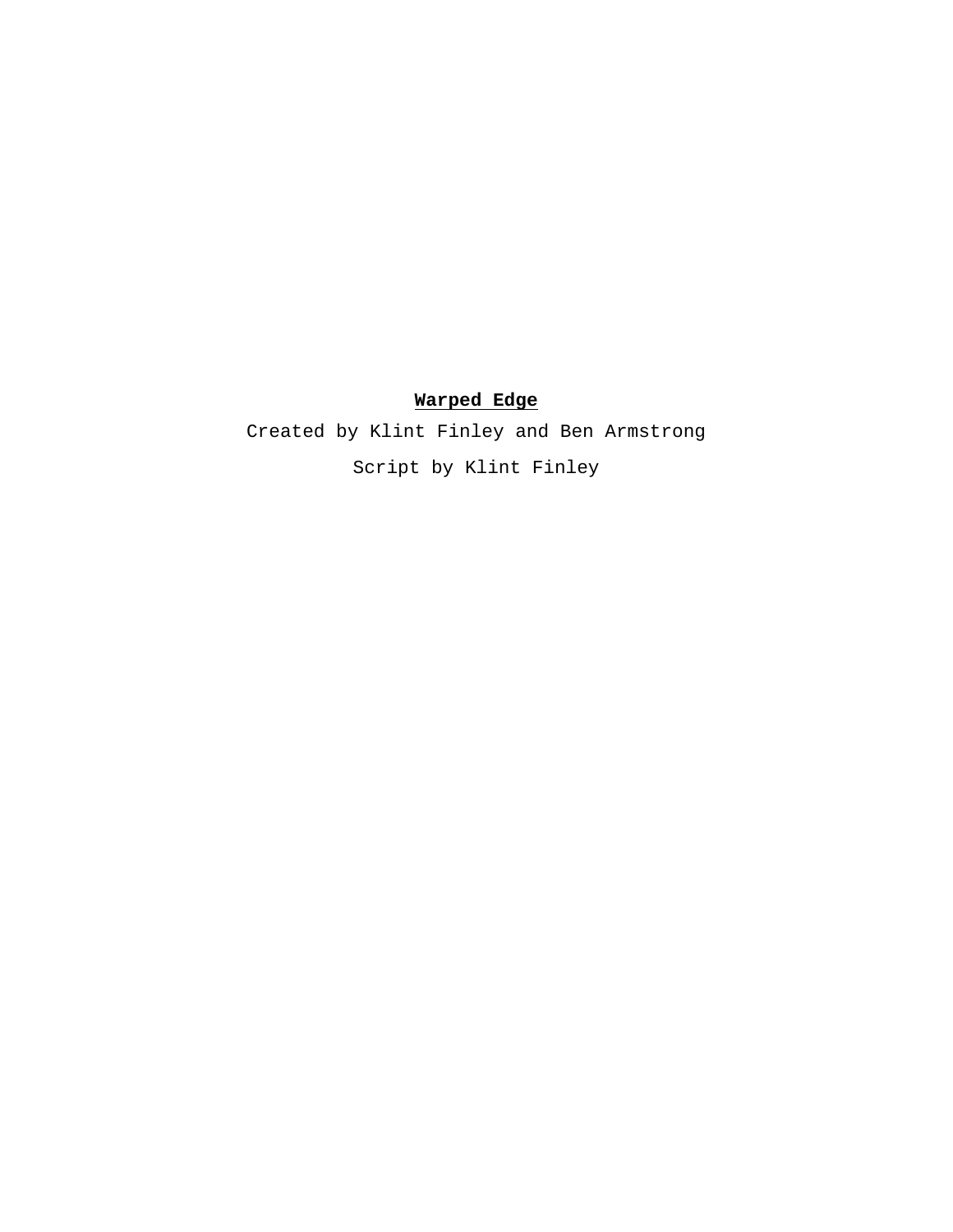**Panel 1:** Establishing shot of Destiny City's Deco District. A movie theater showing Fritz Lang's *You Only Live Once* is the center of attention. EDGE and a YOUNG YUPPIE COUPLE walking towards each other. The couple has not yet spotted Edge.

## **Caption 1:**

The Deco District. This used to be my kind of neighborhood.

## **Male Yuppie:**

No no no, I heard Flux got his powers from a magical artifact…

## **Female Yuppie:**

You're wrong, it's definitely Warp. Listen to how he runs his sentences together...

### **Male Yuppie:**

Well yeah, but he's a speedster...

**Panel 2:** Edge walking with his back to us, the young yuppies walking towards him with some trepidation. Their eyes face down.

### **Caption:**

Run down, seedy, and best of all, cheap.

**Panel 3:** Almost the exact same as the previous panel: the yuppies and Edge are not much closer now. But now the couple is glancing up at Edge.

**Panel 4:** Again, only a short moment of time has passed, the characters having moved only slightly, if at all, but the yuppies are looking down again.

**Panel 5:** Edge facing the reader. He has now passed the two, who are glancing nervously over their shoulders at him.

Panel 6: We can now see the couple laughing, the man pointing behind them towards Edge, who is now turning down a narrow side street.

## **Caption:**

Now it's the sort of place where yuppies pretend to slum.

**Panel 7:** Now on the side street, Edge pushes open the door of a dive bar, The Old Clipper.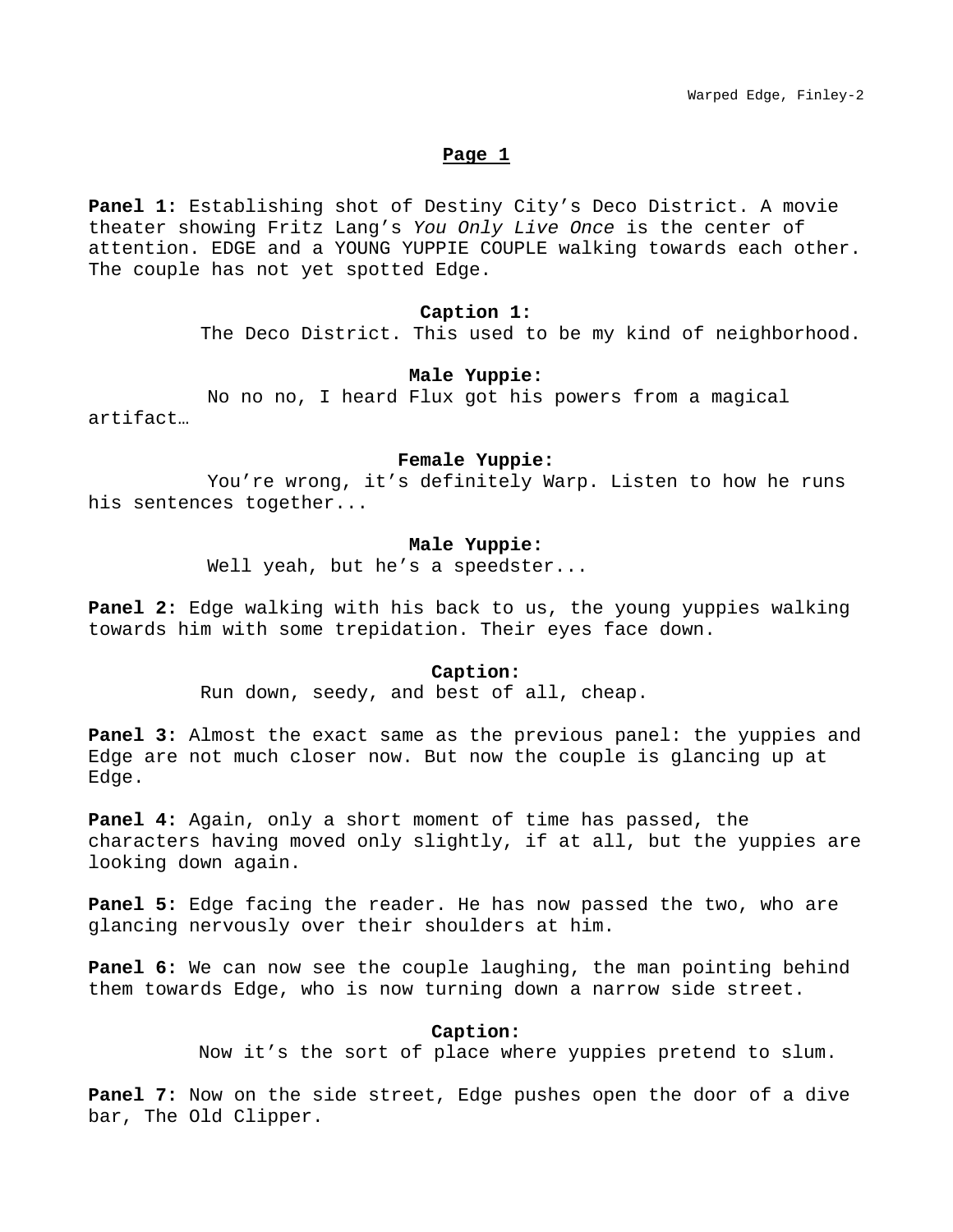# **Caption:**

But it ain't all bad.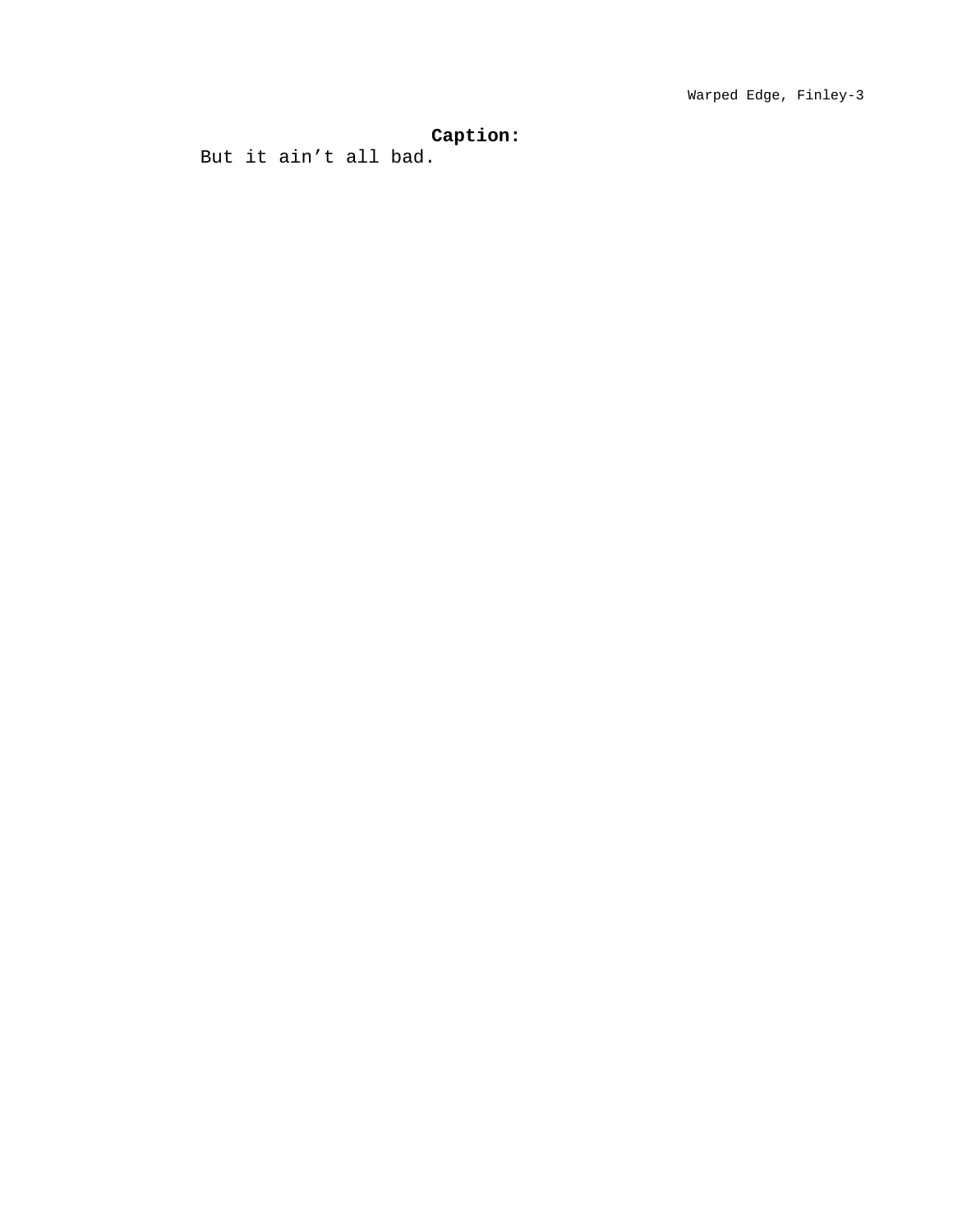**Panel 1:** Establishing shot of the inside of the Old Clipper. It's not busy. The bartender is RILEY SEONG. There's also a MIDDLE-AGED MAN at the far end of the bar and a maybe COUPLE OTHER PEOPLE in a booth. A big old timey, deco-style radio sits behind the bar.

## **RILEY:**

I'm not giving you anything on credit.

## **Radio:**

… bridge is closed after sustaining damage during a battle in a battle between Snap Judgement and Wastetilator.

**Panel 2:** Edge setting a pair of mangled \$20 bills on the bar while the Riley cleans a glass. The headline of a tabloid on the bar reads "… Hypermatter on Warp?"

#### **Edge:**

Relax, I have cash. I'm just looking for a single serving. I'm cold, Riley. Shivering and shaking.

### **RILEY:**

That's not even worth my time, Edge.

**Panel 3:** Close-up, Edge's face, on the edge of panic.

### **Edge:**

Come on, I'll be back for a heavier jacket later. I get paid tonight. Just need something to get me through my shift.

**Panel 4:** A shot of bourbon on a coaster, a single pill with a lightening bolt next to it.

## **RILEY (off panel):**

Huhn, alright. Just take it outside, will ya? Never know what this stuff is gonna do.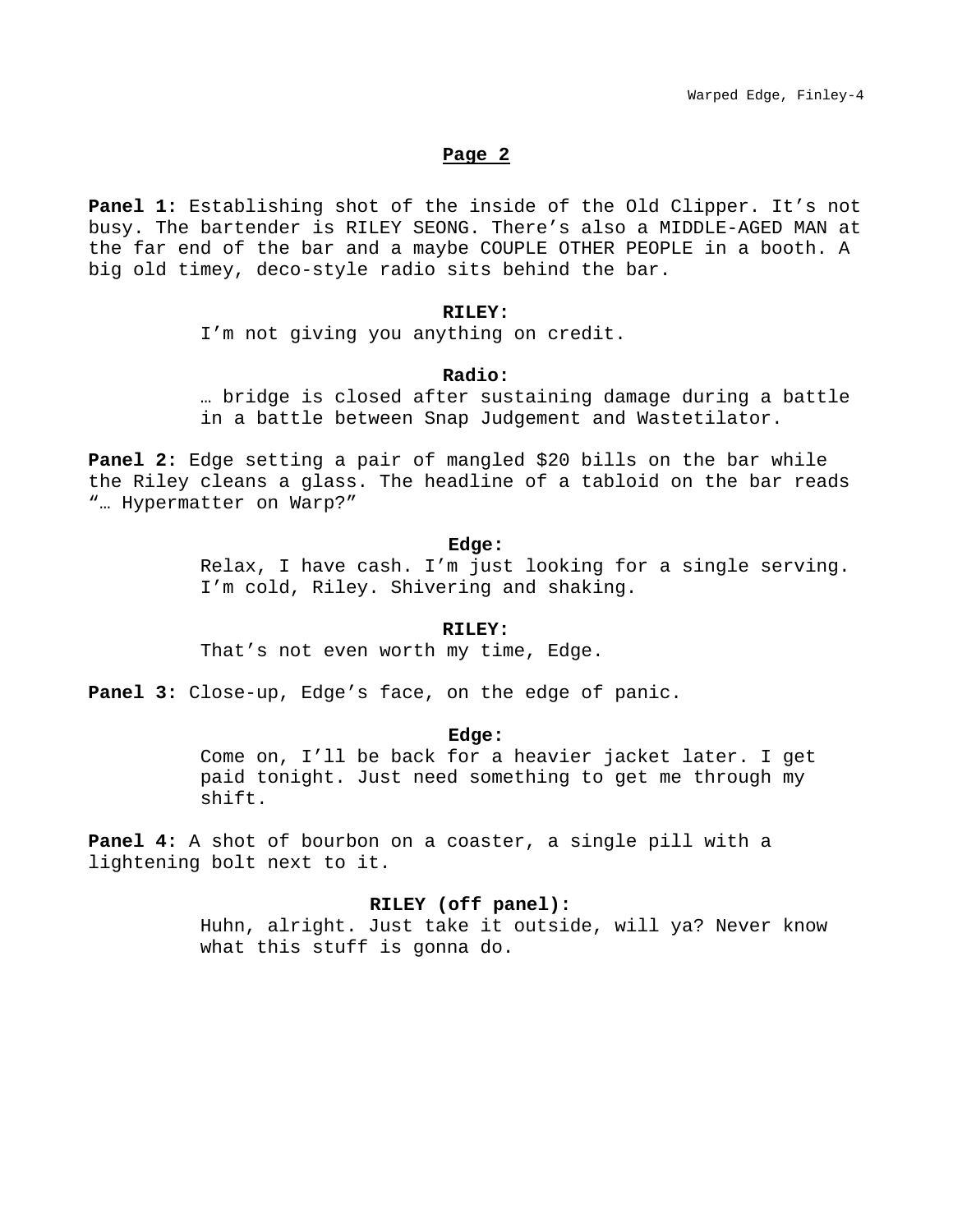**Panel 5:** Edge standing, looking hungrily, at the pill in his hand, sweating.

## **Caption:**

I can already taste it in the back of my throat.

## **MIDDLE-AGED MAN (off panel):**

Hey, aren't you Edge?

## **Caption:**

My adoring public.

**Panel 6:** Middle-aged man at the bar gawking at Edge as he walks away.

## **MIDDLE-AGED MAN:**

Yeah, it's you! You saved the world from those Chromium things in the '90s! "Hit 'em hard and fast!"

Whatever happened to you guys? You and what's his name... Liberator?

### **Edge:**

I lost my edge.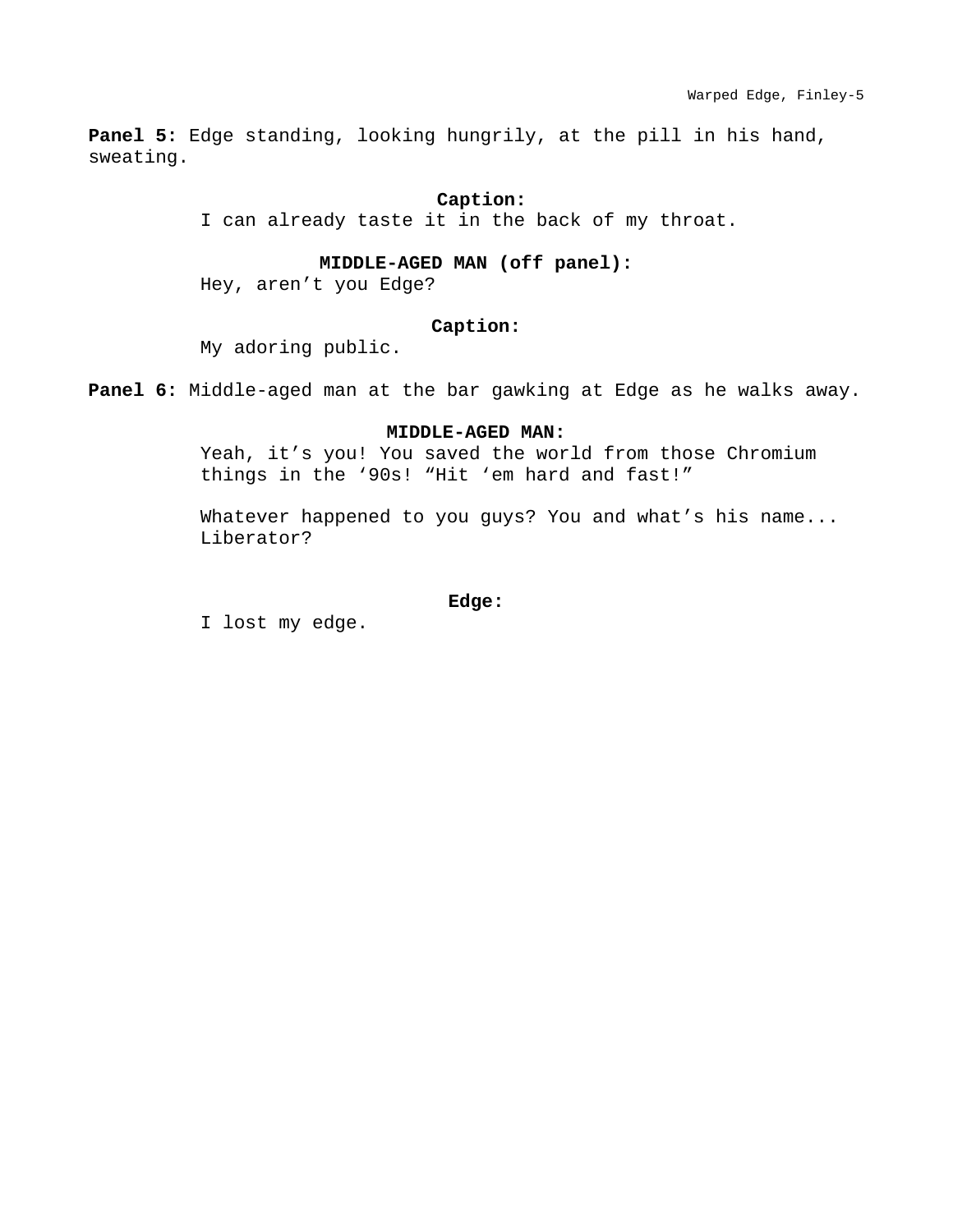**Panel 1:** Ext. back alley outside behind the Clipper. Edge stands next to a dumpster, holding the pill in his palm.

### **Caption:**

I'm not a drug addict. Well, I am. But there's a reason for all of this.

**Panel 2:** Close up of Edge's mouth as the warp pill, grasped between his two fingers, enters it.

## **Caption:**

It starts with an acidic taste.

**Panel 3:** Edge with his mouth and eyes closed as the swallows the pill.

## **Caption:**

Then it goes to my neck. That's where I always feel it first, like a sun burn.

**Panel 4:** Edge hunching over, steadying himself on the dumpster.

## **Caption:**

It spreads, burning like hot peppers, simmering my skin, my guts. My stomach tightens like I'm going to hurl. But I don't.

**Panel 5:** Close-up of Edge's face in agony and ecstasy.

## **Caption:**

I wait for the warp to rearrange my DNA, wondering what powers it might bestow.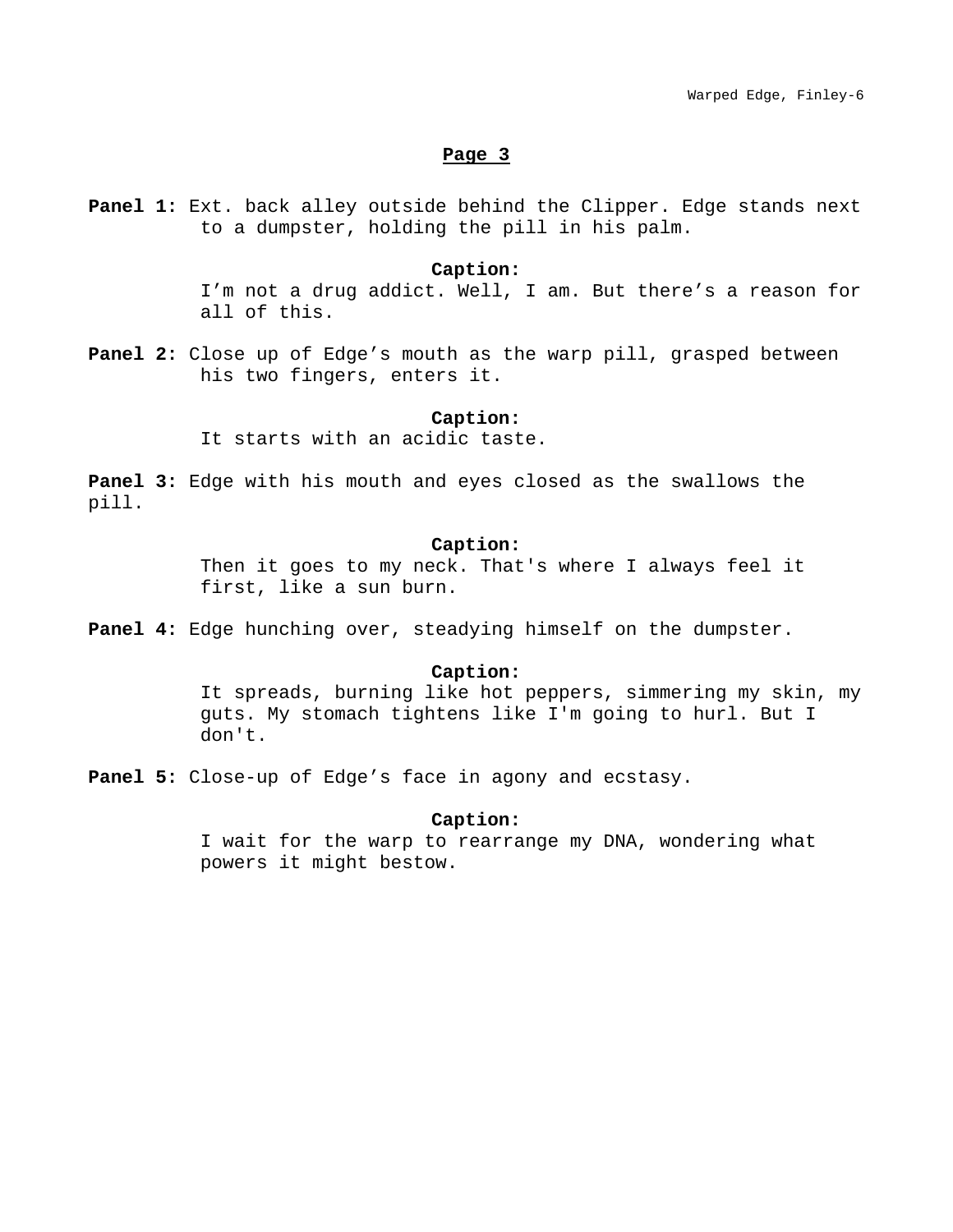Tryptch of Edge's face, now in a purely ecstatic state, with a warp pill on his tongue, but the panels are jagged, as though the image has been shattered. I'll leave it to you to decide how to split the image up. We can add more powers if you want to split it into more than six.

| Super strength? | Caption 1: |
|-----------------|------------|
| Pyrokinesis?    | Caption 2: |
| Teleportation?  | Caption 3: |
| Flight?         | Caption 4: |
| Shapeshifting?  | Caption 5: |

**Caption 6:** My long lost precognitive ability?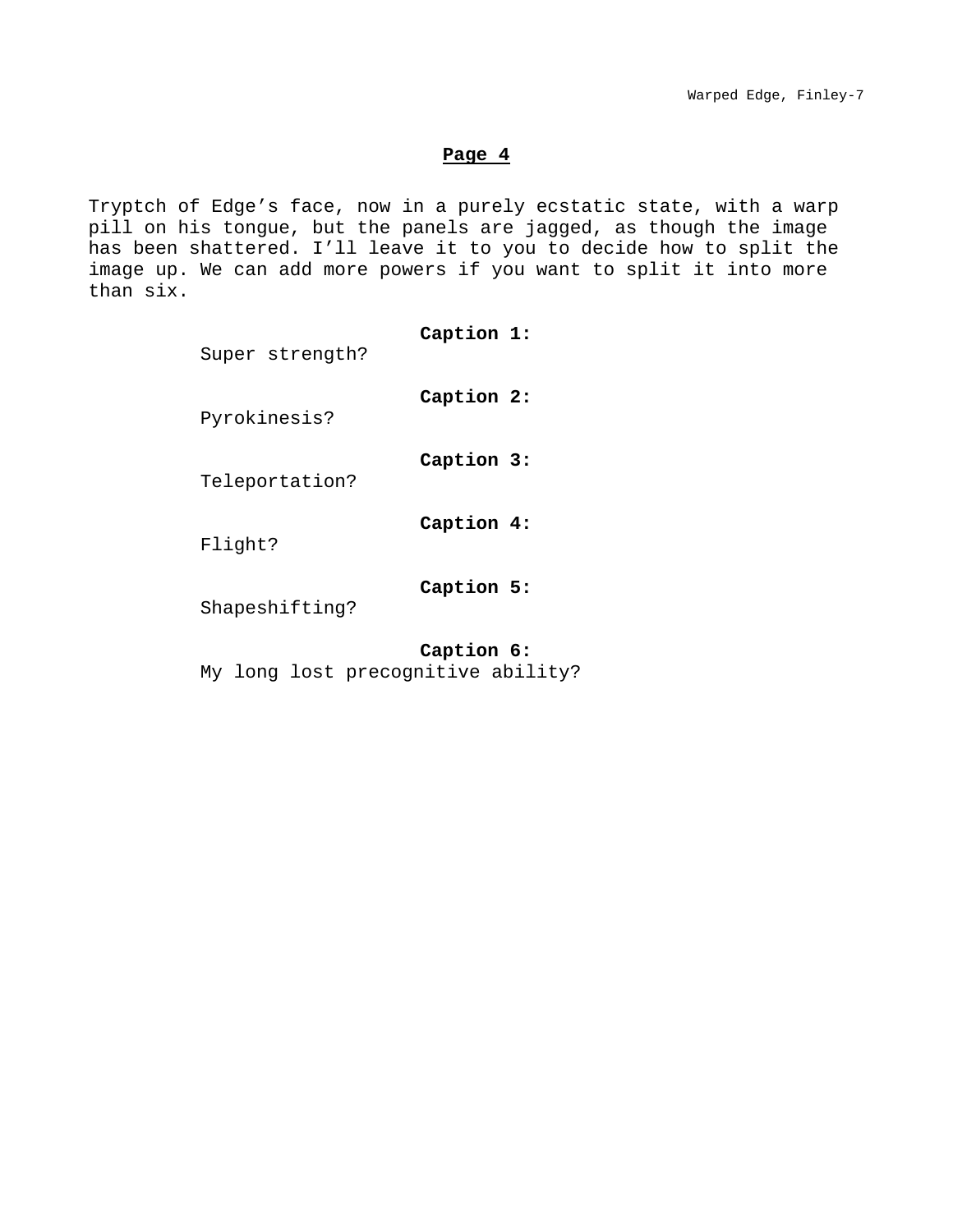**Panel 1:** Edge stands in the alley, standing more straight, looking more alert, less tired and run down.

### **Caption:**

Nothing.

But that's OK. The buzz is still worth it. And tonight, I'm going to get so much warp that it doesn't matter if this dose was a bust.

**Panel 2:** Shot of the exterior of the brand new Imperial Heights condo building. Deco style of course.

### **Caption:**

I walk to work with an extra spring in my step.

**Panel 3:** Establishing shot of the inside of the condo building main lobby. A security guard named WALTER looks up from the front desk. There's a bronze statue of GIGANTEUS in the lobby.

#### **WALTER:**

Hey Edge.

**Panel 4:** Standing beside Walter, behind the desk, Edge shrugs out of his trench coat, revealing a security guard uniform underneath.

## **EDGE:**

Hey Walter, how are things looking?

**Panel 5:** Edge is now sitting at the desk, tucking his hair up under his hat. Walter is now standing, putting on his own coat.

### **WALTER:**

Oh, you know…

**Panel 6:** Edge sitting at the desk. BRIAN RICHARDSON, trendy middle aged movie producer, and his younger boyfriend, pass the desk.

## **Caption:**

Brian Richardson. Big shot movie producer and major Warp user.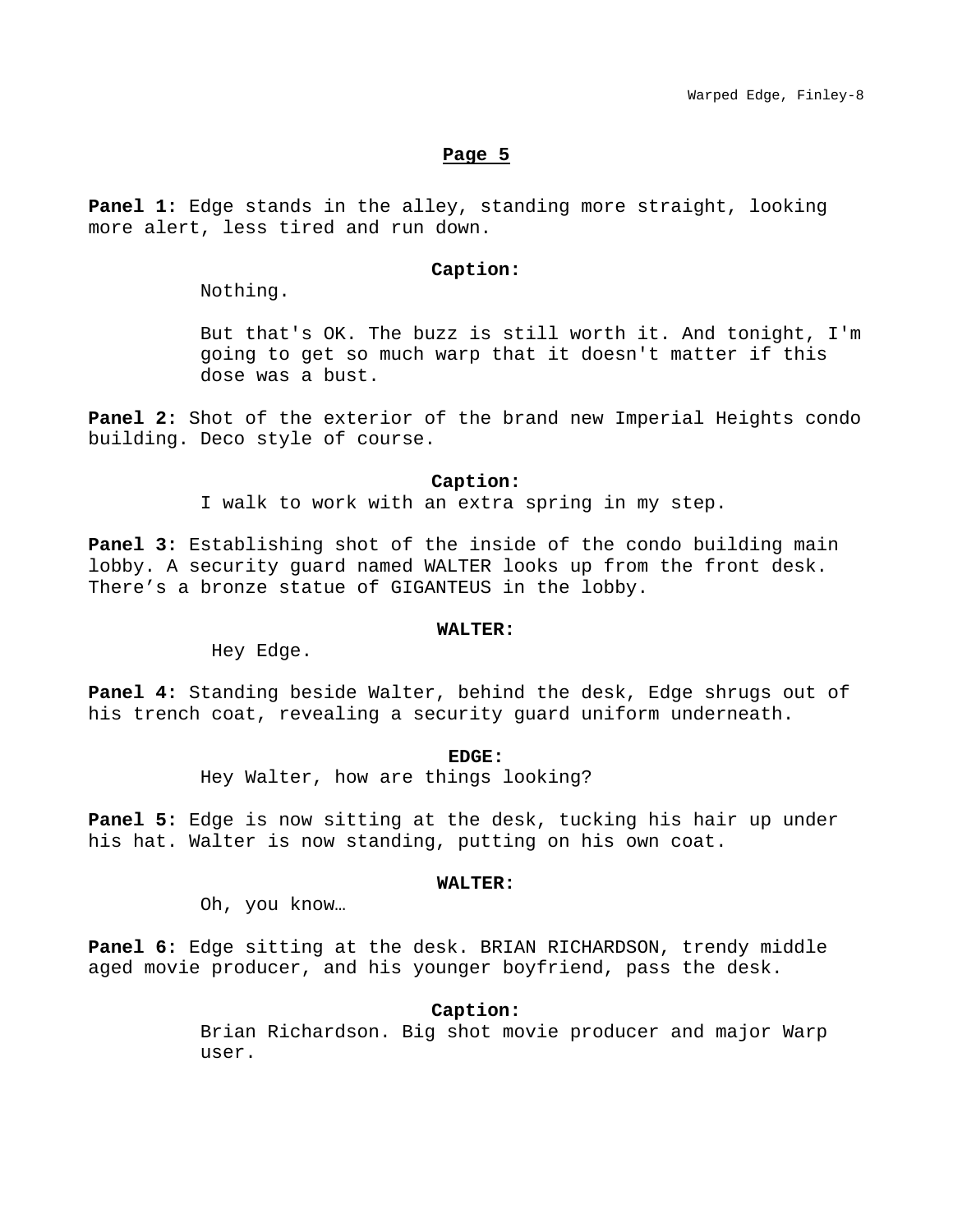**Panel 1:** Establishing shot of the movie producer's spacious condo as Edge enters. There's a huge fish tank that takes up an entire wall of the space. We can see Bloodgator's eyes lurking just above the floor of the tank. A couch sits in the middle of the room.

### **CAPTION:**

Richardson is a heavy warp user with a big stash. And I known where he keeps it.

**Panel 2:** In the foreground, Edge standing in front of a large leather sofa and opens a switch blade. In the background, we see Bloodgator emerging from the bottom of the tank.

**Panel 3:** Foreground: Edge slicing into a couch cushion. Background: Bloodgator beginning to stand.

**Panel 4:** Foreground: Edge pulling a large bag of pills out of the cushion. Background: Bloodgator climbing out of the tank.

**Panel 5:** Bloodgator perching at the top of the tank.

### **Bloodgator:**

HEY EDGE!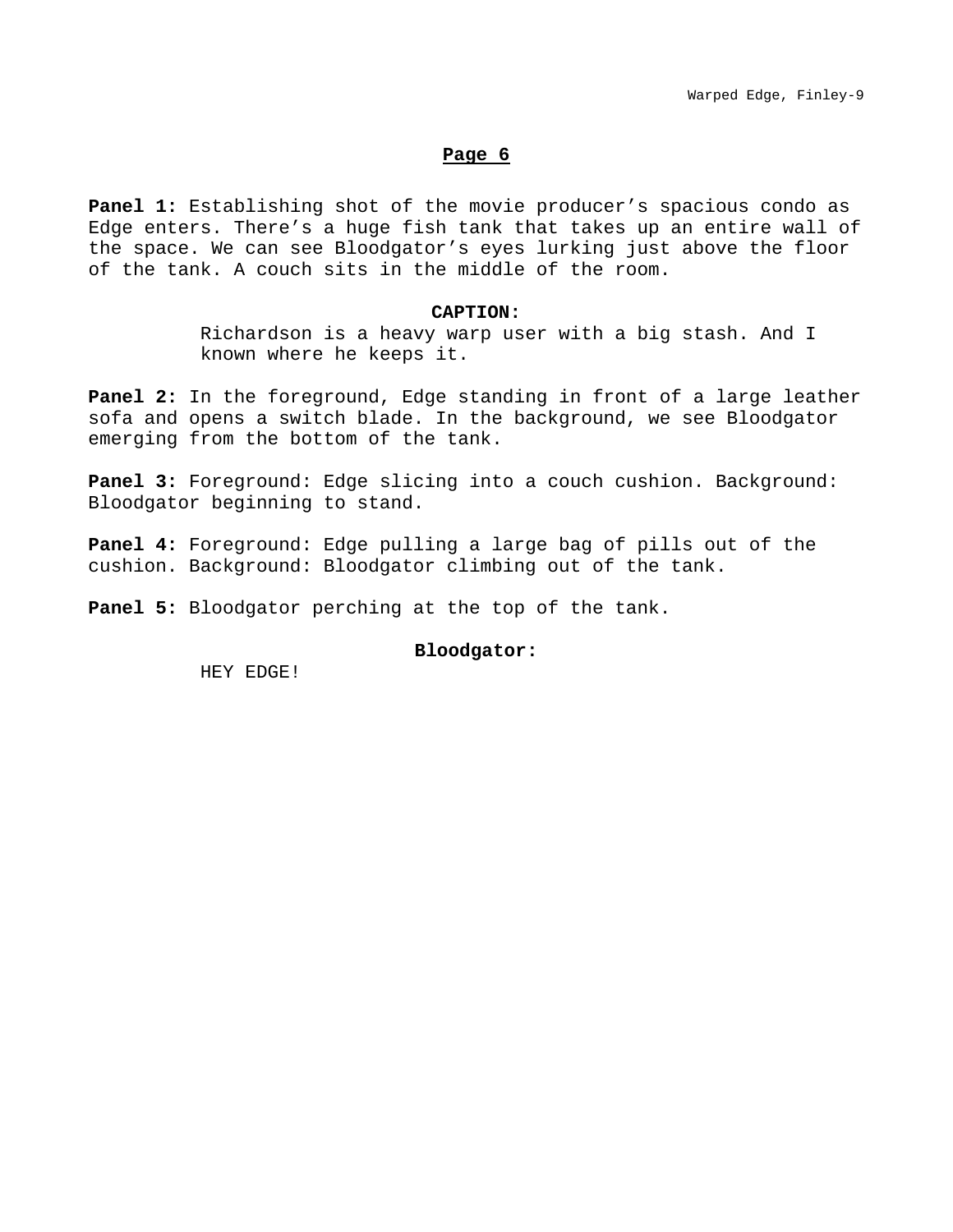**Panel 1:** Bloodgator lunging at Edge as he ducks out of the way.

## **CAPTION:**

Bloodgator! Fuck! How did I not know Richardson had private security?

**Panel 2:** Bloodgator now stands on the other side of Edge. Both are poised for attack. Edge has the bag of warp in one hand, the knife in the other.

### **Bloodgator:**

You put me behind bars, Edge. Never thought I'd get to return the favor.

**Panel 3:** Edge doing a slide kick.

### **EDGE:**

Guarding rich people's shit. How noble.

## **Caption:**

Last time I fought her she was easy to beat. But I still had my powers. I could stay one step ahead of her.

**Panel 4:** Edge running for the door.

### **Caption:**

But I don't need to beat her. Just get away.

**Panel 5:** Bloodgator tripping Edge with her tail.

**Panel 6:** Edge throws the knife at Bloodgator.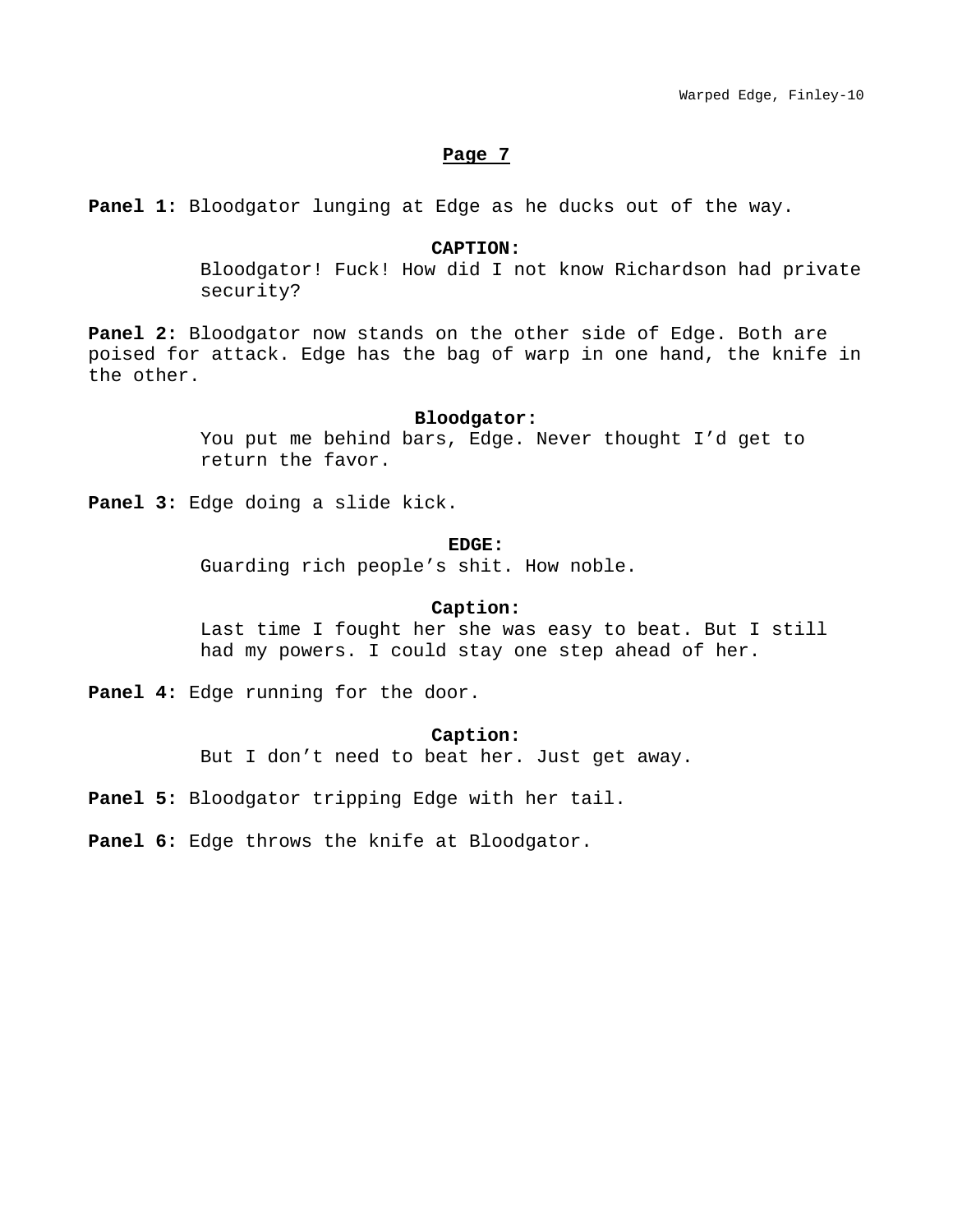**Panel 1:** Bloodgator slaps the knife away while Edge struggles to his feet, still clutching the bag of drugs.

## **Caption:**

Just… gotta… get to the door.

**Panel 2:** Bloodgator clobbering Edge on the head with clasped hands as he runs towards the door.

**Panel 3:** Edge on the ground, trying to get up, Bloodgator looming over him.

## **Caption:**

I can still...

**Panel 4:** Close-up of Edge's face on the floor, eye lids half shut.

**Panel 5:** Solid black.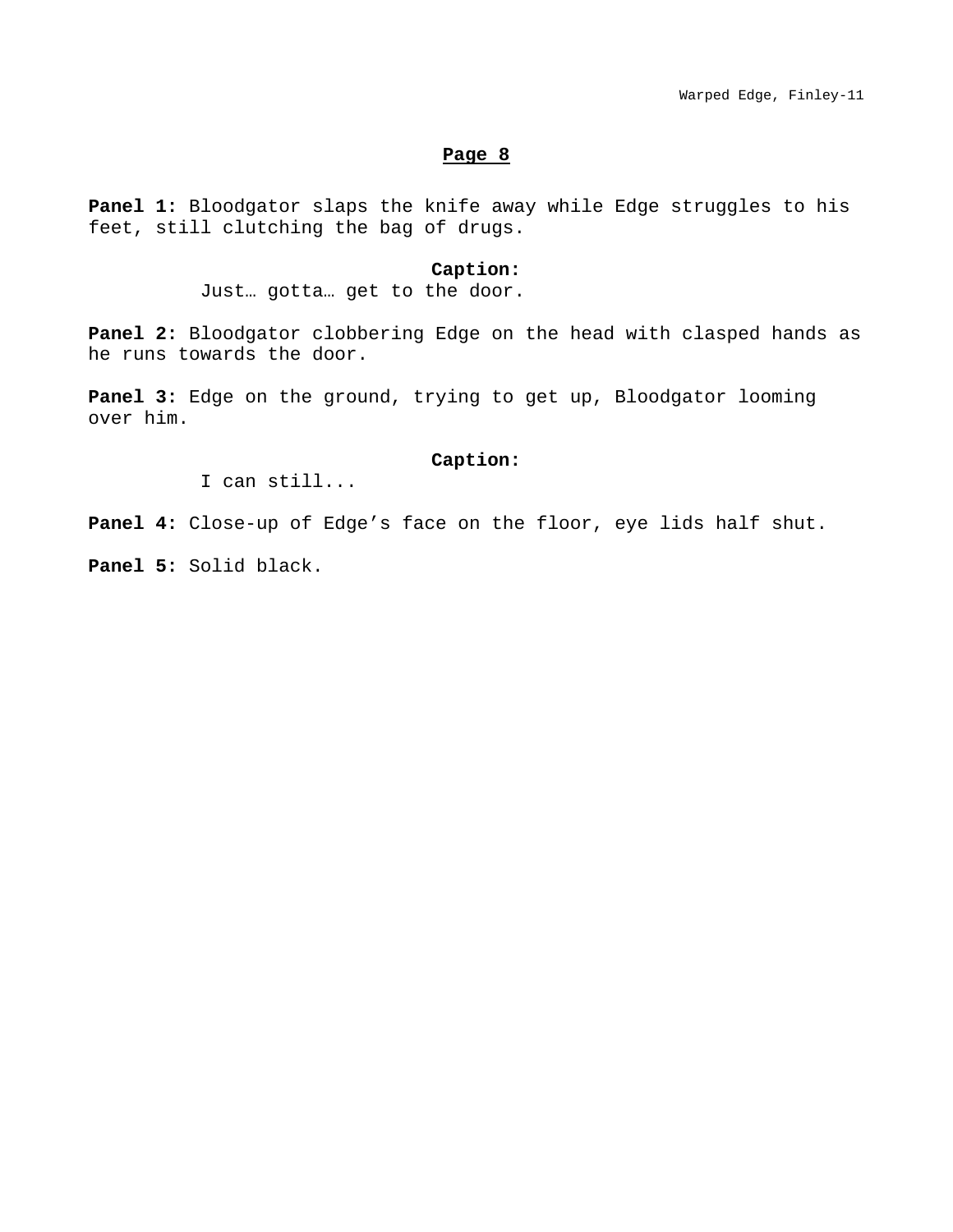**Panel 1:** Inside one of those prison-style multi-story shopping malls. There's a huge hole in the floor in the middle of the ground level and Chromoids are climbing out of the ground into the mall. There are already Chromoids all over the mall, devouring people.

**Panel 2:** Inside a sporting goods store at the mall (or any other typical mall store you'd prefer to draw). A Chromoid looms over a FATHER and his SON.

#### **FATHER:**

Tommy, close your eyes.

**Panel 3:** The Chromoid eating the Father.

**Panel 4:** Blood drips from the Chromoid's maw as the child watches in horror, his eyes very much not closed.

**Panel 5:** Another Chromoid grows off the side of the Chromoid menacing the child.

**Panel 6:** The newly grown Chromoid grasps the child, about to eat him.

**Panel 7:** Headshot, literally, of the Chromoid's head exploding to the side, into the store.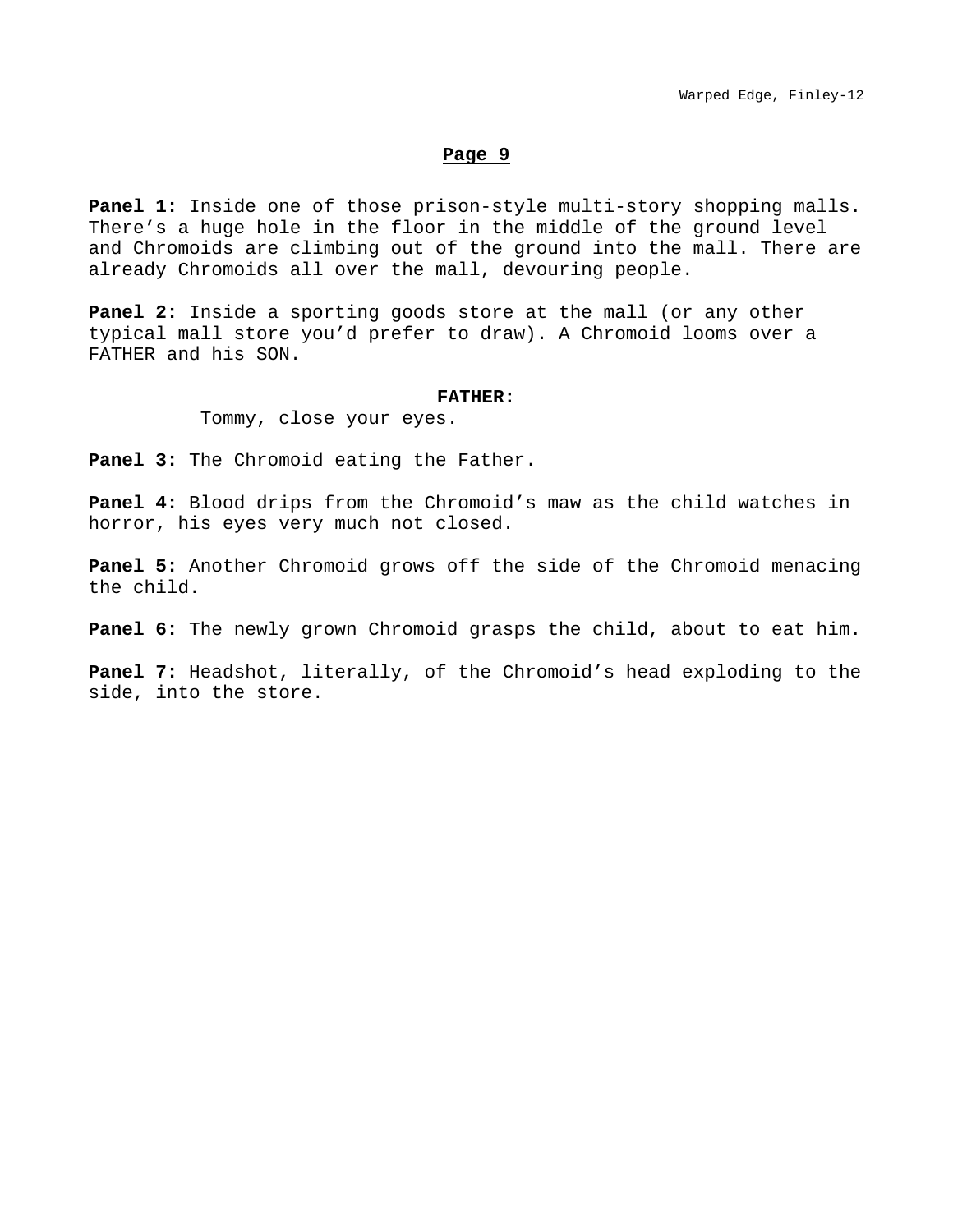Splash page of Edge's old team Doomstrike posing just outside the store: LIBERATOR, EDGE, GRAVITONI, KRAIT, and MASSIVE. Liberator's gun is smoking.

## **Liberator**

Hit 'em hard and fast!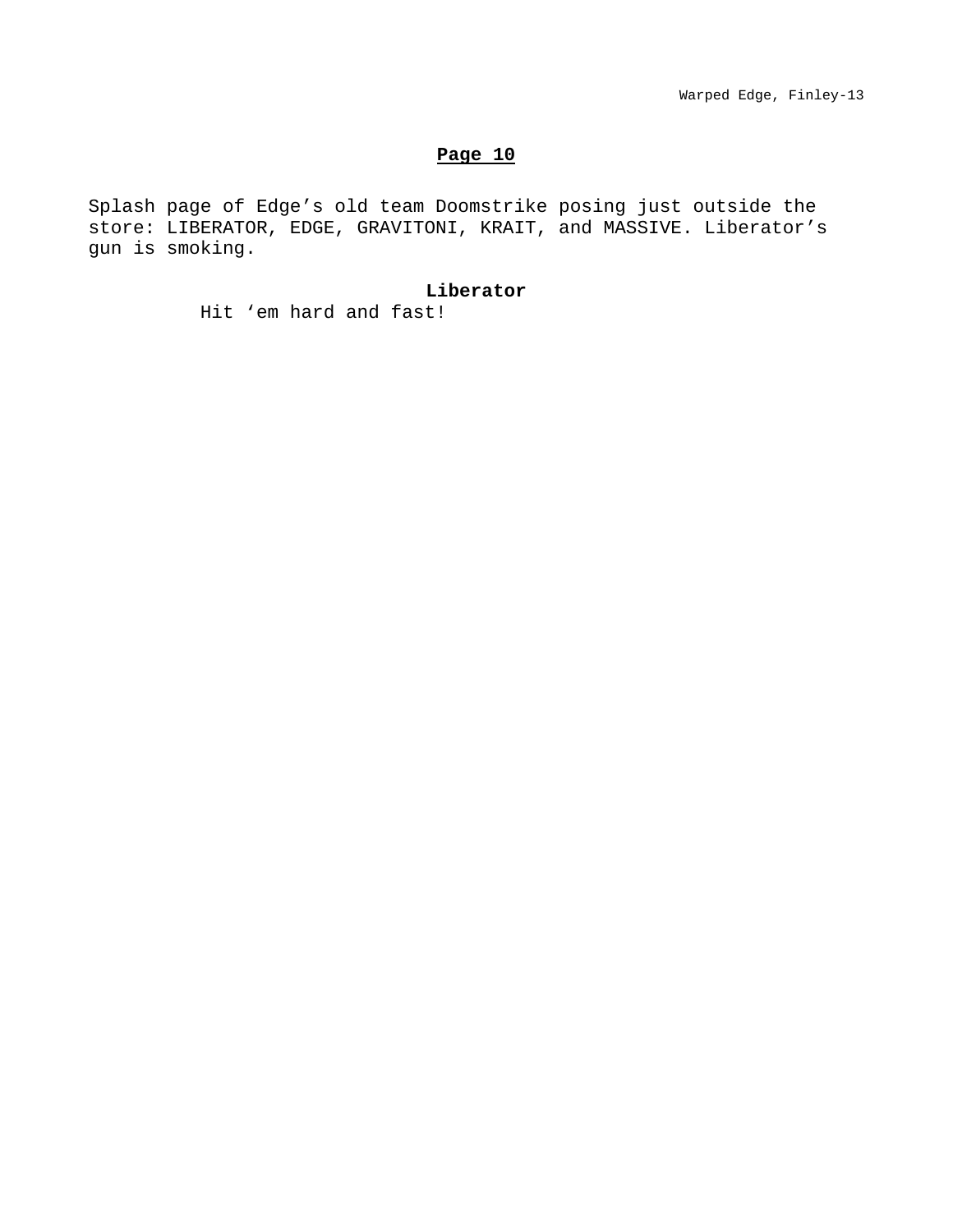Panel 1: Edge leaping towards the remaining Chromoid.

**Panel 2:** From Edge's POV, we see the Chromoid swinging high at Edge.

### **Caption:**

I can see every move they make before they make it.

**Panel 3:** Edge ducking under the Chromoid's arm, smashing its legs together with his sticks.

**Panel 4:** Edge knocking the Chromoid's gooey Chromium head clean off.

**Panel 5:** The headless Chromoid against a completely black background.

## **Caption:**

And then I can't see anything anymore…

**Panel 6:** Edge, surrounding by total darkness, dropping the sticks.

#### **EDGE:**

Where did everyone go?

Panel 7: The Chromium monster looming over Edge.

## **Caption:**

I didn't see it coming, couldn't see…

**Panel 8:** The Chromoid consuming Edge.

**Panel 9:** Blackness, again.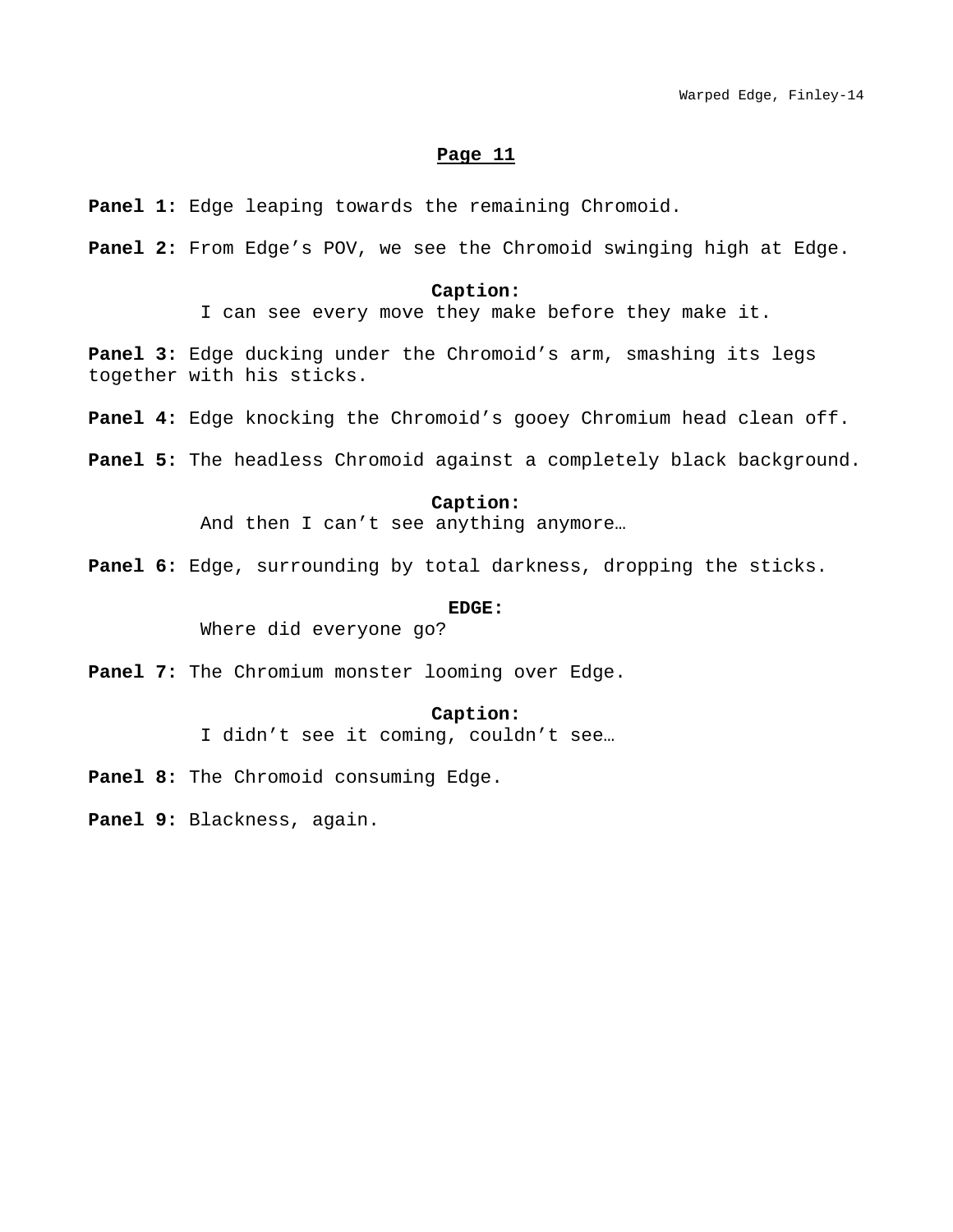Warped Edge, Finley-15

## **Page 12**

**Panel 1:** EDGE lying on his bed in a jail cell in his tattered security guard uniform. GRAVITONI stands outside his looking down on him, in her Novas uniform. The two are separated by bars.

### **GRAVITONI**

What happened to you Edge?

#### **EDGE**

Lost a fight with Bloodgator.

#### **GRAVITONI**

While you were trying to rob one your security job's clients. I'm aware. But you know what I really mean.

**Panel 2:** Headshot of Edge.

#### **EDGE**

And you know exactly what happened.

**Panel 3:** Headshot of Gravitoni, looking away.

**Panel 4:** Edge and Gravitoni facing each other through the bars, Edge now sitting up in bed.

#### **Edge:**

Why are you here, Gravitoni?

### **Gravitoni:**

I came to make you a deal. Come work for me and I can get you out of this.

### **Edge:**

Join The Novas? Yeah right. Even if I was interested I wouldn't be much good to you. I can't even go toe-to-toe with Bloodgator anymore.

**Panel 5:** Edge standing between the bars and the bed, excited.

## **Edge:**

Wait, you got some super-soldier serum? Some power armor? Or do I just gotta keep playing super-roulette with Warp?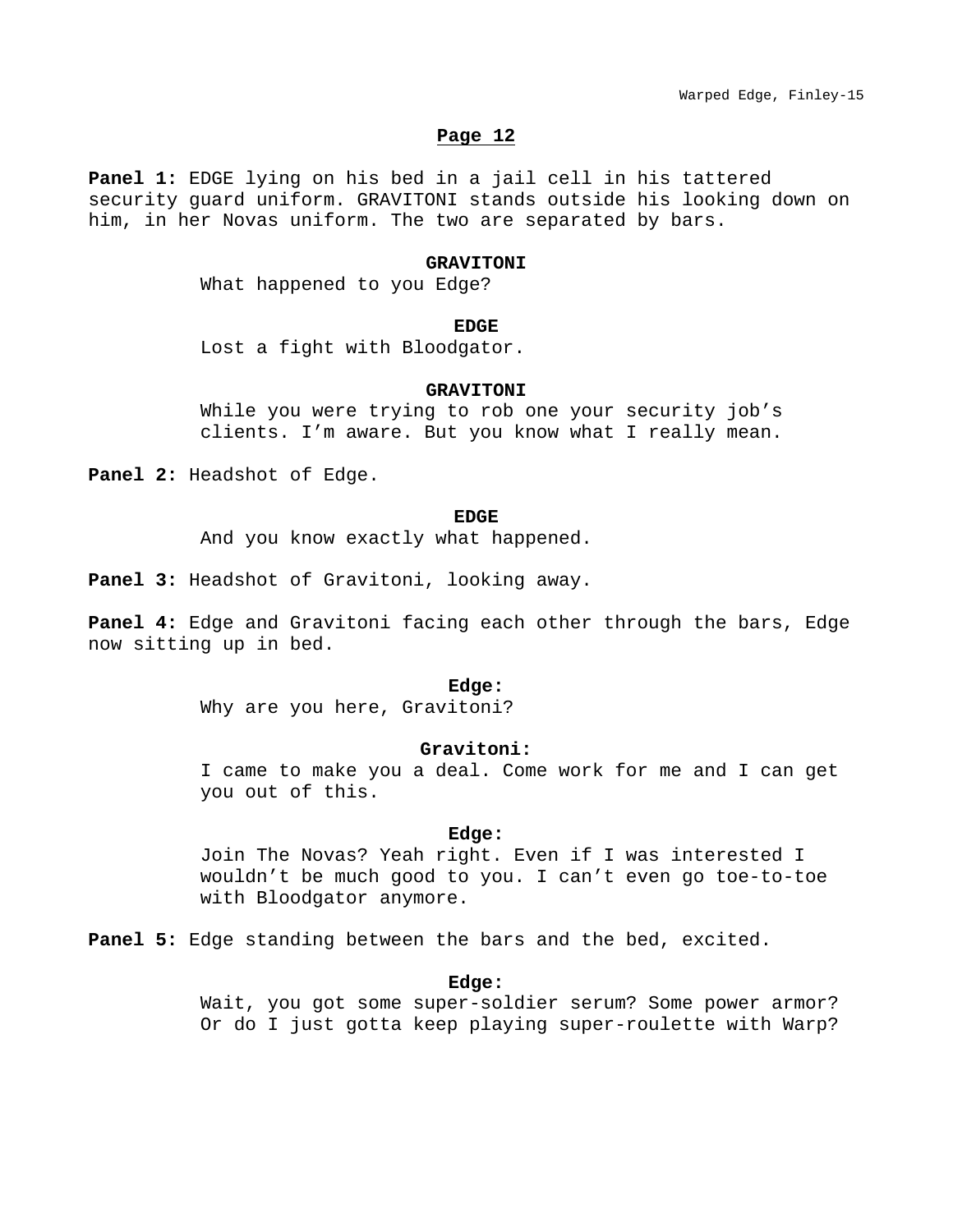**Panel 1:** Headshot of Gravitoni.

## **GRAVITONI:**

No. You wouldn't be part of The Novas. You'd be working undercover. We want you to figure out where Warp comes from.

**Panel 2:** Edge leaning on the bars with one hand, face-palming with the other.

#### **EDGE:**

I don't really have a choice do I?

**Panel 3:** Long shot of Gravitoni through the bars, from Edge's POV.

## **Gravitoni:**

You always have a choice, Edge. Your choice is work for us and get clean, or go to prison.

**Panel 4:** Edge and Gravitoni facing each other through the bars.

### **Edge:**

Why me?

#### **Gravitoni:**

I'll level with you. I can't trust my team. You've heard the rumors about Flux, I'm sure.

I know you. And I know you're properly motivated.

**Panel 5:** Gravitoni standing outside the cell, Edge sitting on the bed.

#### **Edge:**

What do you know so far?

### **Gravitoni:**

My contact at Wonder Labs says it could be of exobiological origin.

#### **Edge:**

From space? Far out. Can you give me a dose or three before you cut me loose?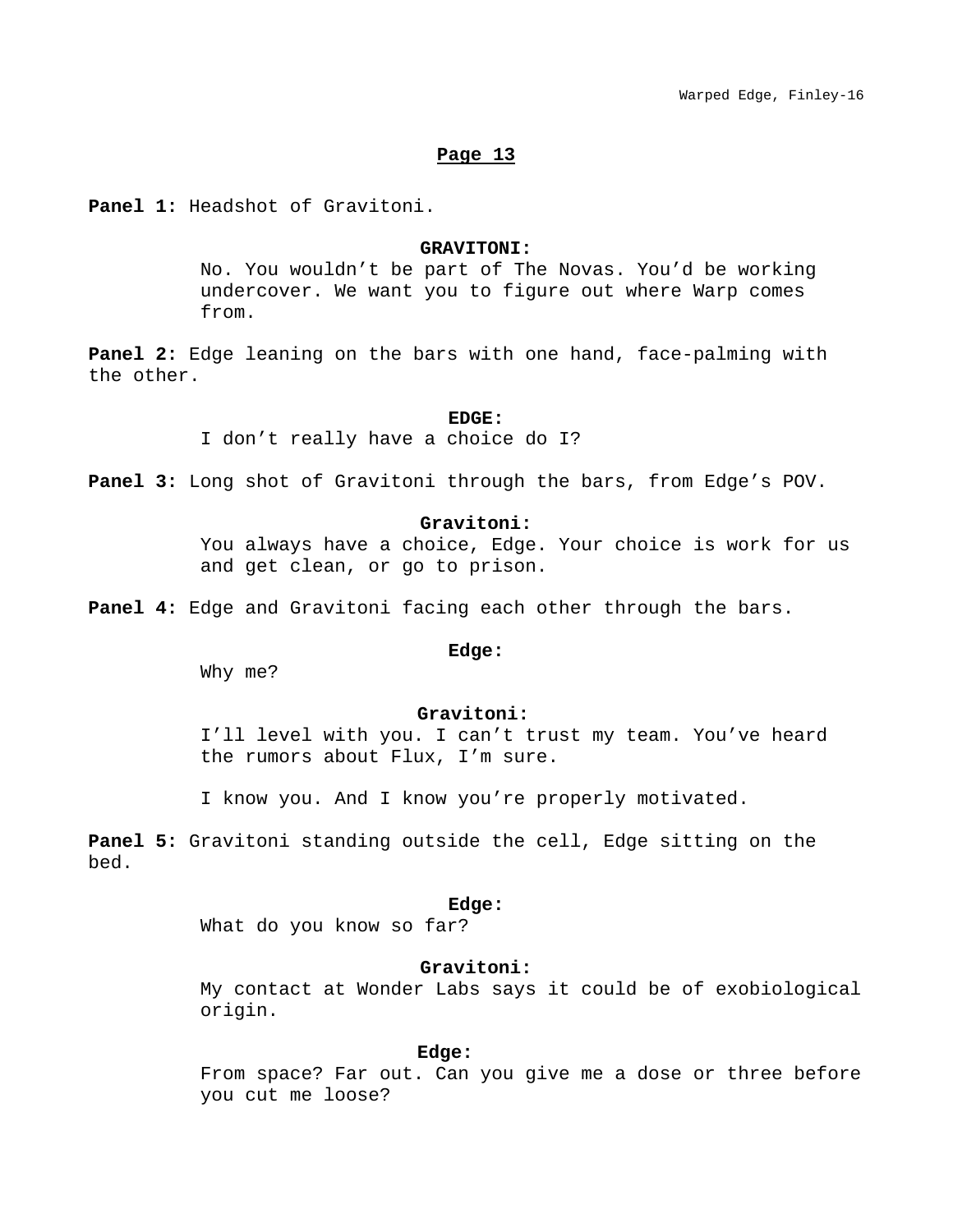# **Gravitoni:**

Not a chance.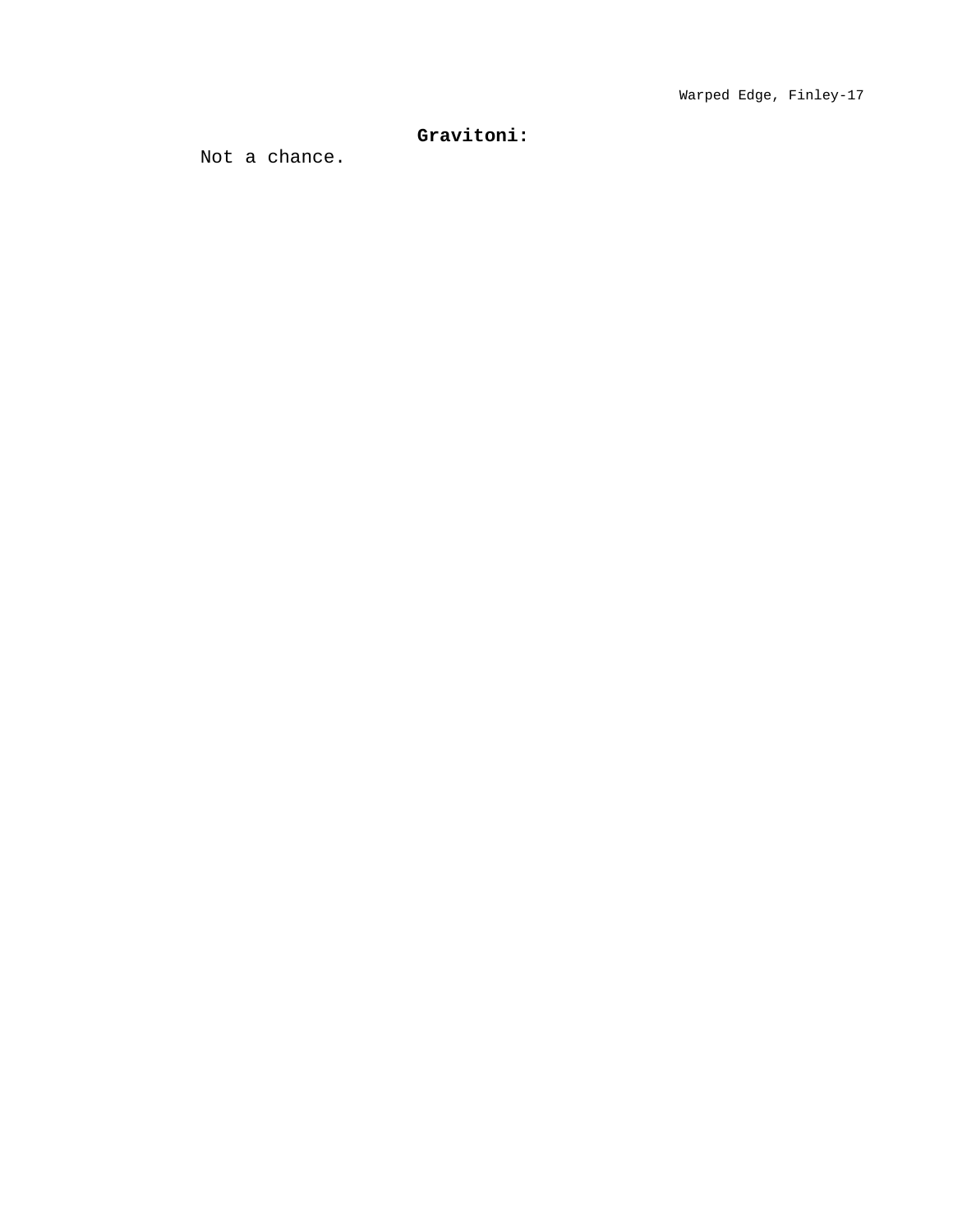**Panel 1:** Edge walking down the street in the Deco District, in front a badly damaged building (a causuality of a recent battle between supers).

### **CAPTION:**

Can't believe they wouldn't give me a single pill to tide me over. Gotta find Riley and…

**Panel 2:** Head-shot of Edge, alarmed.

### **CAPTION:**

Shit. Riley!

**Panel 3:** Outside Riley's apartment. Edge pounds on the door.

**Panel 4:** Riley peers out from the door, the chain still fastened.

#### **RILEY:**

Edge, what the hell, you can't just turn-up here in the middle of the night when you need a fix…

**Panel 5:** Headshot of Edge pushing hair away from his face.

### **EDGE:**

It's not about that… well, I could use a fix, but…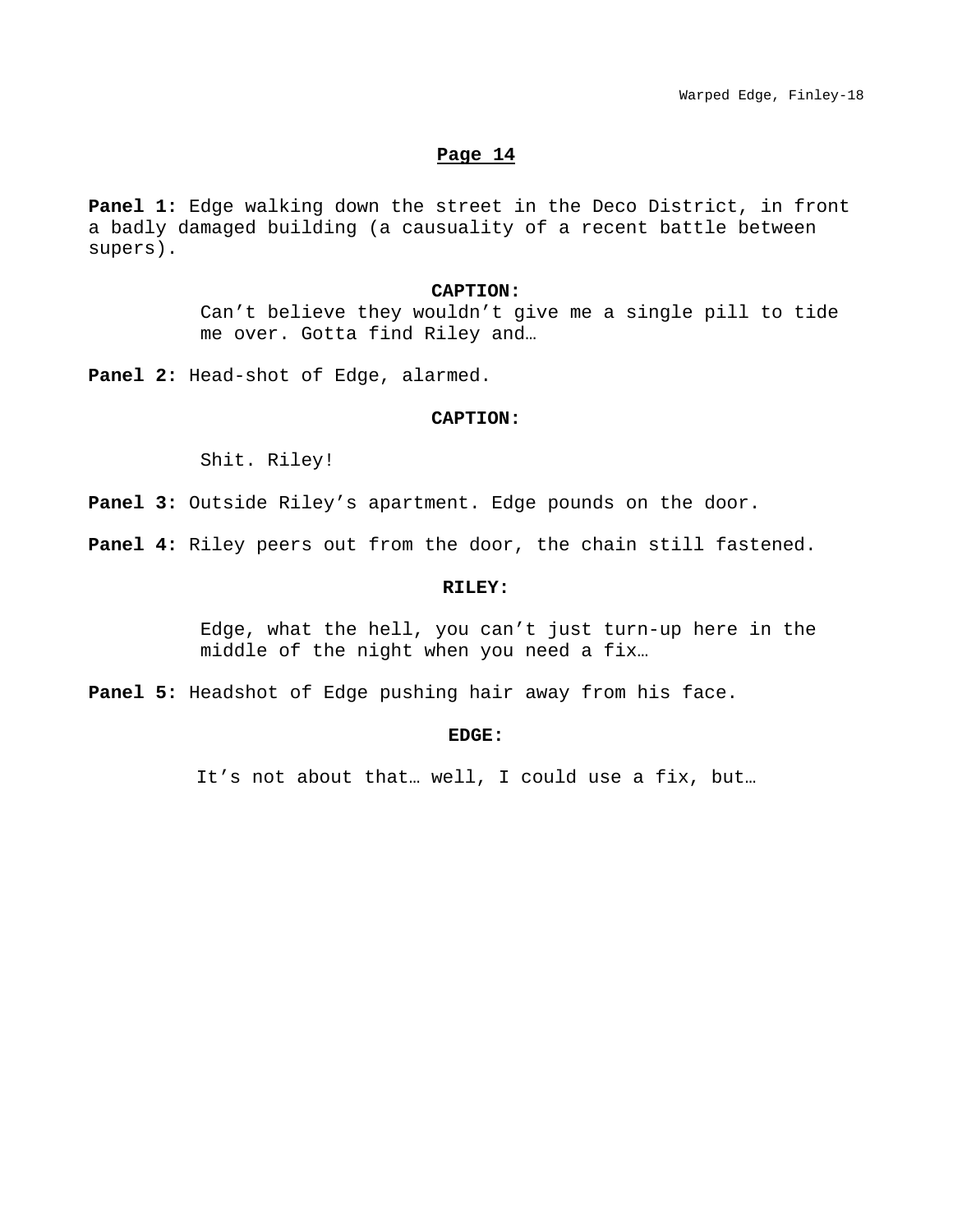**Panel 1:** Riley's apartment. Edge sits on a couch, Riley paces back and forth in front of him.

### **CAPTION:**

I laid it all out for her.

#### **RILEY:**

Dammit Edge, the fact that you saved my parents only buys you so much… I guess I've got to get out of the business, fuck.

**Panel 2:** Edge brandishes a stack of cash.

#### **EDGE:**

If it helps, I can give you a thousand dollars for whatever you've got left on hand.

**Panel 3:** Close-up of Riley, with a surprised and skeptical look on her face.

**Panel 4:** Medium-shot of Edge on the couch, smirking and shrugging and he hands over the bills.

#### **EDGE:**

They gave me a charge card for expenses, I went to Whole Foods and bought a pack of gum and got \$1,000 cash back.

**Panel 5:** Riley hands Edge a gallon sized zip-lock baggy, roughly ¼ full of pills.

#### **Edge:**

Who's your supplier, Riley?

#### **Riley:**

I ain't a rat…

### **Edge:**

Fair enough. I'll talk to Richardson, they cut him loose…

### **Riley:**

I was Brian's supplier.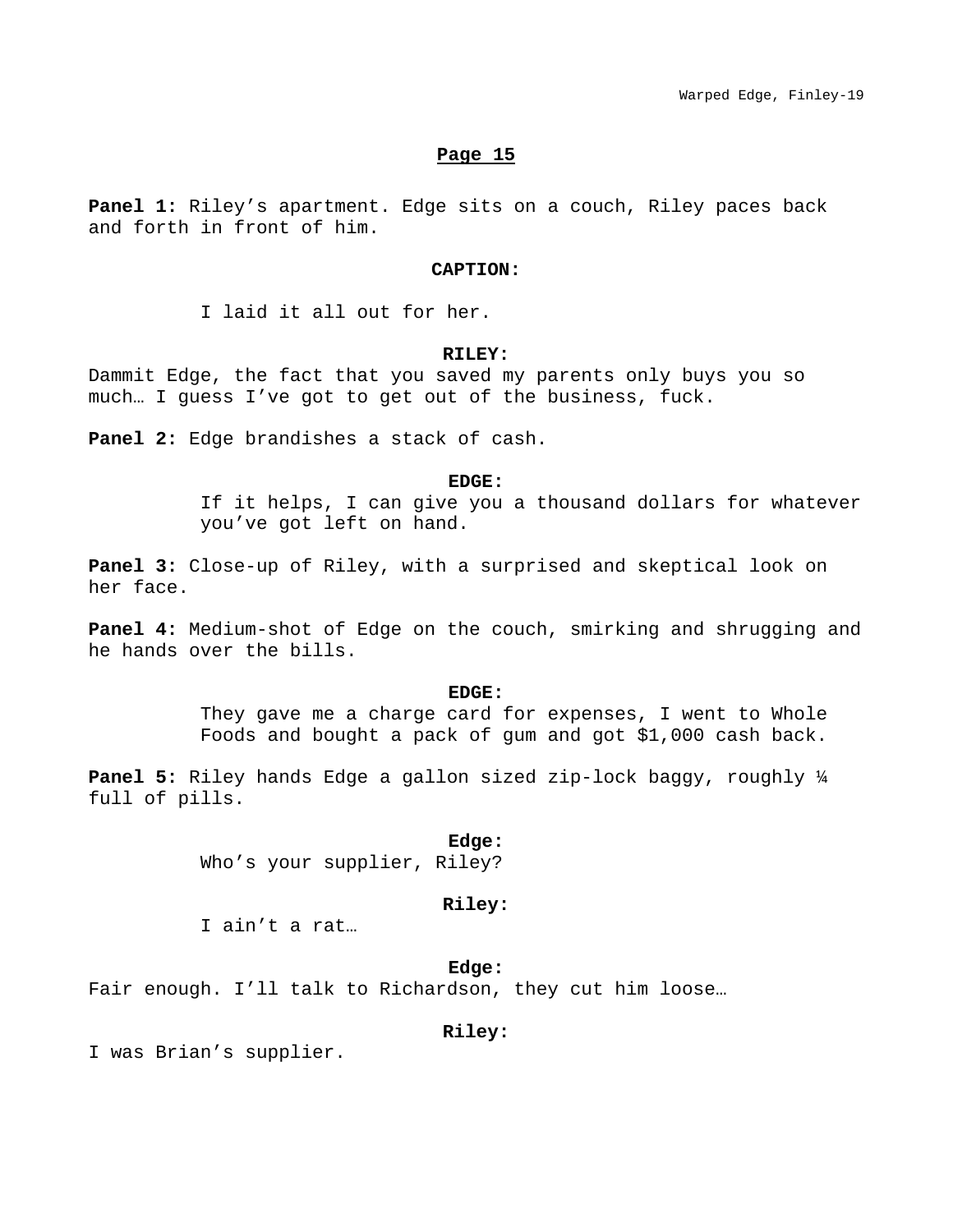**Panel 6:** Edge buries his face in his hands.

## **Edge:**

Well, fuck…

## **Riley:**

Good luck Edge.

Panel 7: Edge walking down the stairs of Riley's apartment.

## **Caption:**

She does't owe me anything. Smart of her to cut me loose, even if it does leave me with nothing to go on.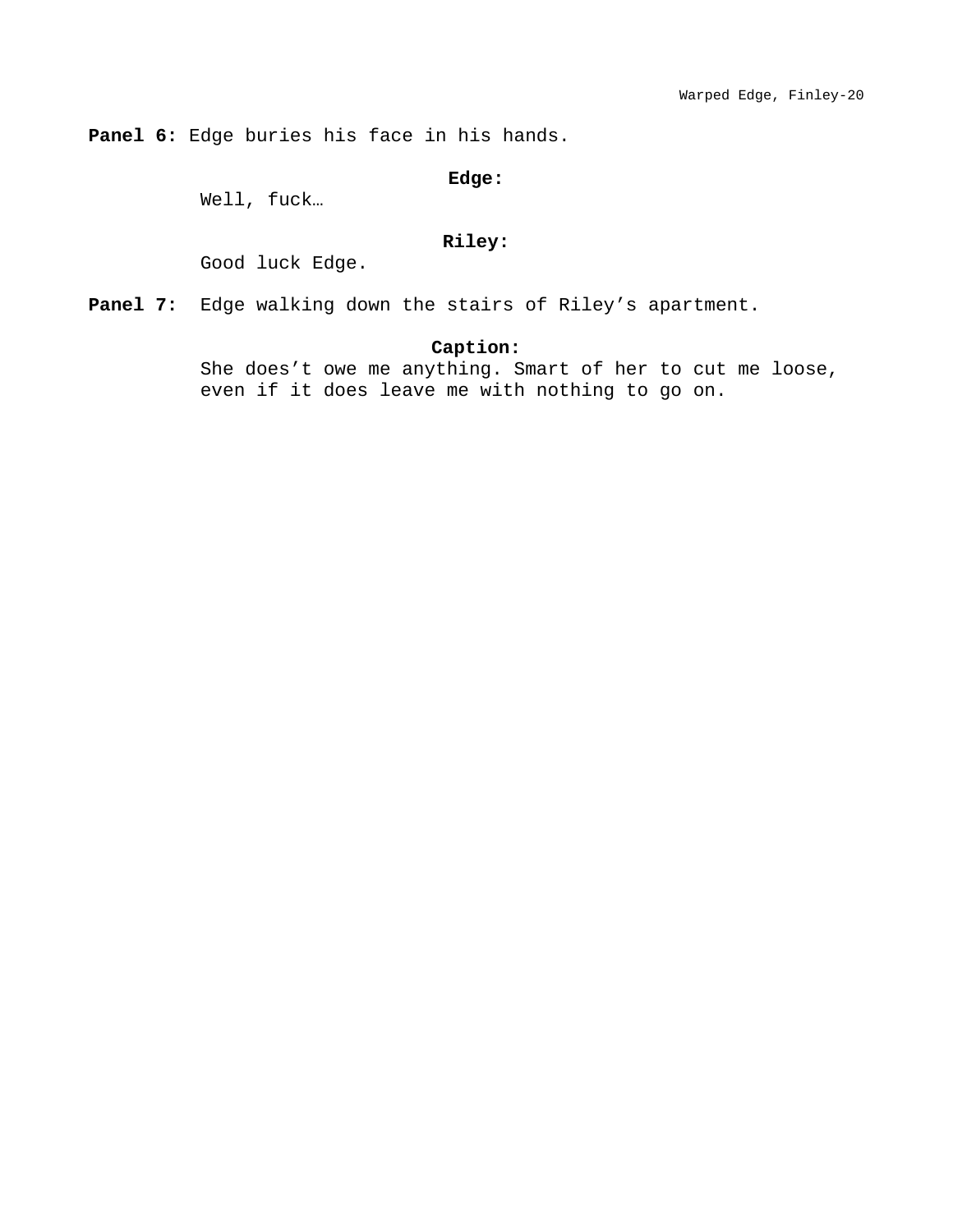**Panel 1:** Edge walking down the street towards a particularly run down building (his apartment).

**Panel 2:** Edge walking up the apartment stairs.

### **CAPTION:**

Feels like I haven't slept in a year.

**Panel 3:** Inside Edge's small studio apartment. There's a twin-sized bed, a chair, a small kitchenette with cupboards, a counter, and a window (we don't need to see all these details now, but each will appear later). Edge lies in bed, shirtless, contemplating the bag of Warp he bought from Riley. To-go containers and gin bottles litter floor and night stand.

#### **CAPTION:**

I should get some sleep.

**Panel 4:** Edge still in bed, holding one pill he's just pulled out of the bag.

### **CAPTION:**

Just one dose. Clear my head. Make a plan.

**Panel 5:** Edge in bed, curled up on his side in pain and bliss.

### **CAPTION:**

Besides, if I get powers it could help with the investigation. Or at least help me get out of the country.

**Panel 6:** Close-up of Edge's face, wild and manic.

#### **CAPTION:**

One more couldn't hurt. I've got plenty.

**Panel 7:** Edge pulls on a shirt.

### **CAPTION:**

Meh. I'm not going to figure out anything sitting around here.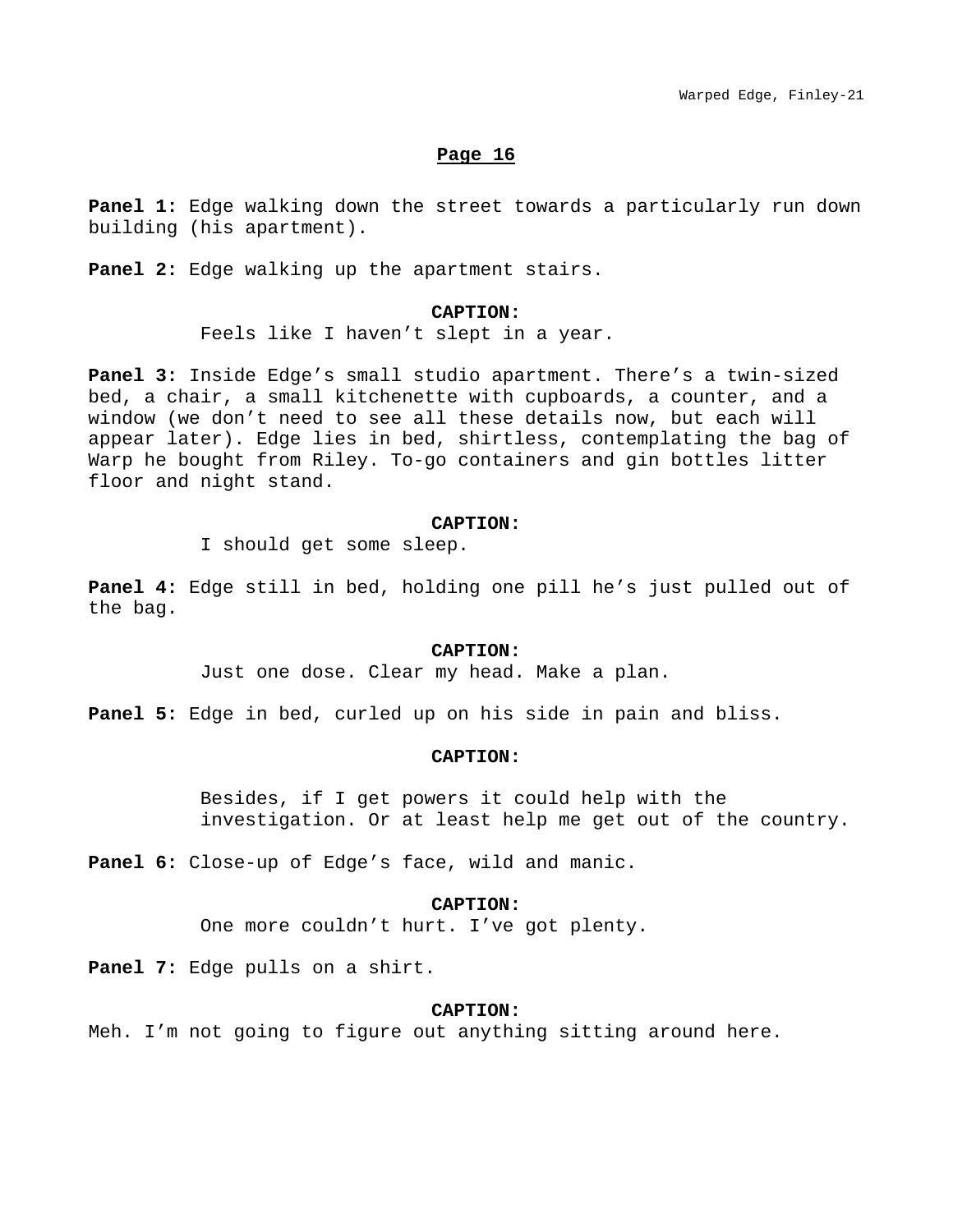**Panel 1:** Old Clipper. Riley yelling and Edge and pointing towards the door.

**Panel 2:** Edge walking down an alley, smiling as he's about to put another pill in his mouth.

**Panel 3:** Edge sitting in a chair at a strip club, watching the stage. The club is done up like a 20s cabaret.

**Panel 4:** In the strip club bathroom toilet stall, Edge and a cabaret dancer drop pills into each other's mouths.

**Panel 5:** The dancer has grown huge, Edge is falling backwards out of the toilet stall that is collapsing away from the gigantic dancer.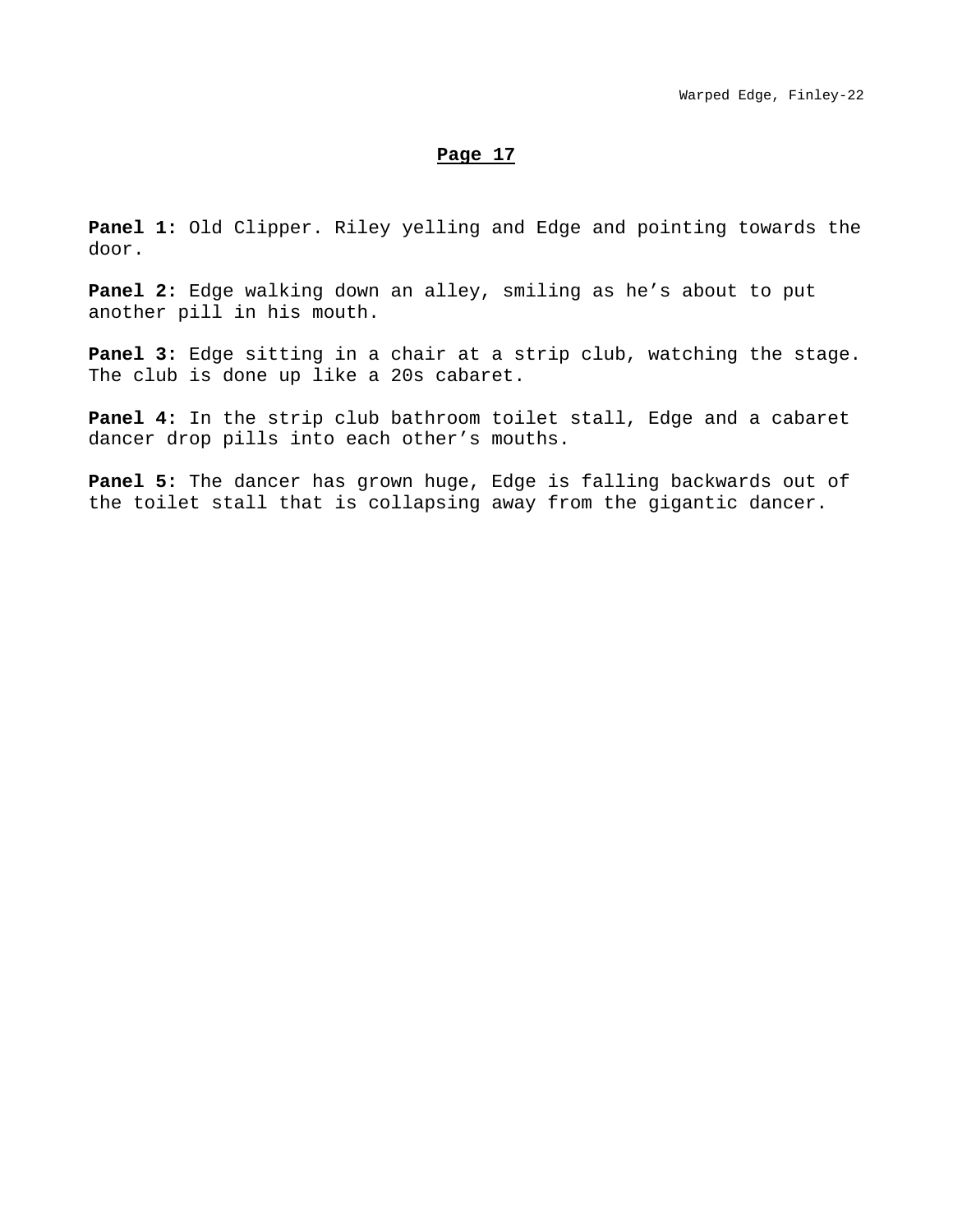**Panel 1:** Edge staggering down an ally, we can see someone skulking behind him.

**Panel 2:** GANG LEADER stands in front of Edge in the alley.

**GANG LEADER:** Hey ugly, heard you're walking around with a big stash of Warp.

**Panel 3:** Bird's eye view showing that Edge is surrounded by gang members.

> **GANG LEADER:** Maybe you should let us hang onto it for you. Not safe to walk around with that much gear, know what I'm saying?

**Panel 4:** Side view of gang leader and Edge facing each other.

**EDGE:** I'll give you and your guys one chance to back-off.

**Panel 5:** Edge punching the gang leader square in the nose.

**CAPTION:** Weresharks are one thing. But these guys are just wannabe supervillains.

**Panel 6:** Edge karate chops one guy in the neck while dodging a chain swung by another.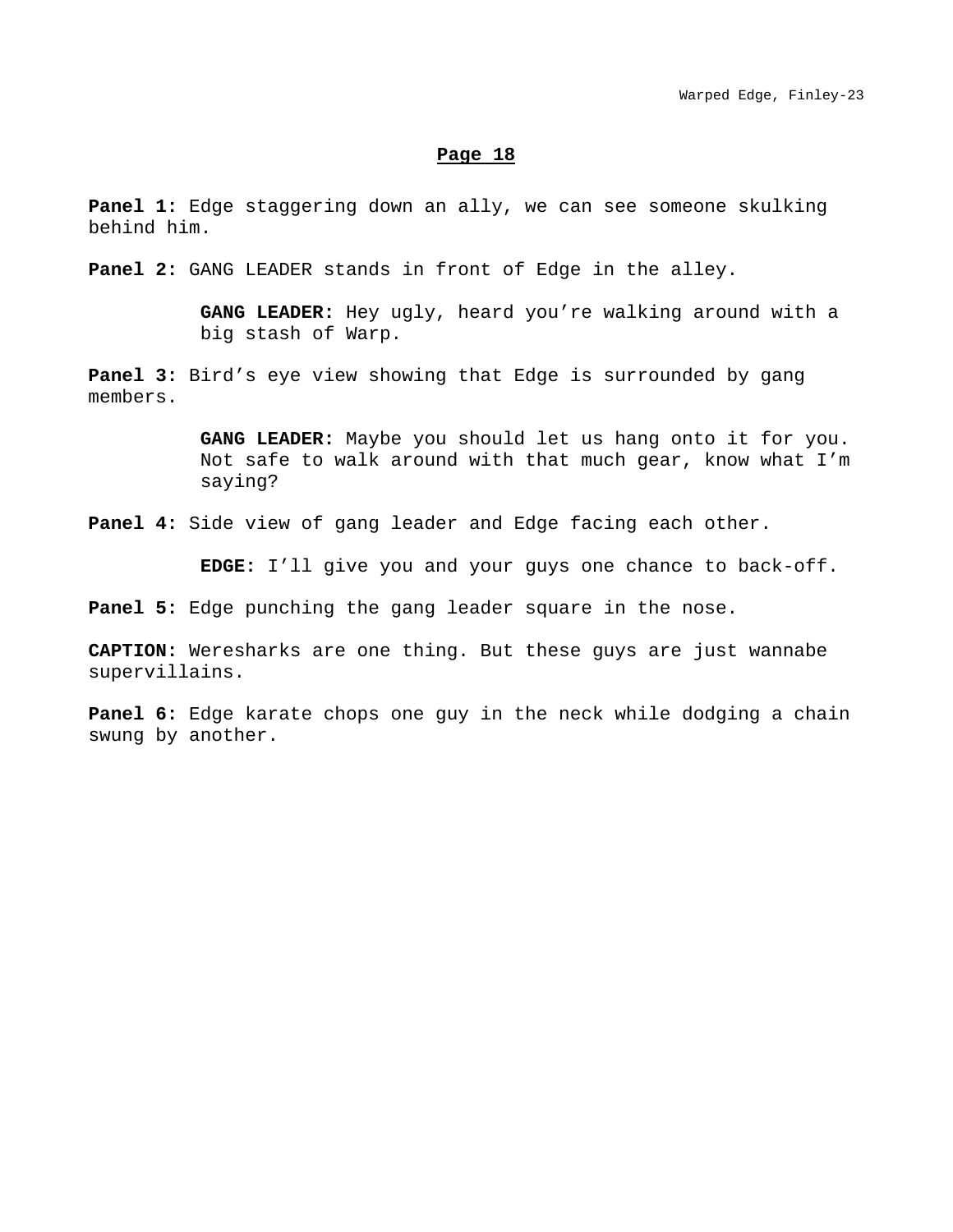**Panel 1:** A gang member kicking Edge in the stomach.

**Panel 2:** Another grabbing him from behind.

**Panel 3:** Edge flipping the guy who grabbed him over his head into the guy who kicked him.

**Panel 4:** The gang leader, on his knees pointing a gun at Edge.

**Panel 5:** Edge kicks the gun out of the gang leader's hand.

**Panel 6:** The other gang members run away as Edge sits with his knees on the leader's shoulders, his hand pulled back ready to punch him.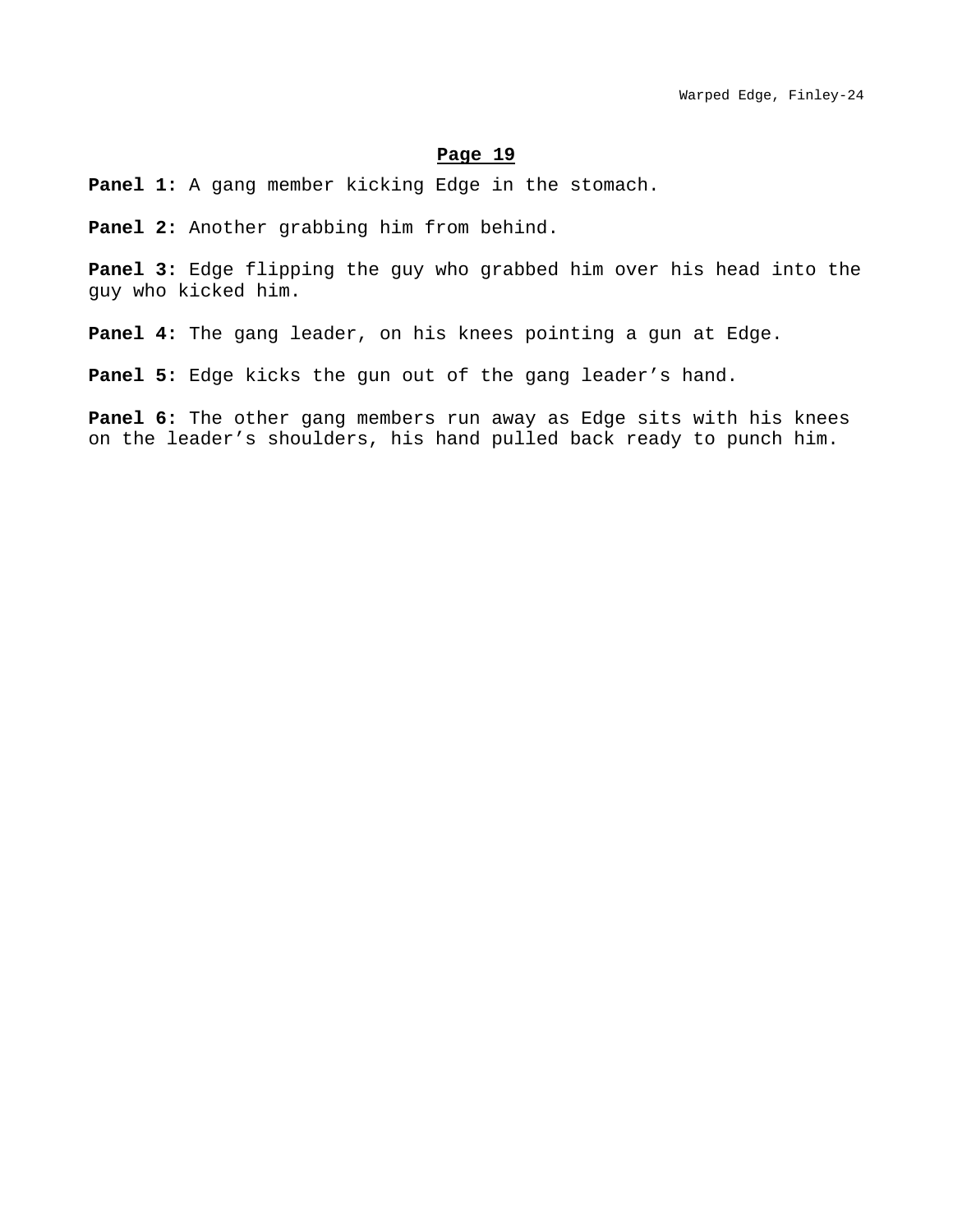**Panel 1:** ZENARCHER, in civilian garb, walking down the street in the deco district.

**Panel 2:** Zenarcher standing above Edge, who is asleep under a bush in front of an apartment building (not his own).

> **Zenarcher:** I'd know that musk anywhere, even over the smell of garbage and vomit. Hello Edge.

**Edge:** It's not my vomit.

**Panel 3:** Headshot of Zenarcher.

**Zenarcher:** I'll buy you breakfast. Looks like you could use it.

**Panel 4:** Edge pulling himself to a standing position, checking his coat pocket for his pills.

> **Edge:** Save your pension old timer. I've got plenty of bread. Ruby's?

**Panel 5:** The two men walking towards a diner called Ruby's. It's similar to the one in the painting Nighthawks. Cultists of the Temple for a Megasapien Tomorrow stand outside with placards reading "HE DIED" "HE WILL RETURN" "HE WILL SHARE HIS POWER."

> **Caption:** Ah, the Temple for a Megasapien Tomorrow are out today.

**Zenarcher:** So how's a guy sleeping on a sidewalk got money to buy an old man breakfast?

**Edge:** Got a gig. Private investigation.

**Zenarcher:** Ah, investigating the insides of dumpsters. Must be lucrative.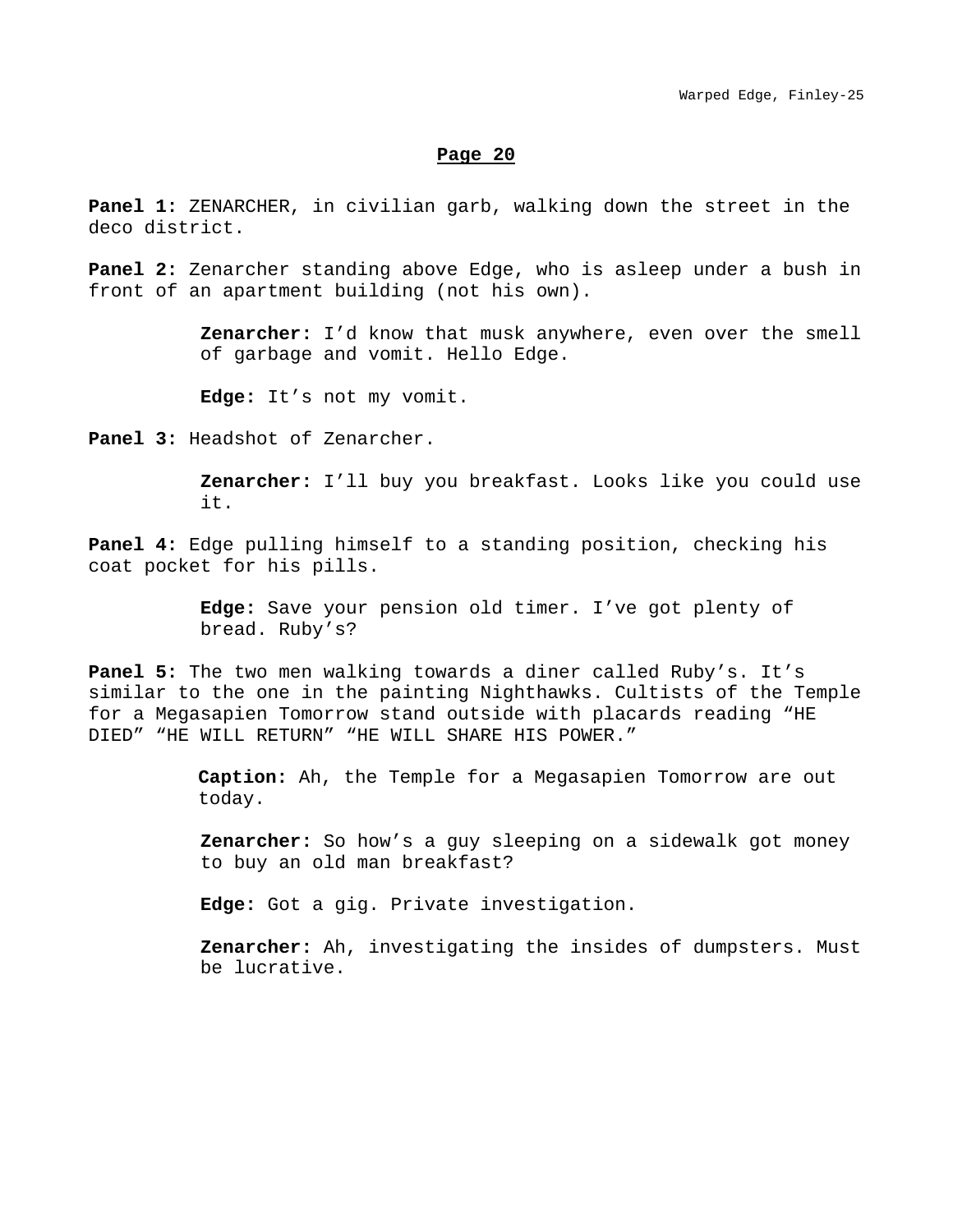**Panel 1:** Int. of the diner. Edge and Zenarcher sitting in the booth facing each other while a waitress takes their order. Temple cultists entering the diner in the background.

**Edge:** Coffee. Eggs over hard.

**Zenarcher:** I'll have a green tea with a Florentine omelet, please.

**Panel 2:** Edge waving at one of the cultists.

**Edge:** Hey! Sell me one of those papers, will you?

**Edge:** I've always wondered how they fill these things.

**Panel 3:** A tabloid-sized (11x17) newspaper titled *The Megalith* sitting on the diner table. It's the same format as *The Stranger*, in that it has a cover image with headlines instead of articles printed directly on the front-page like daily broadsheet newspaper. The cover image is Giganteus getting impaled with a huge ice-spike by a Frost Giant. Headline: "Giganteus was a god among men." Subhead: "Why did he die?"

> **Edge (off panel):** Why is it they're obsessed with images of their god getting murdered?

**Panel 4:** Edge and Zenarcher sitting across from each other as the waitress brings the coffee and tea. In the background, the diner owner is chasing the cult out.

> **Zenarcher:** Christians do it too. Christ on the cross, crucifixes everywhere.

**Edge:** True. Tough luck going up against a frost giant when your one weakness is extreme cold.

**Panel 5:** Edge sipping coffee as he flips through the paper.

**Edge:** You knew him, didn't you? Giganteius?

**Zenarcher:** Sort of. He was mostly before even my time.

**Edge:** Ever feel like you were living in his shadow?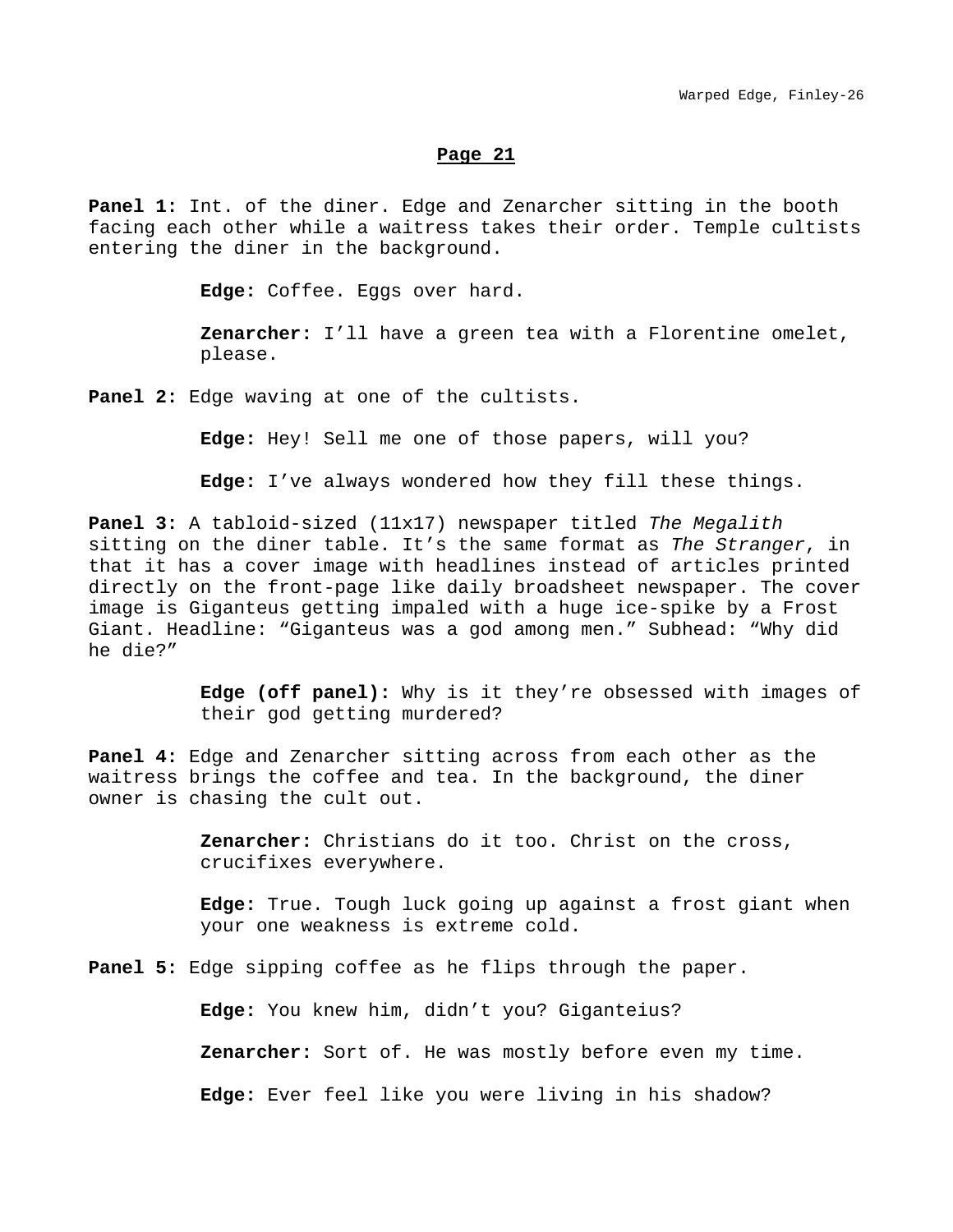**Panel 6:** Medium shot of Zenarcher holding his tea cup and lifting the tea bag out of the cup.

> **Zenarcher:** At first. But people forget that he was controversial in the 60s. Staying neutral in Vietnam pissed off basically everyone.

**Panel 7:** Edge and Zenarcher face each other as the waitress brings plates of food.

> **Edge:** I hated him. He was so busy fighting aliens and supervillains that he let the city get overrun by crack. We fought the Chromoids *and* cleaned up the city.

**Panel 8:** Medium shot of Edge stairing off at the television mounted above the counter in the diner. Gravitoni and the Novas are giving a press conference in front of an art deco building (city hall).

> **Edge:** Pfft, and I thought your generation was soft. I can't stand all this made-for-Instagram super-influencer shit.

**Panel 9:** Edge sticks a fork in his eggs.

**Edge:** The whole world's going to hell.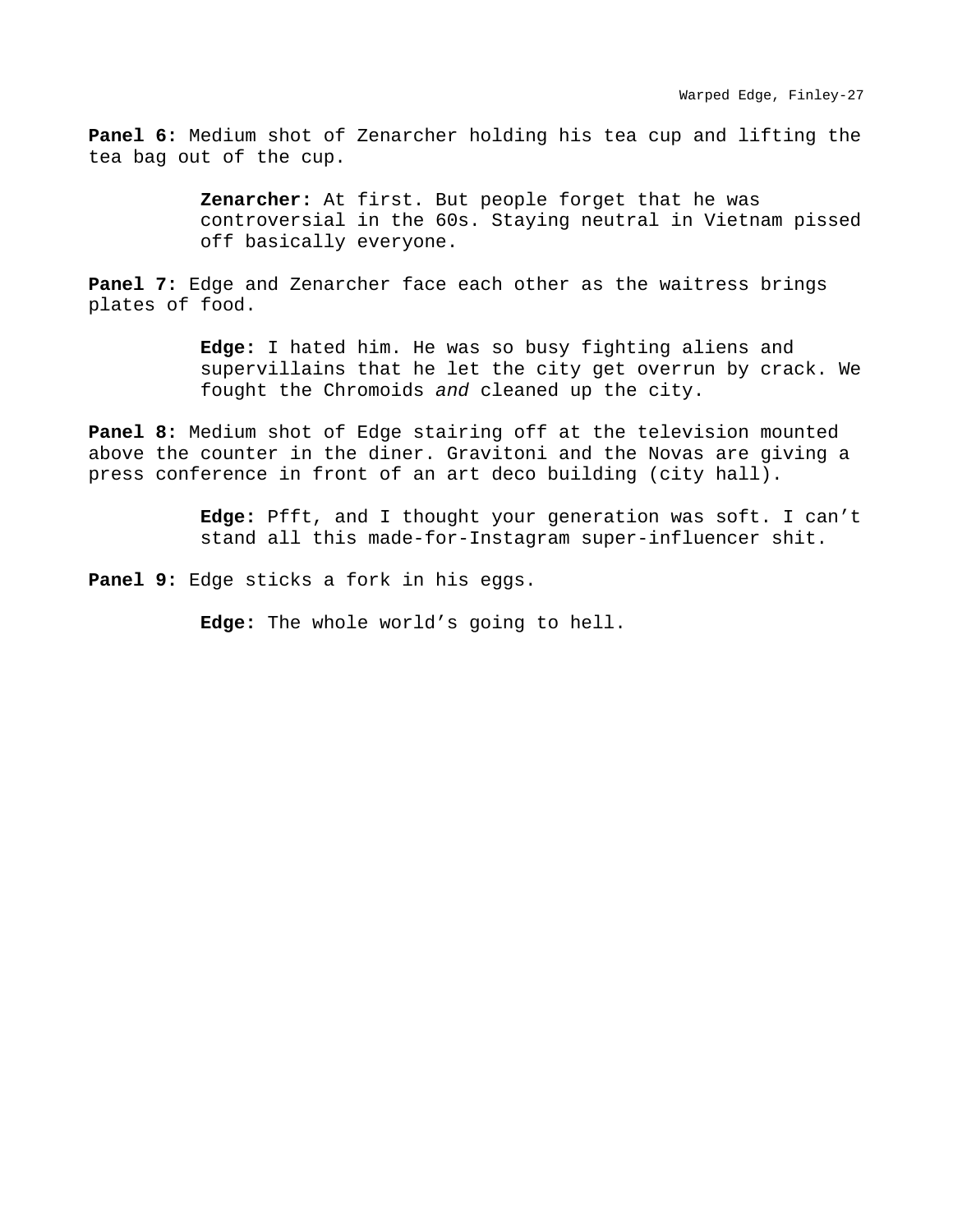**Panel 2:** Edge holds two pills of warp in the palm of his hand.

**Panel 3:** Edge sits at a greasy spoon diner with a cup of coffee and a Bloody Mary.

**Panel 4:** Edge walking down a busy street in the deco district, looking awake and alert.

**Panel 5:** Edge sitting at a dive bar with a glass of beer.

**Panel 6:** Edge, still at the bar, pops another pill.

**Panel 7:** A CABARET GIRL and a GUY approach Edge at the bar.

### **CAPTION:**

Do something long enough, people start to notice.

**Panel 8:** Alley behind the dive bar. Guy from the previous panel hands edge some bills.

**Panel 9:** Edge dropping pills in the guy's hand.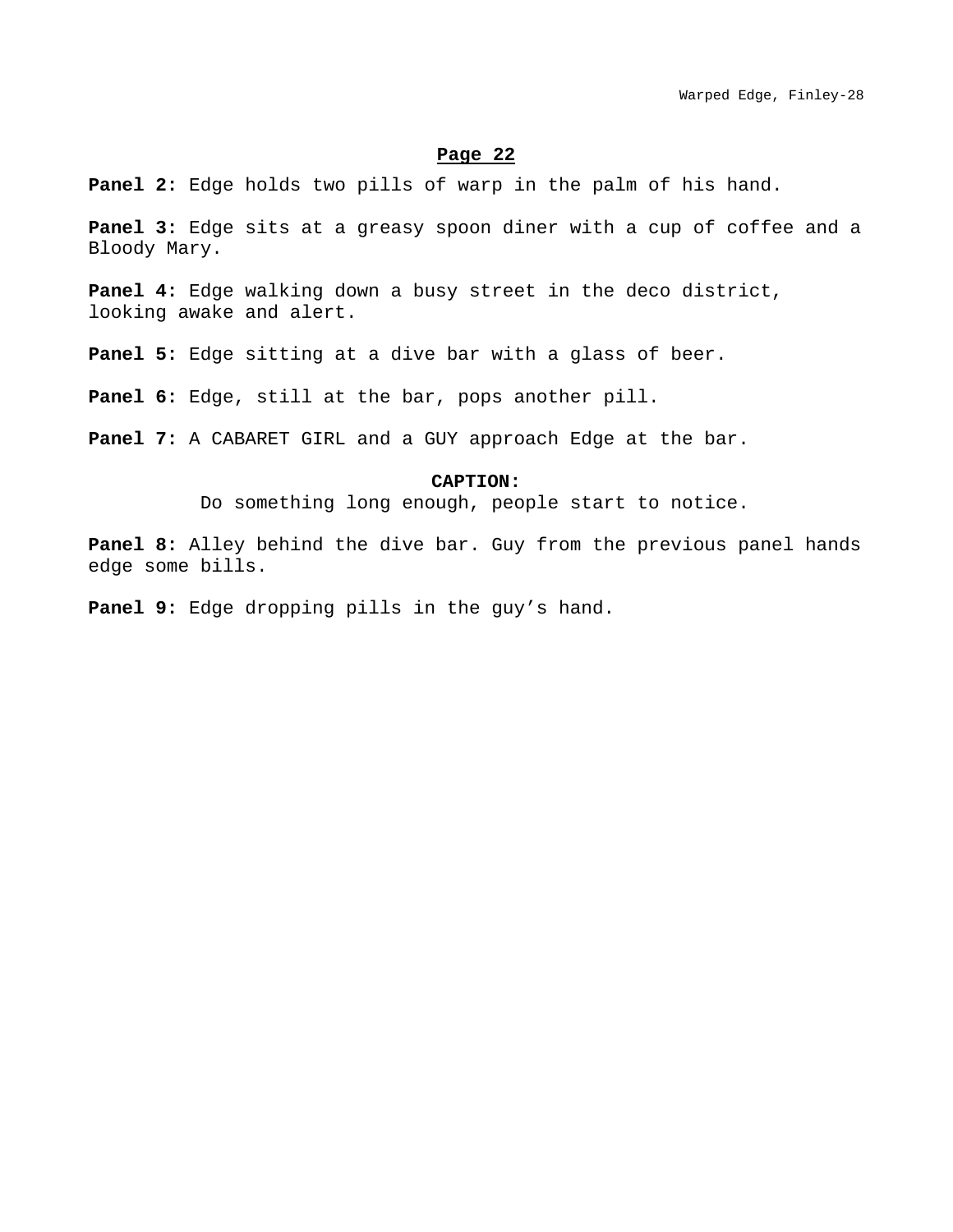**Panel 1:** Edge sitting at the bar as the GUY from the previous page approaches, but with a DIFFERENT GIRL this time. The guy is wearing different clothes to indicate the passage of time.

**Panel 2:** The guy setting down a gift box on the bar.

**Panel 3:** Edge peaking inside the box.

**Panel 4:** Edge placing a small jewelry box on the bar, the sort you'd keep a wedding ring in.

**Panel 5:** Girl from the first panel of this page, now in different clothes, along with a different girl approaching Edge at the bar. Edge looks more tired, haggard. Time has passed.

**Panel 6:** Gift boxes on the table.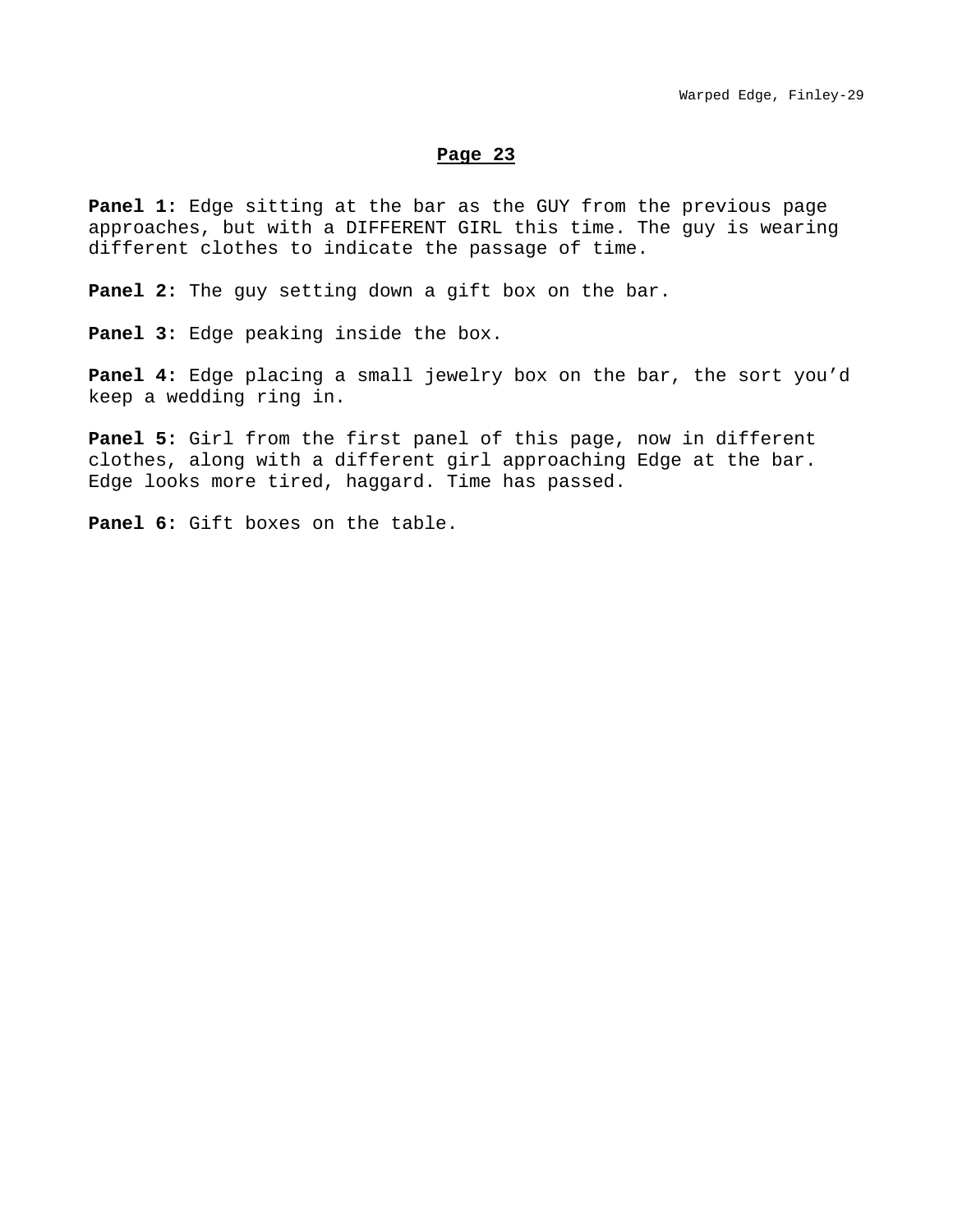**Panel 1:** Edge stands in front of the dive bar, which we can now see is called The 308. Two of the Sunset Gun's cyborg cowgirl HENCHWOMEN approach him from each side.

**Panel 2:** A closer shot of the above, the henchwomen are now right up on Edge.

### **Henchwoman 1:**

Let's go for a ride Edge.

**Panel 3:** Bird's eye view of the three of them facing the street, standing in front of an old Cadillac with bull horns as a hood ornament.

### **HENCHWOMAN 2:**

The Sunset Gun wants to talk to you.

### **CAPTION:**

The name sends a chill down my spine. I wanted to attract attention, but not his attention. I didn't even know he was still alive.

**Panel 4:** Edge in the back seat of the caddie, wedged between the two women.

### **HENCHWOMAN 1:**

We were supposed to rough you up first, but it looks like someone beat us to it.

#### **CAPTION:**

And why the muscle? I never knew him to work any way but alone.

**Panel 5:** The women look at Edge disapprovingly.

### **EDGE:**

Looks like you two have had it rougher than me, but think I'd qualify for bionic enhancement surgery? What's all that hardware cost?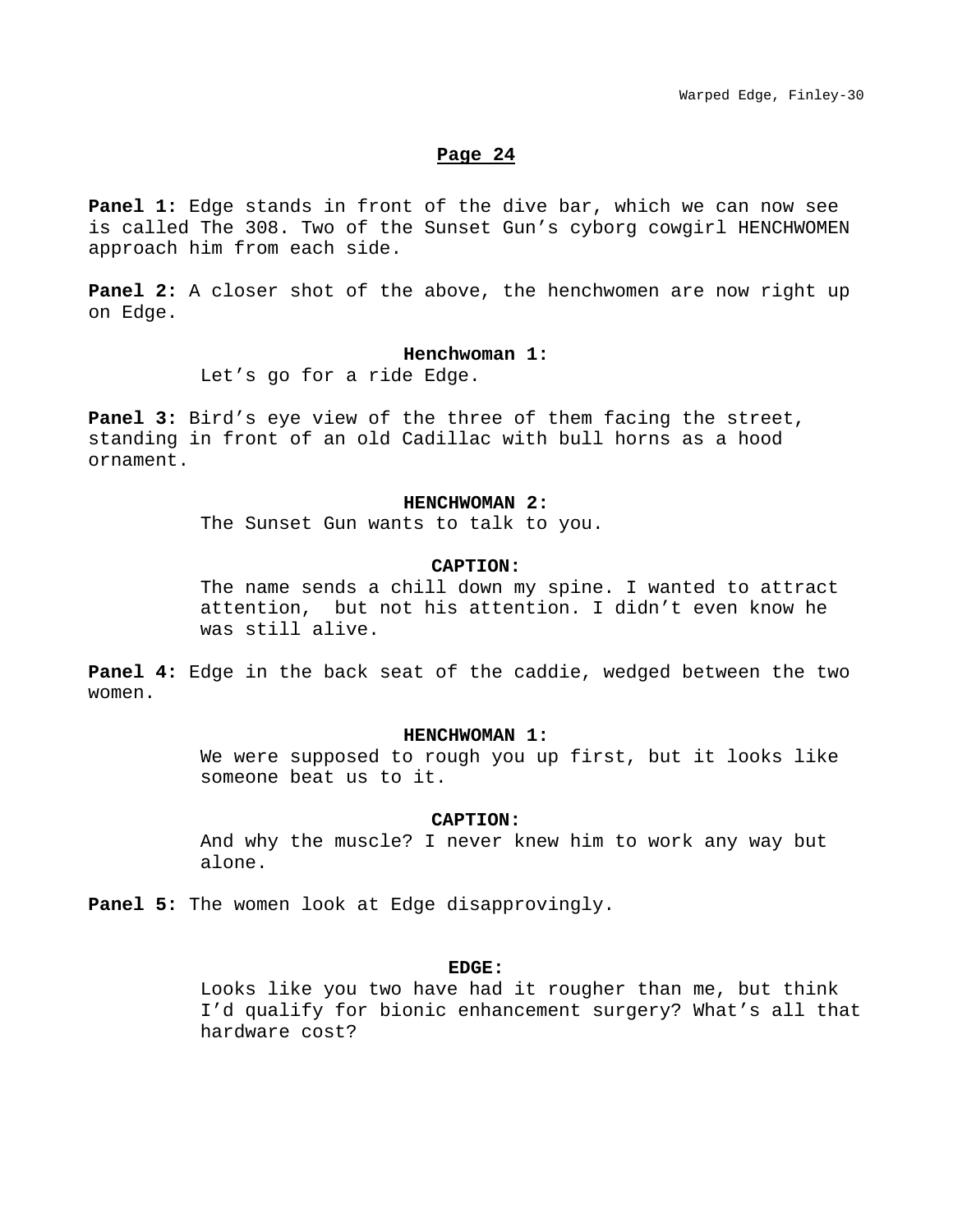**Panel 1:** Establishing shot of the bar that Sunset Gun uses as a headquarters, the Cadillac parked in front.

**Panel 2:** Basement of the bar. Edge walks down the stairs, Sunset leans back in a swivel chair in front of a desk. POV is from behind Sunset Gun, who is partially obscuring the guns, cash, and bags of pills on his desk.

### **Sunset Gun:**

Heard you been dealing on my turf, Edge.

**Panel 3:** Headshot of Sunset Gun.

#### **Sunset Gun:**

What's a cape doing selling Warp?

**Panel 4:** Edge holds up his hands in protest.

#### **Edge:**

Hey, look, I'll admit I've got a habit. But I'm no dealer…

**Panel 5:** One of the henchwomen pulls Edge's bag from his pocket.

### **Sunset Gun:**

That's a lot pills for "just a habit."

**Panel 6:** Headshot of Edge, sweating, looking panicky.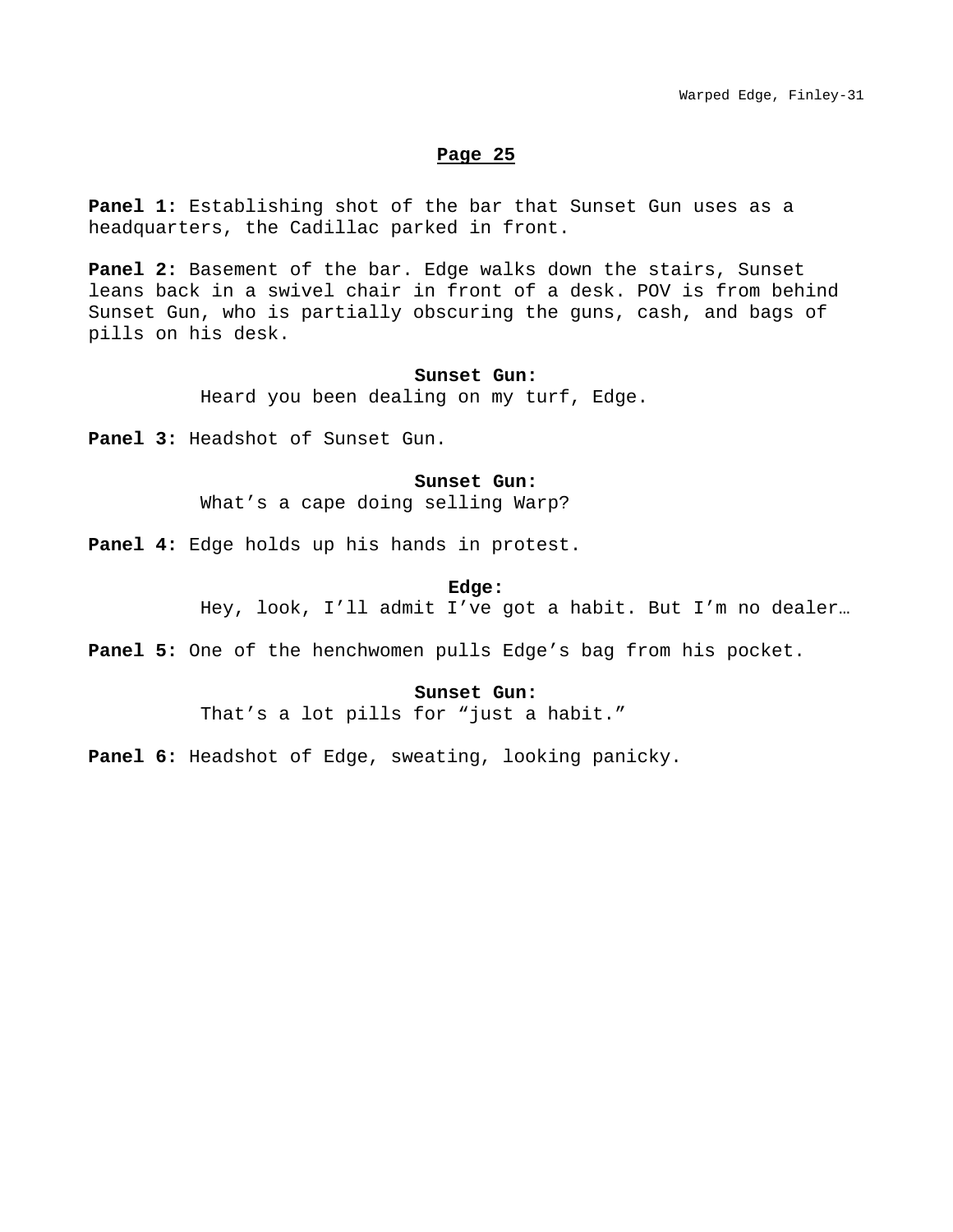**Panel 1:** Headshot of Sunset Gun, laughing.

## **Sunset Gun:**

Wait a minute… you don't know about my career change do you?

**Panel 2:** Shot of Sunset Gun's table, the scales, money, etc.

## **Sunset Gun:**

I assure you Edge, my concern is not with your occupation. It's you selling on my turf. A lack of cooperation on your part, though, will be no less consequential. So let's cut the bull crap.

**Panel 3:** Edge sits on a chair in front of Sunset Gun.

### **Edge:**

So when did you change sides?

**Panel 4:** Sunset Gun leans forward on the desk.

### **Sunset Gun:**

A couple years ago a journalist in Chicago tallied my body count. I've taken the lives of nearly 50,000 men.

And what do I have to show for it? Drug use is at an all time high. Chicago is still a crime infested shithole.

**Panel 5:** Sunset Gun crosses arms, looks away.

### **Sunset Gun:**

And I'm looking to retire, put my nieces and nephews through college, all that kind of crap you do when you get older.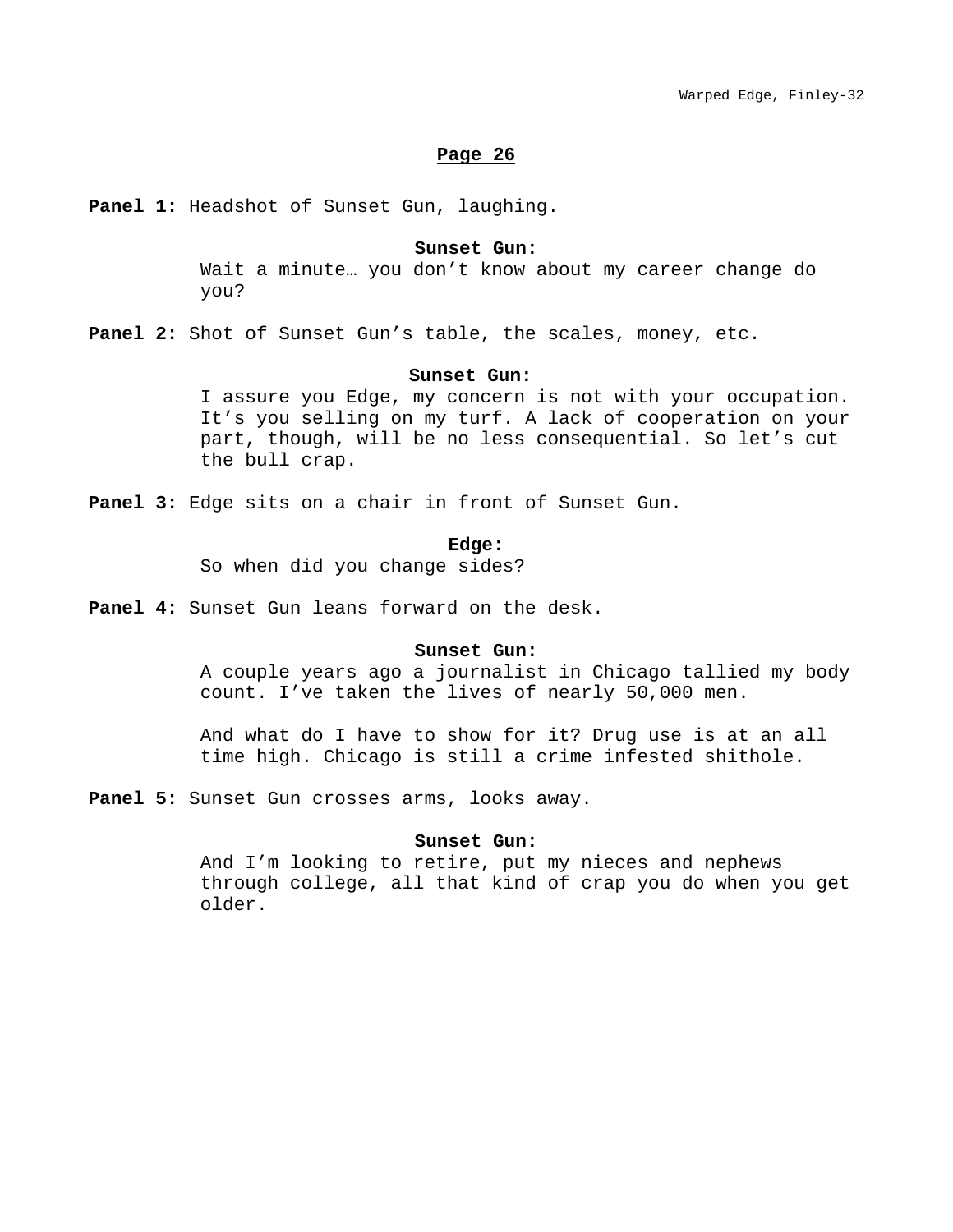**Panel 6:** Edge and The Sunset Gun face each other, Edge gestures around the room.

### **Edge:**

So, uh, you make Warp now, Gun?

## **Sunset Gun:**

I'm asking the questions here. But, no, I don't. I handle the business side.

Now, what I really want to know is if *you* really switched sides, Edge. Are you still working for your Big State pals like Gravitoni and the Novas?

**Panel 7:** Side shot, Sunset Gun leans towards Edge, spirals in his eyes.

### **Sunset Gun:**

I can still peer into men's souls, Edge.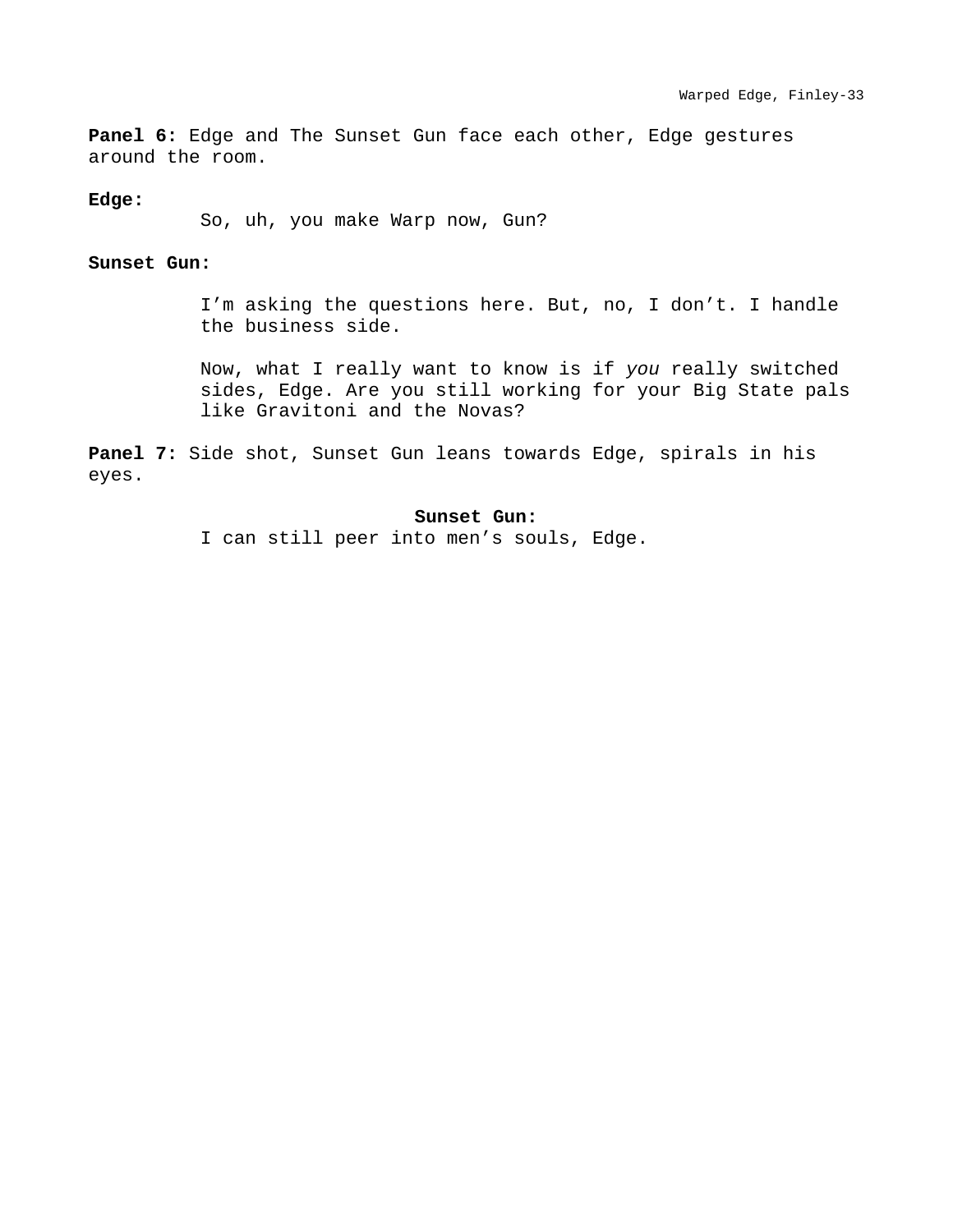# **Page 27:**

**Panel 1:** Sunset Gun slumped back into his seat, still facing Edge.

## **Sunset Gun:**

And yours is as pitch as black. So why'd *you* switch sides?

### **Edge:**

I'm not making excuses for myself. Like I said, I got a habit. It gets expensive.

**Panel 2:** Sunset Gun signaling to one of the henchwomen.

### **Sunset Gun:**

Yeah, and that makes you dangerous.

Give me his stash.

**Panel 3:** The henchwoman tossing the bag of Warp pills from Edge's coat onto Sunset's desk.

**Panel 4:** Edge leans forward towards the desk as Sunset Gun puts the bag into a desk drawer.

#### **EDGE:**

C'mon, at least leave me some…

**Panel 5:** Sunset Gun aims a pistol at Edge.

## **Sunset Gun:**

This is what you get for dealing on my grounds without my permission. If you want to purchase warp for your personal consumption, you can do so at Coralcola. Ask the bartender for a Tequila Sunset with lightening.

But I don't trust you to deal, nor to walk around with such a large supply.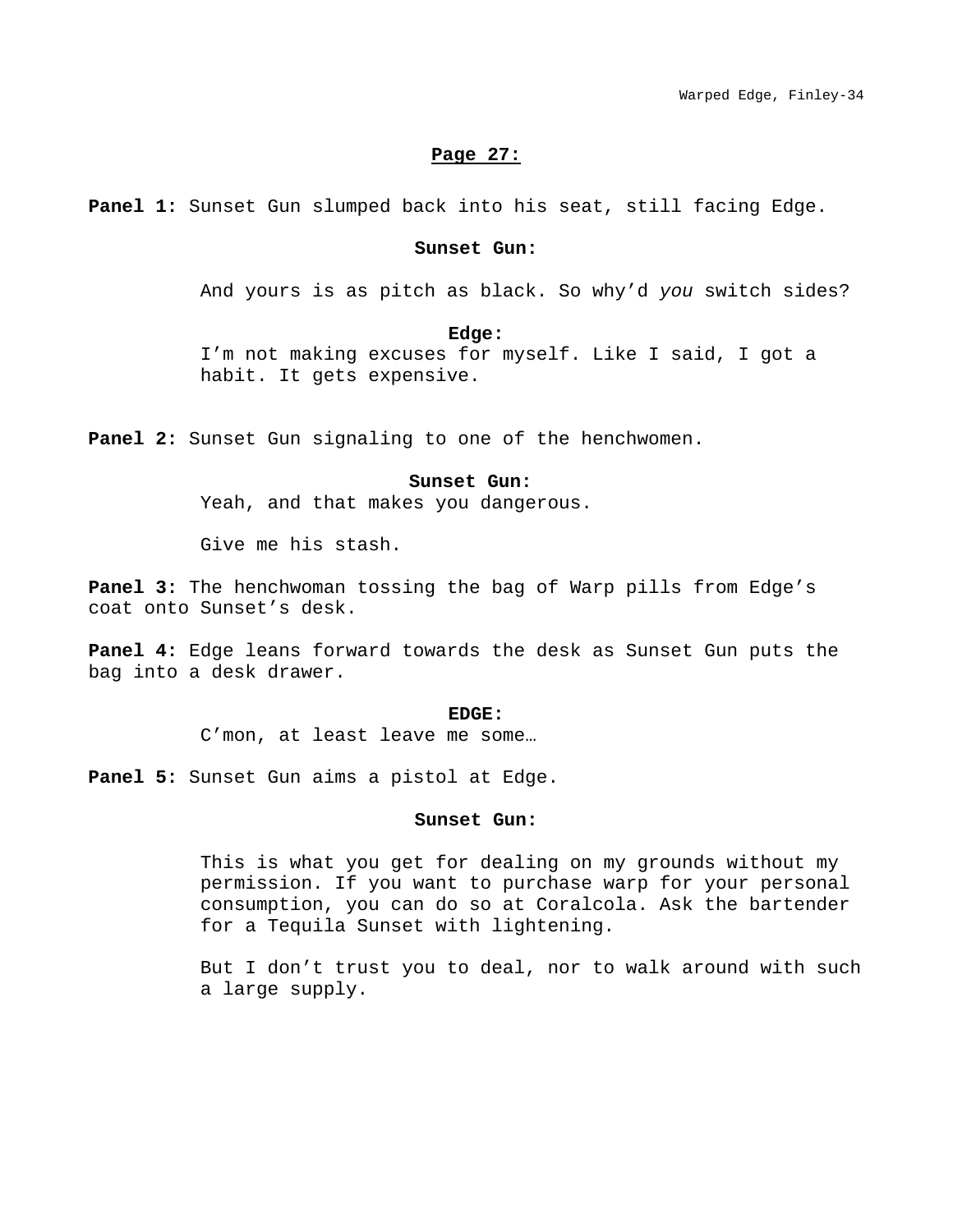**Panel 1:** Edge asleep in bed. Gravitoni standing over him.

**Panel 2:** Edge bolting upright as Gravitoni splashs him with water.

### **EDGE:**

FUUU

**Panel 3:** Gravitoni pulling the studio's single chair over to the bed as Edge stands up, wearing only tighty whities.

> **Edge:** Come on, was that necessary?

#### **Gravitoni:**

I tried rousing you without it.

**Panel 4:** Edge patting his face down with a dirty t-shirt.

#### **Edge:**

What day is it?

## **Gravitoni:**

Thursday. You've been racking up quite the credit card bill.

**Panel 5:** Edge pulling a can of Folgers from a cabinet above his sink. Gravitoni watches him from the chair.

### **Edge:**

Yeah, well, it's been worth it. I'm getting good stuff. Did you know the Sunset Gun is selling Warp?

### **Gravitoni:**

What? No, we didn't even know he was in town. That doesn't even make any sense. Sunset would never...

**Panel 6:** Edge holding up the coffee scoop, a despaired look on his face. There's maybe a quarter of a scoop.

### **Edge:**

I saw it with my own eyes. His goons took me to his hideout at El Dorado.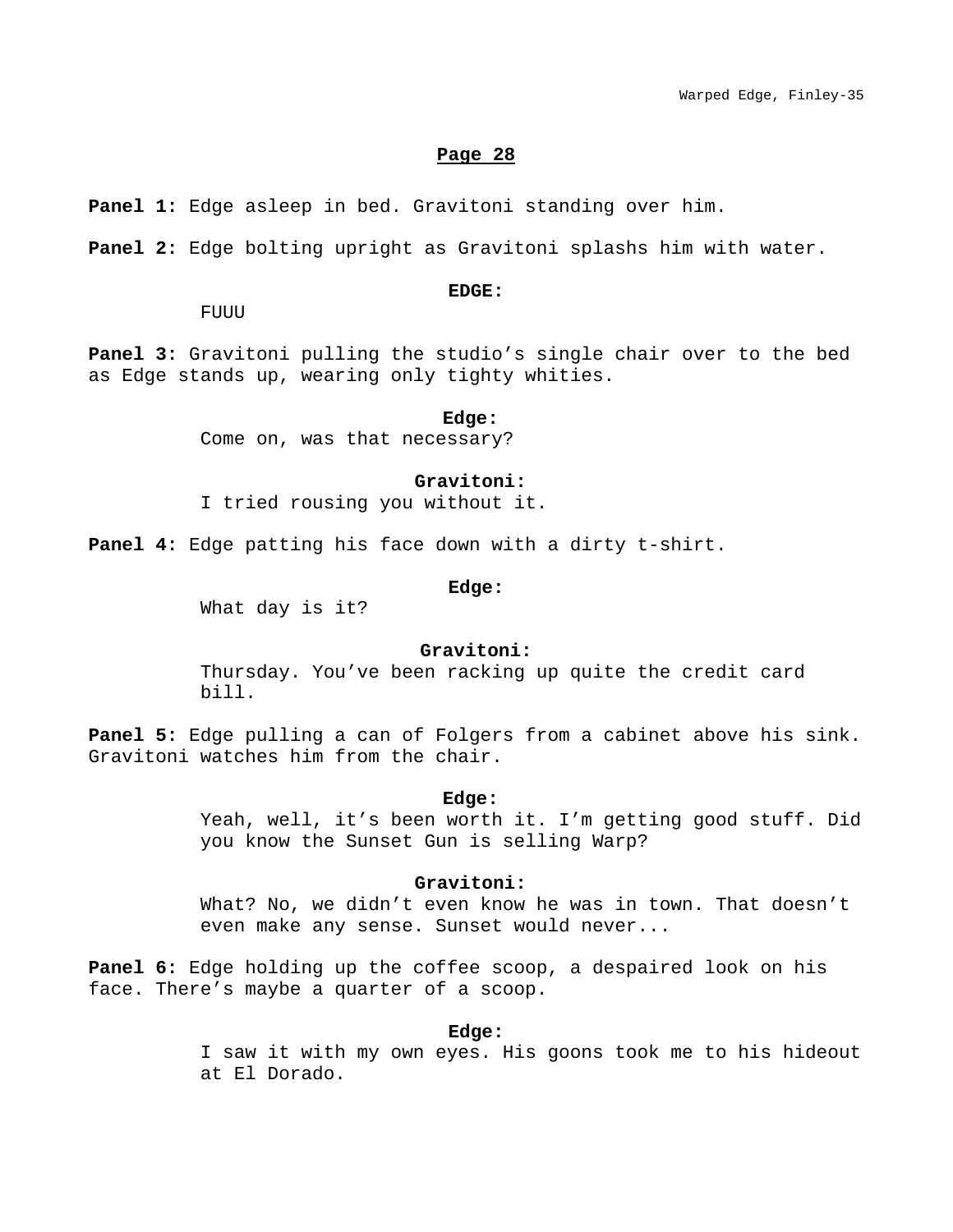**Panel 1:** Edge flops down on the bed, face first.

### **Edge:**

I thought he was going to kill me Toni. He was just mad that I was selling on his turf.

**Panel 2:** Edge lying on the bed, looking up at Gravitoni.

### **Edge:**

He's sick of drug war bullshit, I guess. He said he killed like a million people and it didn't make any difference. Now he's just looking to make some money.

**Panel 3:** Edge sits up, facing Gravitoni.

## **Edge:**

Which seems like a fair point. All that time we spent getting crack off the streets, and now it's opioids and warp instead. What's the point?

**Panel 2:** Edge and Gravitoni face each other, both looking selfrighteous, stand-offish.

## **Gravitoni:**

Warp isn't just some run of the mill street drug. It's dangerous. Just imagine how many genocides could happen if the wrong person got powers from it…

**Panel 3:** Edge standing up, walking towards the cupboards again, Gravitoni facing him again from the chair.

### **Edge:**

Why are you still doing this superhero stuff at all? You could be a model, an actress.

## **Gravitoni:**

Is that all beautiful women are good for?

**Panel 4:** Edge stairing into a cupboard, empty apart from a dead rat.

#### **Edge:**

Fair enough. But you're smart too. Wasn't the whole point of being in Doomstrike was to pay for college.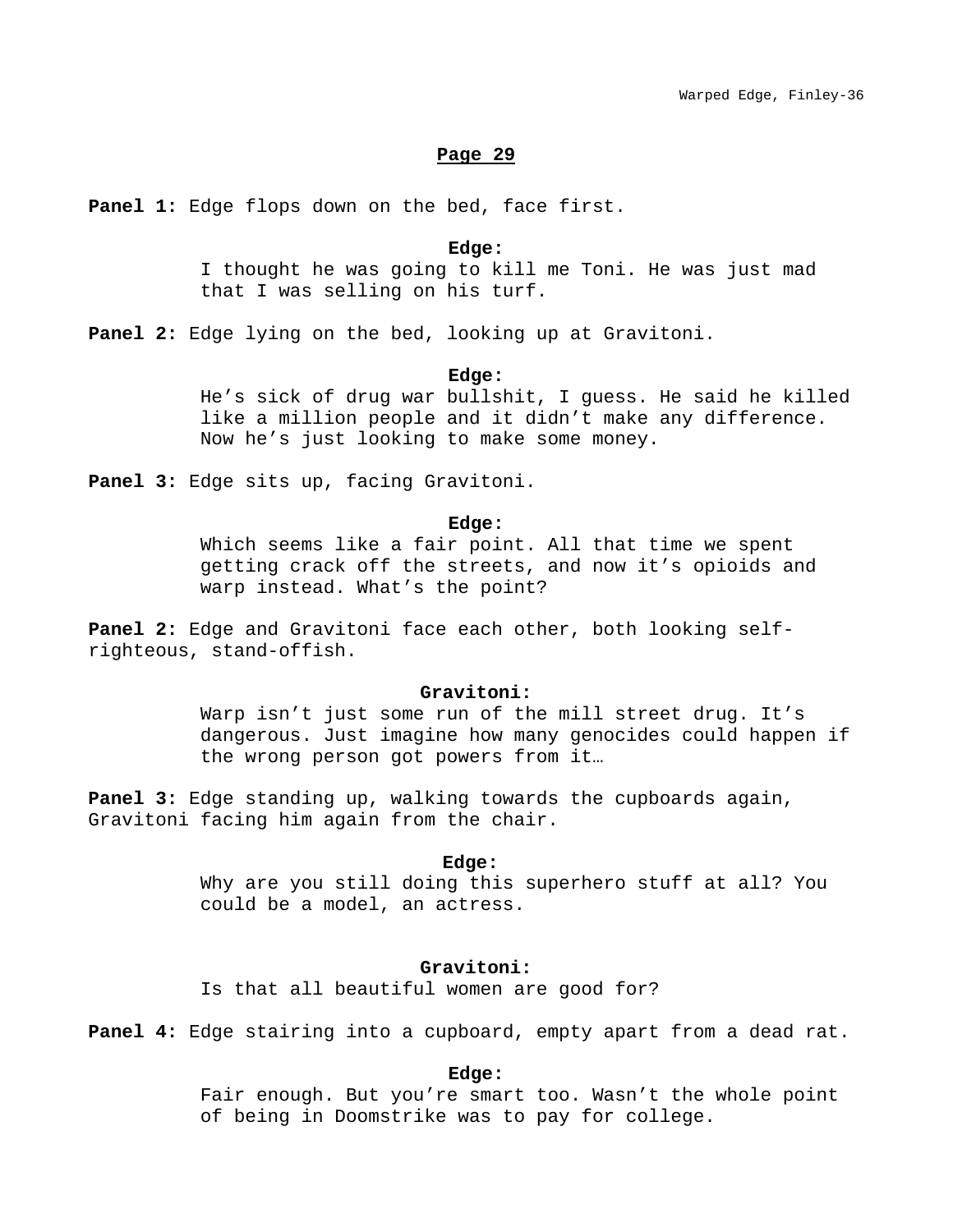Warped Edge, Finley-37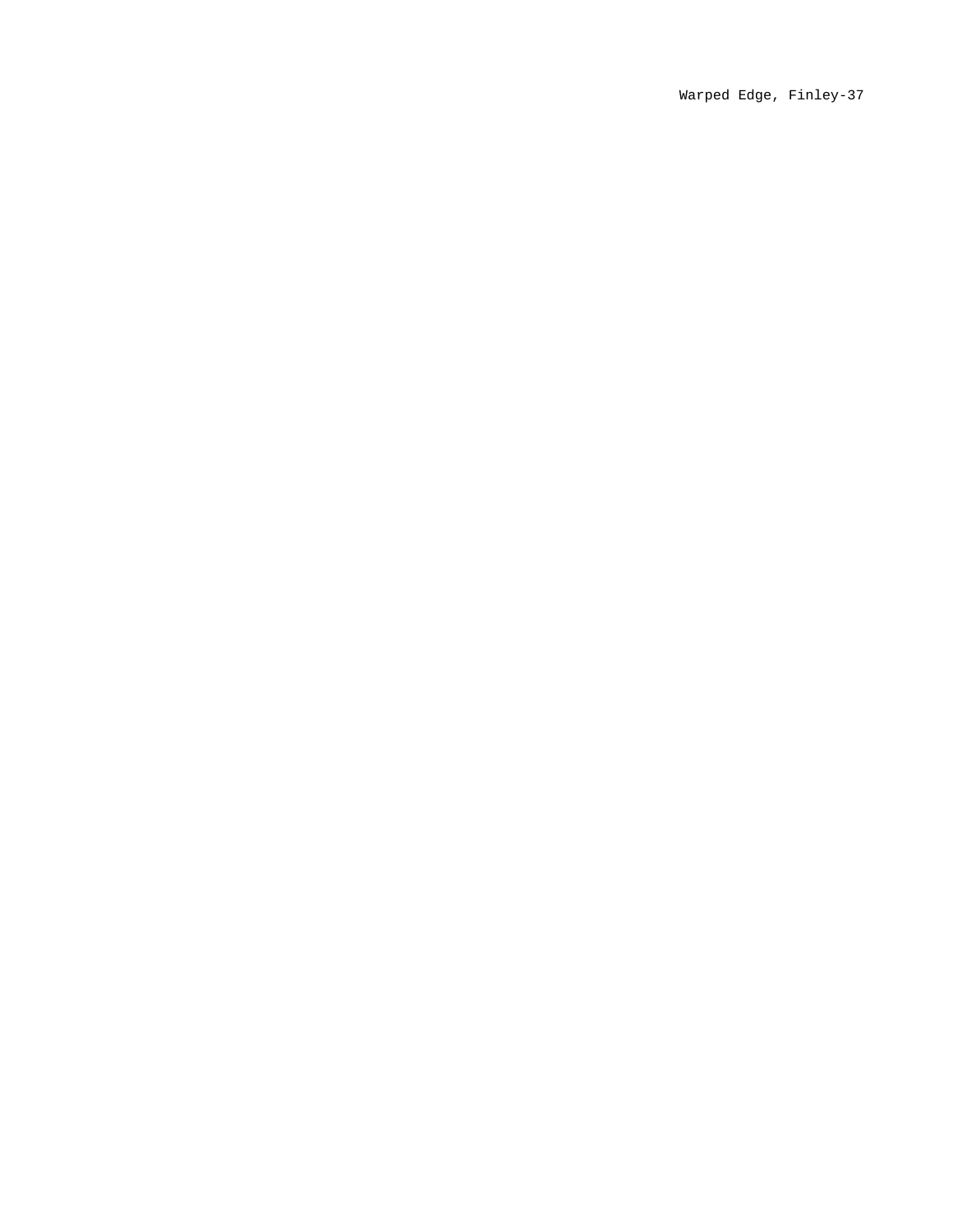Warped Edge, Finley-38

**Panel 5:** Mid-shot, Gravitoni, arms crossed.

## **Gravitoni:**

I guess I thought I could make more of a difference doing "this superhero stuff" than I could doing anything else. Great power and great responsibility, and all that.

**Panel 6:** Edge tossing the rat out a window above the sink.

## **Edge:**

Do you ever miss it? Doomstrike?

**Panel 7:** Headshot of Gravitoni.

## **Gravitoni:**

Wearing a thong, getting bossed around by men? Not even a little.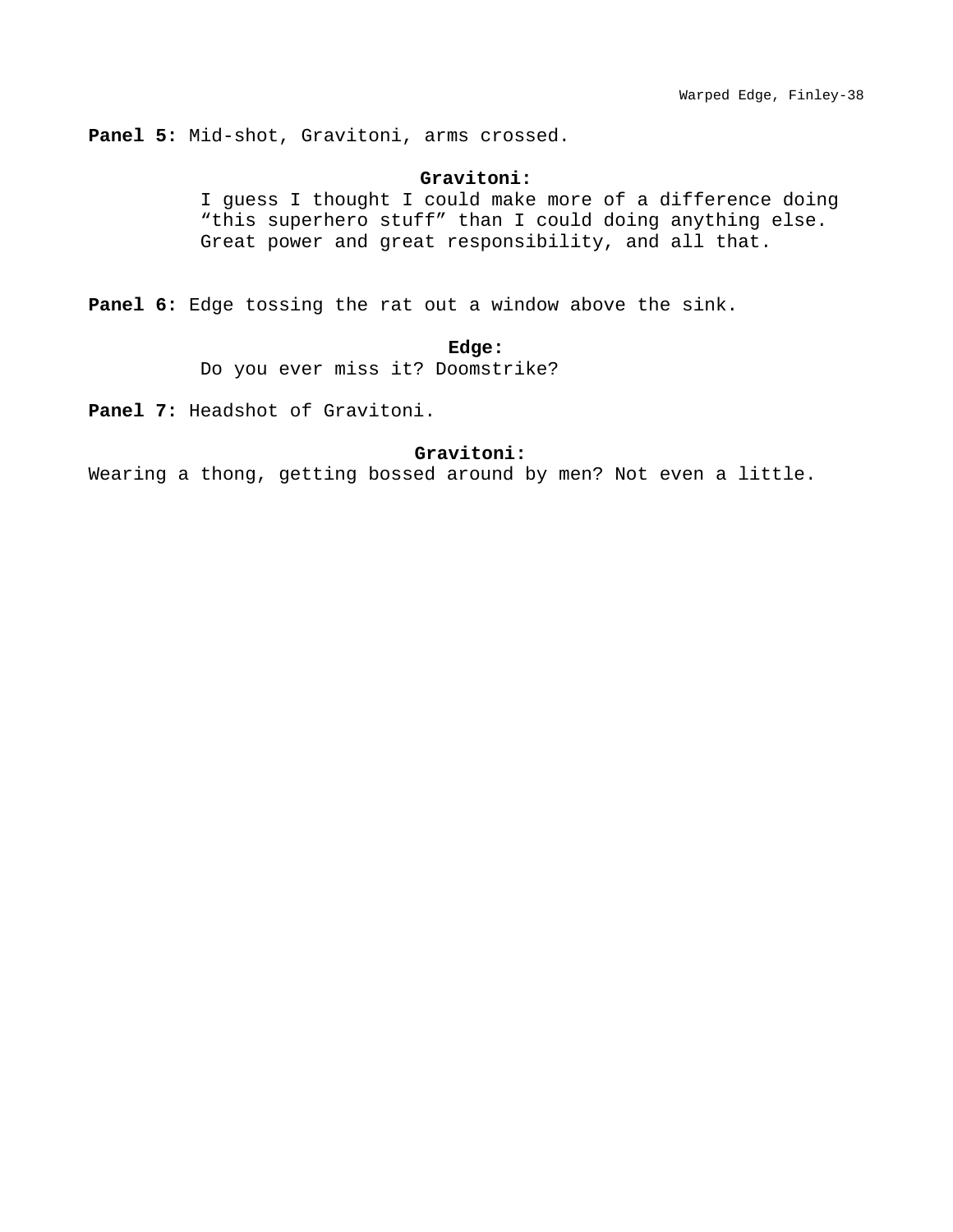**Panel 1:** Establishing shot of the inside of Coralcola, a tiki bar. We're looking over Edge's shoulder as he walks in. There's a BARTENDER, a RANDOM DRUNK, and FREEZE-FRAME is sitting at the bar with their hair tucked into a baseball cap. (They're also wearing large glasses, but depending on the angle, we might not be able to see the glasses in this panel).

#### **CAPTION:**

Coralcola. It's probably been 15 years since this place was fashionable.

Hell, what am I talking about, I have no idea what's fashionable anymore. Maybe tiki bars are back in style.

**Panel 2:** Edge bellying up to the bar.

### **EDGE:**

I'll take a tequila sunset with lightening.

**Panel 3:** The bartender setting a drink down for Edge as a COWBOY taps his shoulder.

**Panel 4:** Edge follows the Cowboy away from the bar, his back turned. Nathaniel Price, dressed in office casual clothes, takes his place at the bar. Freeze-Frame, still in disguise, is still at the bar.

### **RANDOM DRUNK:**

Try the Volcano, it esplodes when they put the uh,...

#### **FREEZE-FRAME**

… I'll just take a Laphraig, neat.

**Panel 5:** Edge walking out the front door of the bar, Freeze-Frame, still disguised, standing to follow him out.

**Panel 6:** Ext., alley way behind Coralcola. Freeze-Frame following Edge, who is about to swallow a pill.

### **FREEZE-FRAME:**

Edge… we need to talk.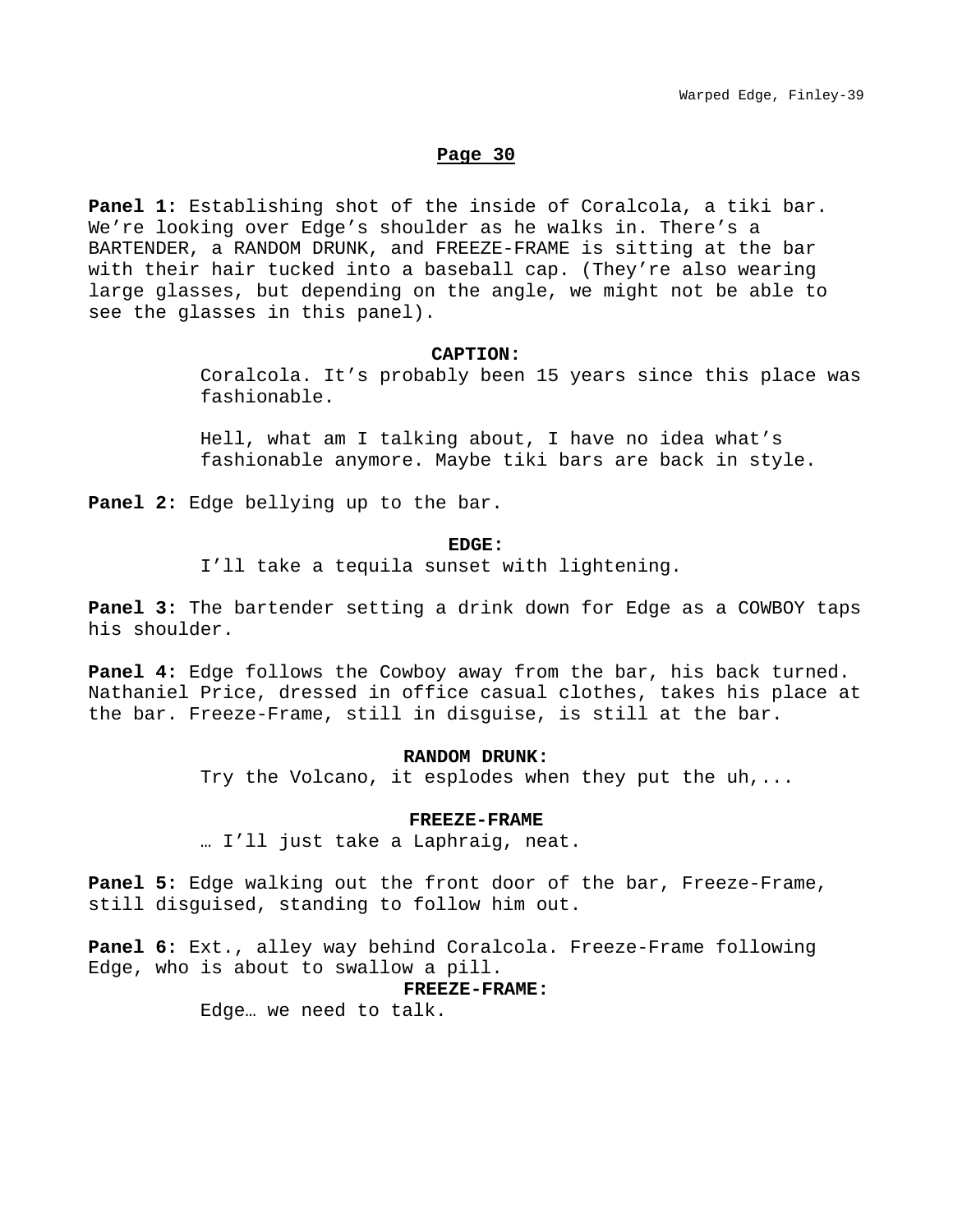**Panel 1:** Edge facing Freeze-Frame, having turned around. Freeze Frame is pulling off the hat and glasses.

#### **Freeze-Frame:**

Do you recognize me?

**Edge:** 

Sure. Freeze-Frame. From the Novas.

**Panel 2:** Freeze-Frame putting the disguise back on.

**Freeze-Frame:** Gravitoni asked me to keep an eye on you at Coralcola.

**Panel 3:** Edge turning around, gesturing dismissively at Freeze-Frame.

### **Edge:**

I shouldn't be seen talking to you. Besides, I don't need help.

**Panel 4:** Headshot of Freeze-Frame.

### **Freeze-Frame:**

Sure seems like you could have used some help when you went up against Blood Gator.

**Panel 5:** Edge turning around, angry.

## **Edge:**

Yeah? What would you have done tweeted that you felt personally attacked when she refused to use they/them pronouns to address you?

**Panel 6:** Headshot of Freeze-Frame, rolling their eyes.

## **Freeze-Frame:**

OK, boomer.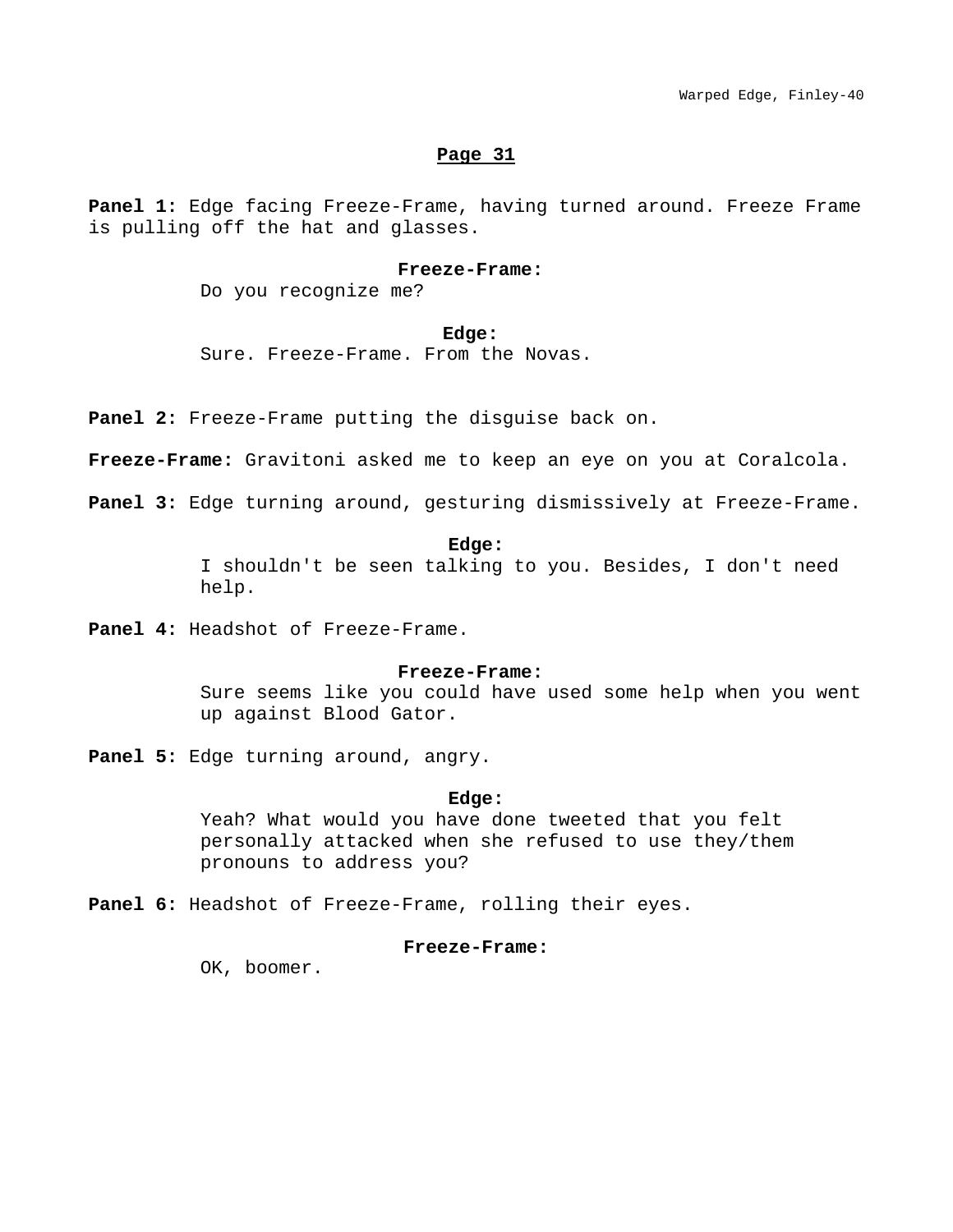**Panel 1:** Edge looking very annoyed.

### **Edge:**

Wait, how hold do you think I… Meh, that's just what you say when you have nothing to actually say.

**Panel 2:** Medium shot of Freeze-Frame.

### **Freeze-Frame:**

OK, how about this then: For all your macho bullshit, you're just a washed up security guard.

**Panel 3:** Headshot of Edge, now looking very angry.

### **Edge:**

You Novas think you're saving the world by putting together an 'inclusive' superhero team that just goes around and protests lead in the drinking water, but you haven't done a tenth of what we did.

**Panel 4:** Freeze-Frame, indignant.

### **Freeze-Frame:**

We're left with the world you left behind after you were done breaking drug dealers jaws while you letting big corporations turn destroy the environment and turn the city into a gentrified yuppie playground.

**Panel 5:** Headshot of Freeze-Frame.

## **Freeze-Frame:**

And maybe, just maybe, defying thousands of years of patriarchical norms is a bigger deal than anything your cynical, self-interested generation ever achieved.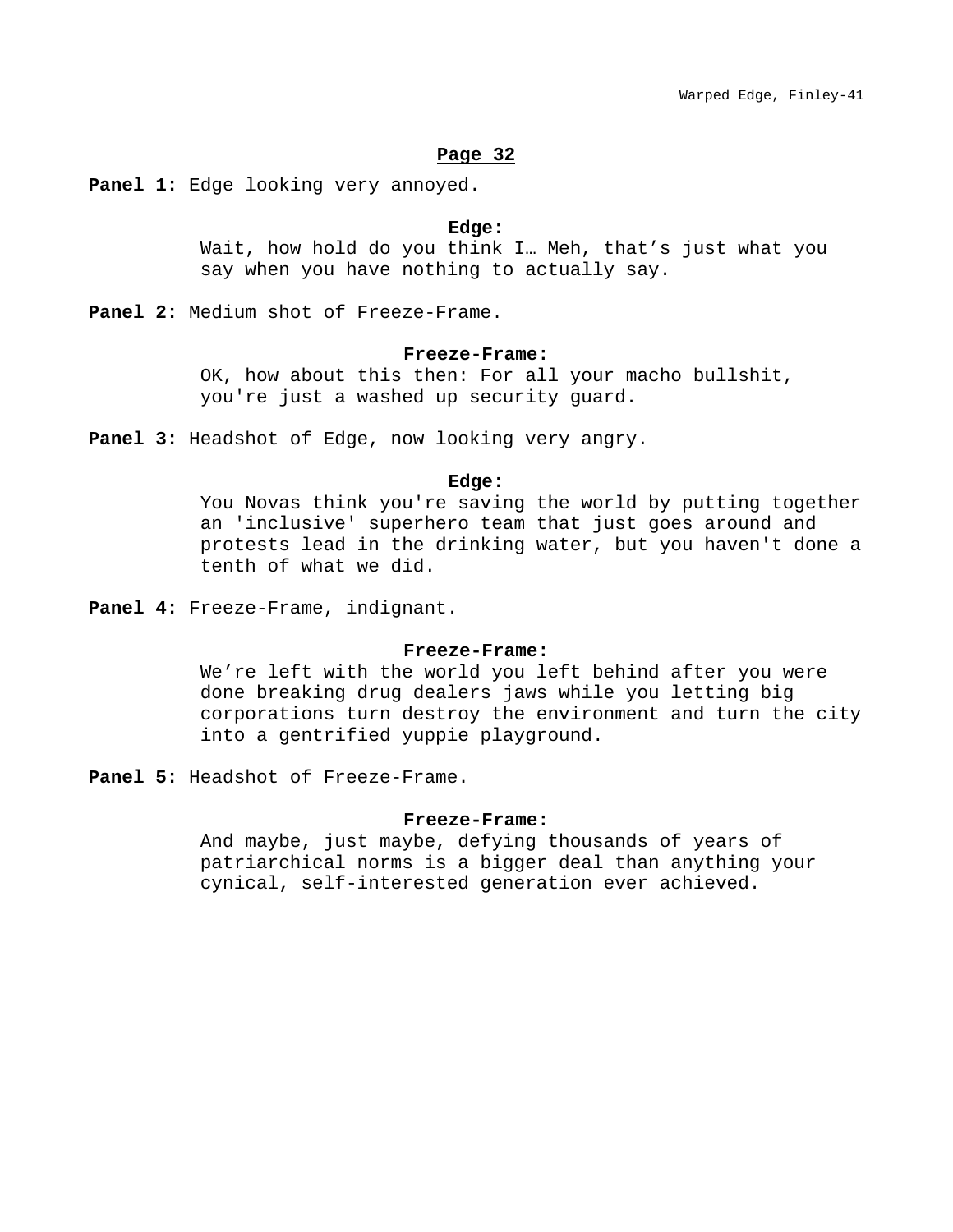**Panel 1:** Edge just standing there.

**Panel 2:** Headshot of Edge.

## **Edge:**

Shit, you're right. And I'm sorry about that pronouns crack. That was idiotic of me.

**Panel 3:** Edge and Freeze-Frame facing each other.

## **Freeze-Frame:**

It's not the worst thing anyone ever said to me.

**Panel 4:** Longshot of Edge, hands in pockets, looking down.

## **Edge:**

That's the problem. If you're not the worst you start thinking you're the good guy.

**Panel 5:** Edge and Freeze-Frame facing each other.

**Edge:**

So what was it you wanted to talk about?

## **Freeze-Frame:**

I saw Nathaniel Price at the bar.

**Edge:**

From Wonder Labs? No shit?

## **Freeze-Frame:**

No shit.

**Panel 6:** Edge walking away.

### **Freeze-Frame:**

Where are you going?

### **Edge:**

To talk to someone who might know a little something about this. I owe you one!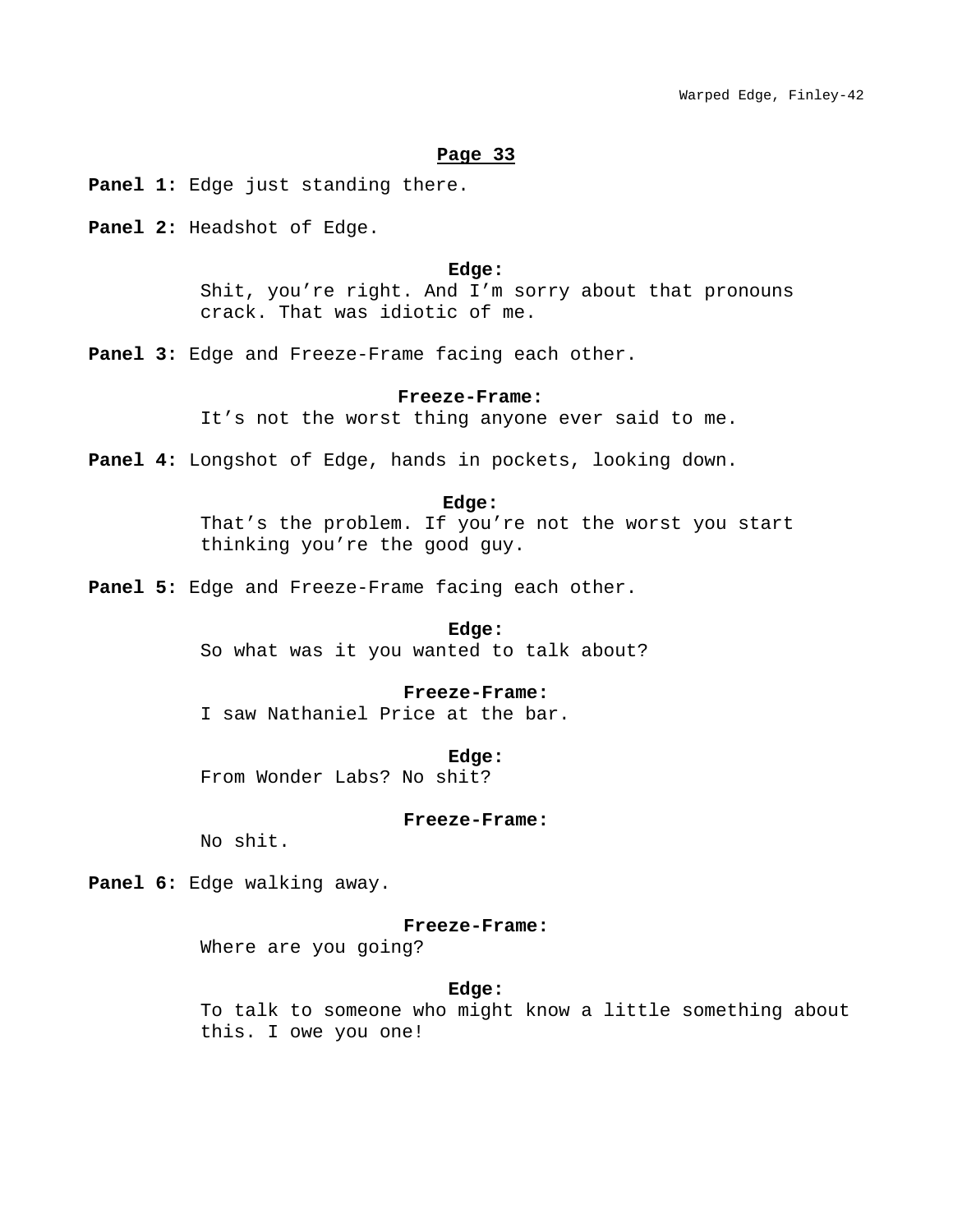**Panel 1:** Edge standing outside looking up at temple shaped like a giant snake, wedged between more traditional but rundown art deco buildings.

**Panel 2:** Edge knocking on the door.

**Panel 3:** KRAIT, an aged, goth-looking man in a lab coat, clutching a glass flask, with a boa draped around his shoulders answering the door.

#### **Edge:**

Hey Krait.

## **Krait:**

Edge, come in, come in, is something the matter?

**Panel 4:** Edge following Krait into his lab, which consists of snakes either in glass cages or simply dangling from fake trees. He has a large table with syringes, beakers, etc. There's a snake that looks like a cobra coiled up on the table.

### **Edge:**

Why would something be wrong?

### **Krait:**

Forgive me, but it's just been so long, I assumed that there must be some sort of emergency.

#### **Edge:**

Ah, sorry man. It's nothing like that. I just came by to ask if you still do any consulting for Wonder Labs.

**Panel 5:** Krait presses the cobra's mouth against the lip of the flask (see YouTube videos of venom extraction for reference).

### **Krait:**

Not often. Why do you ask?

**Panel 6:** Edge watching Krait use a syringe to extract venom from the flask.

**Edge:**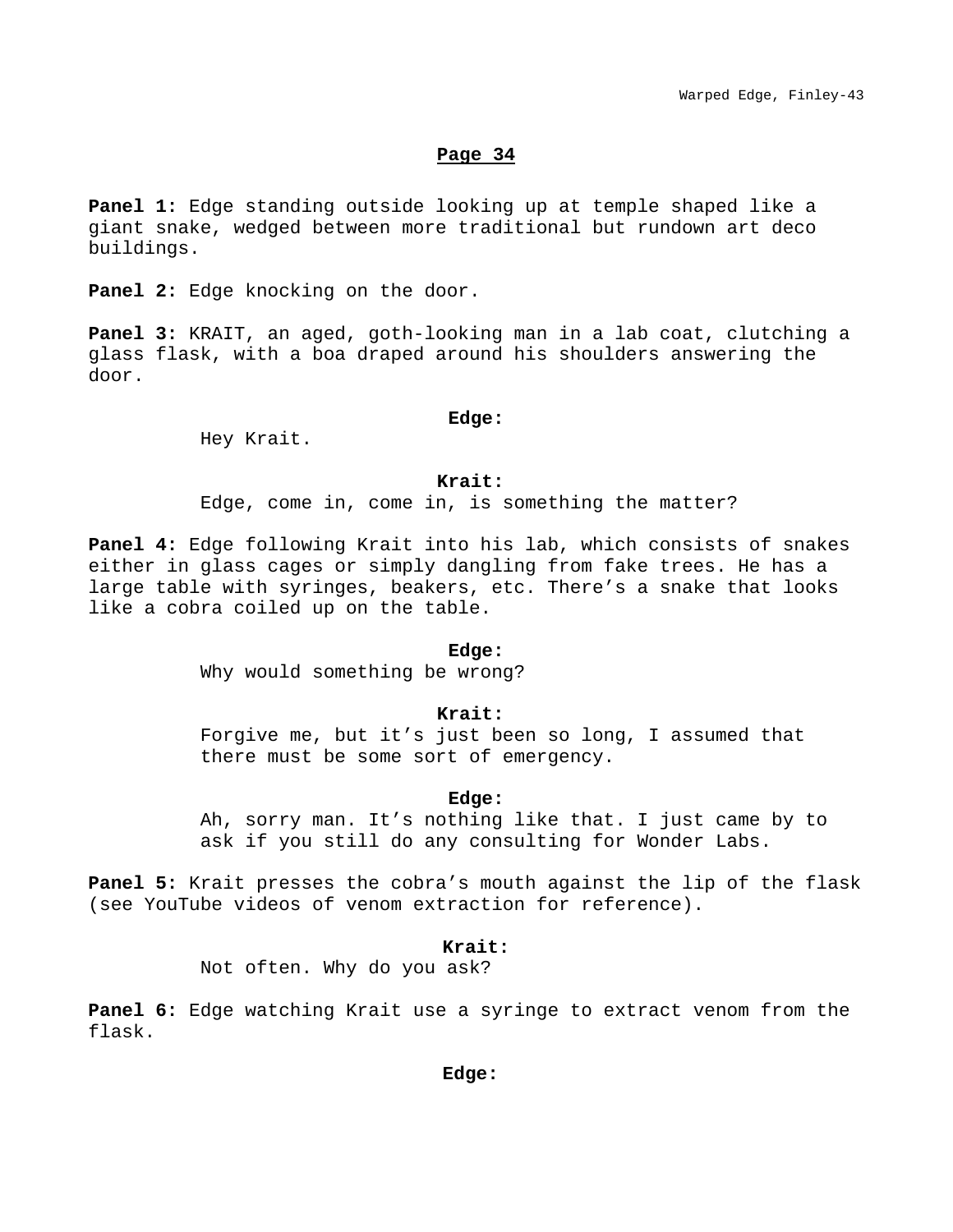Warped Edge, Finley-44

I'm doing some PI work. Looking into Nathaniel Price. Wondering if you'd know any reason he'd be hanging around Coralcola. The wife thinks he might be cheating.

**Panel 7:** Krait whirls around to stab Edge in the neck with the syringe.

> **Caption:** Should have seen that coming.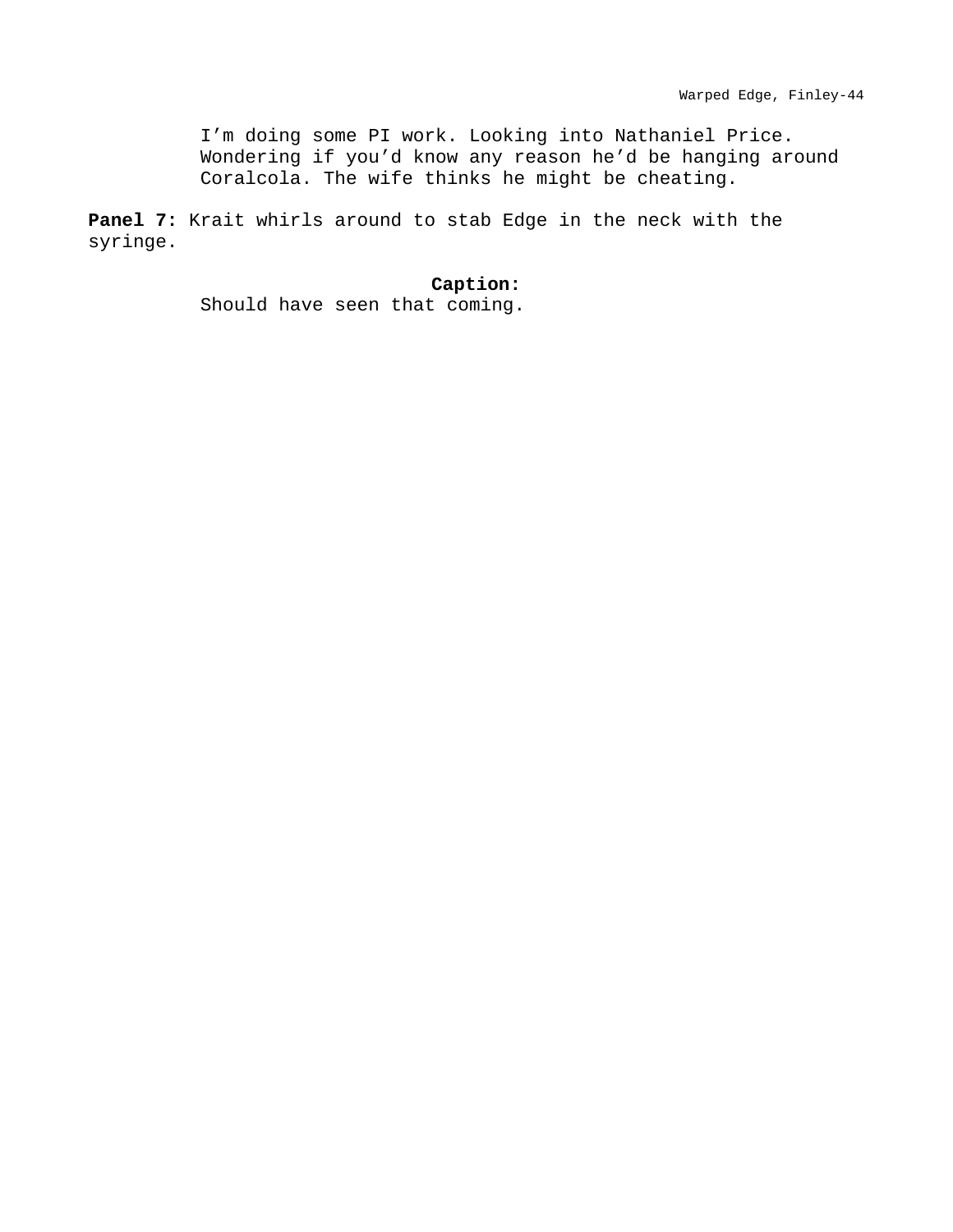**Panel 1:** Edge strapped to a table, his eyes propped open *Clockwork Orange* style.

**Panel 2:** Krait stands over Edge, holding a small, strange looking snake.

## **Krait:**

I need to know what you know Edge. I need to see what you see.

**Panel 3:** The small snake biting Edge's eye.

**Panel 4:** Krait dangling the snake over his open mouth.

**Panel 5:** Krait standing with his eyes closed, the snake's tail sticking out of his mouth.

## **Krait:**

Ah, it's a Doomstrike reunion. You and me and Gravitoni makes three. A pity it isn't under happier circumstances. You just had to go snooping around Wonder Labs didn't you?

**Panel 6:** Krait standing with his eyes closed.

### **Krait:**

You know Edge, if you'd spent as much time looking for Liberator as you did trying to get your powers back, maybe we'd have a fourth guest. Not that it matters now.

**Panel 7:** Krait places a syringe in a medical bag.

### **Krait:**

This won't hurt. In fact this neurotoxin is quite pleasant. It's the least I can do for an old...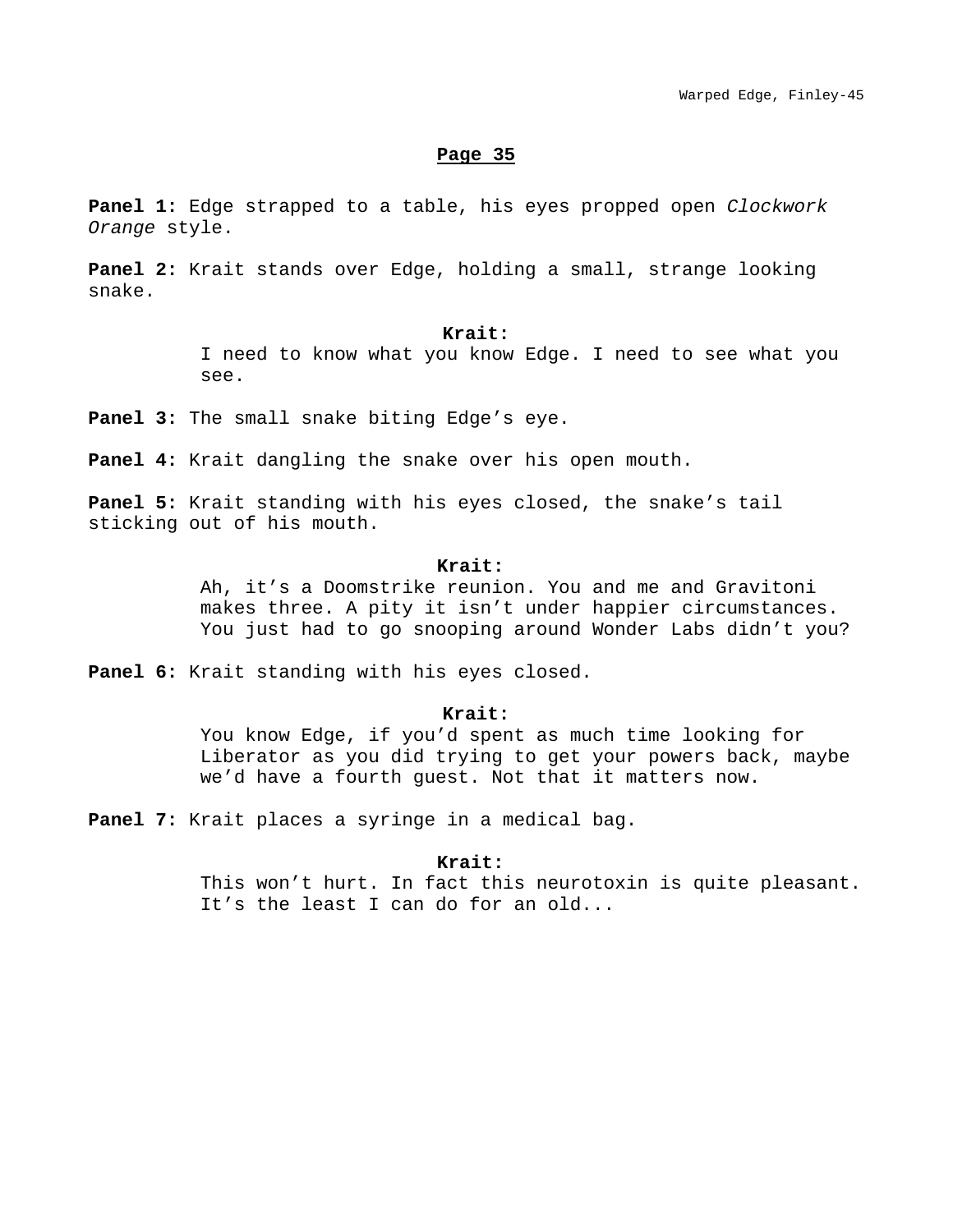**Panel 1:** Krait is about to press the syringe into Edge arm, but Freeze-Frame stands over his shoulder.

**Panel 2:** Freeze-Frame touches Krait in the arm.

**Panel 3:** Edge sitting up, holding his eye while Freeze-Frame undoes the leg shackles and Krait stands frozen.

### **Edge:**

Thanks. I owe you two now.

### **Freeze-Frame:**

You need to get that looked at.

**Panel 4:** Edge standing and looking a large glass cage, now empty of snakes.

## **Edge:**

Later. He confirmed what I thought: Wonder Labs is behind Warp. The whole "exobiological origin" thing was bullshit.

**Panel 5:** Edge looks at one of the small snakes, like the one that bit his eye.

**Edge:**

How fast can you get Flux here?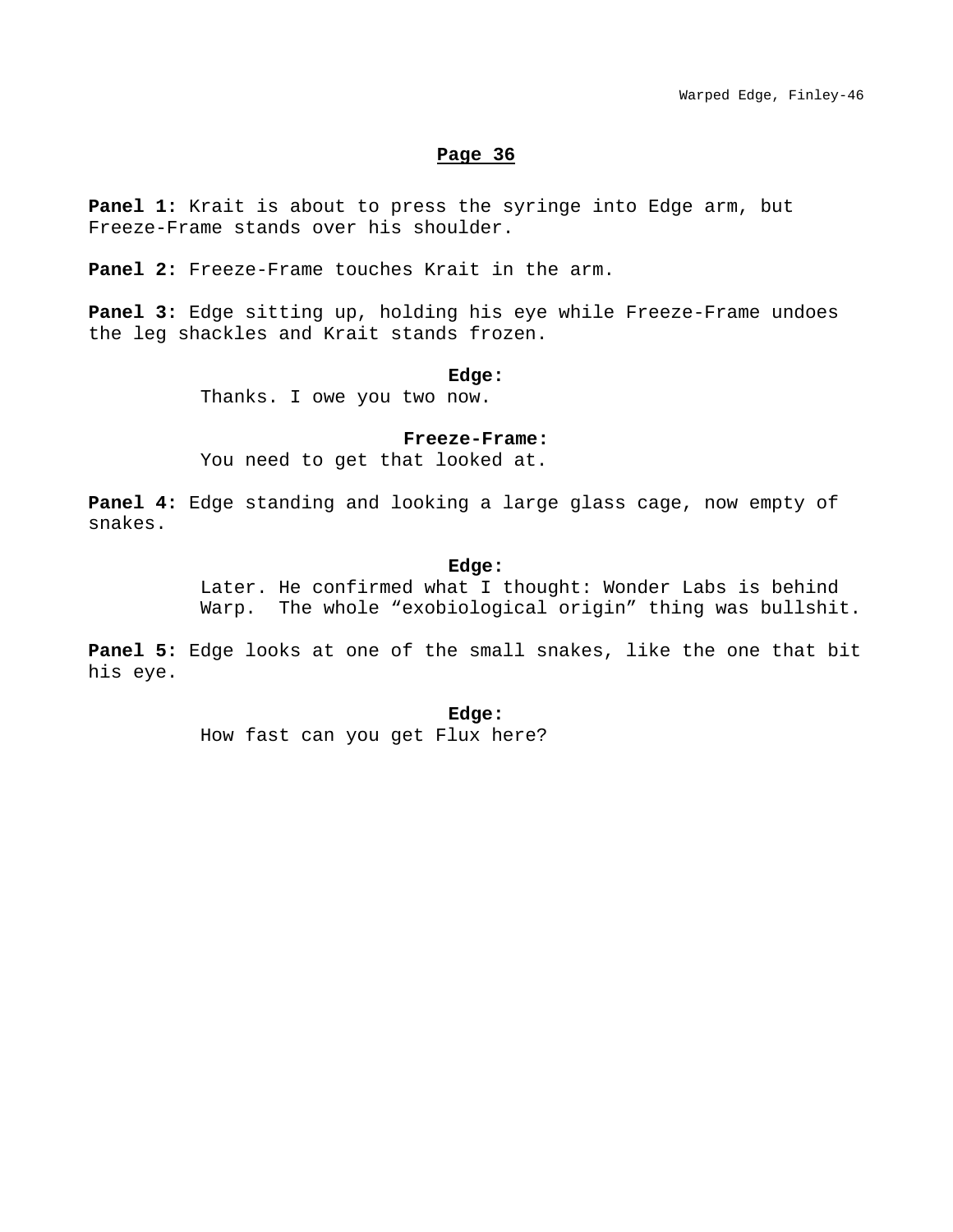**Panel 1:** Interior of Krait's lab. FLUX and Krait frozen in two separate large glass cages, each with trees for snakes to sleep on inside.

### **Caption:**

The kid is fast, but dumb. Trapping him was easy.

**Panel 2:** Headshot of Flux

### **Caption:**

Once we had him, he started spilling faster than we could listen. Which is good because I don't think I could of stomached one of Krait's mind-reading snake thingies.

### **Flux:**

I never took Warp off the street I swear!

**Panel 3:** Longshot of Flux in the snake cage.

## **Flux:**

It was all part of a test. It was all sanctioned. It worked for me, but not for the other subjects. As far I knew, the program was shut down.

**Panel 4:** Sideview of Freeze-Frame facing Flux.

### **Freeze-Frame:**

Why didn't you tell us any of this?

### **Flux:**

Once Warp started appearing on the street, Price called me and told me if I talked about what I knew, Wonder Labs would sue me for violating my NDA.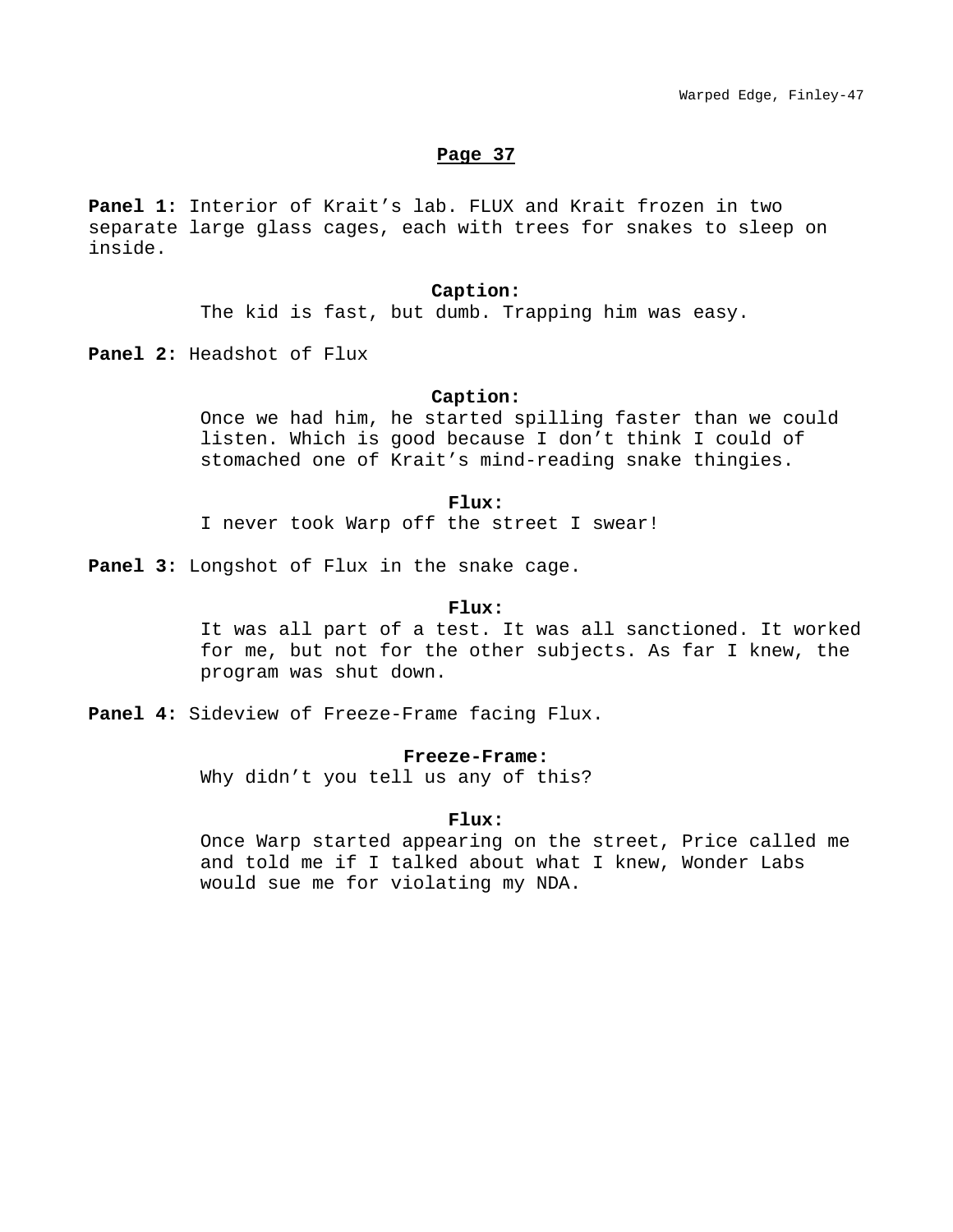**Panel 5:** Sideview of Edge and Flux facing each other, Edge with his hands in his trenchcoat pockets.

### **Edge:**

So is this some MK-Ultra type thing? Put it on the street as an experiment?

## **Flux:**

I don't know anything else, I promise!

## **Edge:**

Where was all this happening?

## **Flux:**

A secret lab outside of town. Where all those big box stores were supposed to be.

**Panel 6:** Edge with his back to us, walking towards the door of the laboratory.

## **Edge:**

Well Freeze-Frame, sounds like the case is closed. I'm gonna go to the hospital, get my eye looked at. Why don't you call Toni and let her know what's going on.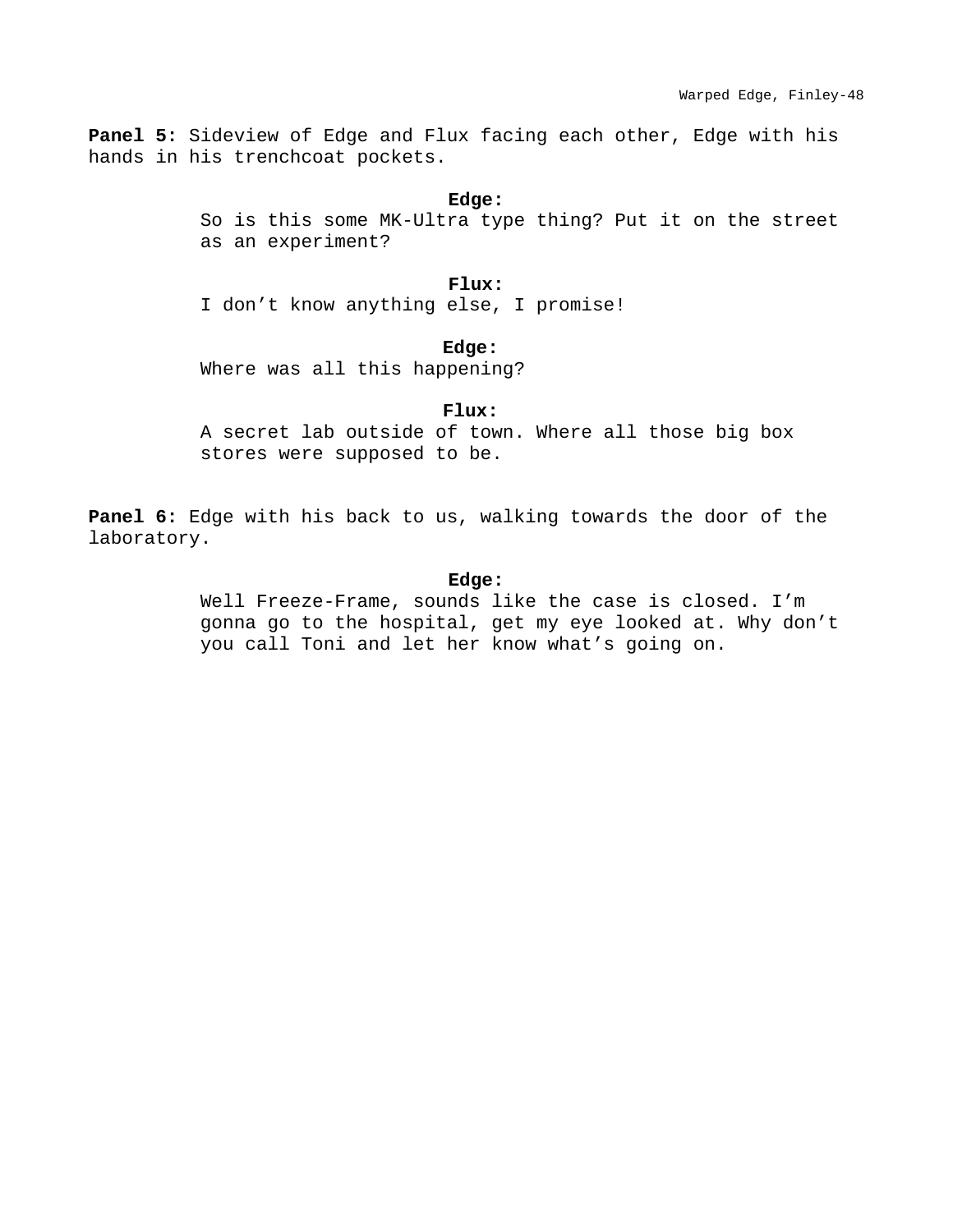**Panel 1:** Exterior, in front of Krait's building. Edge hailing a cab.

### **Caption:**

Hopefully Krait and Flux will enough to keep Toni and Freeze-Frame busy for awhile.

**Panel 2:** Edge in the backseat of the cab.

## **Caption:**

If they're putting the kibash on Warp production, this is my last chance to stock up. I gotta get there first.

**Panel 3:** Outside of the city, in an empty field, Edge using his phone as a flashlight, shining it on a hatch.

### **Caption:**

I worked security on the shopping development while it was under construction.

### **Caption:**

There was supposed to be an underground tunnel connecting the stores with a condo building that never got built.

**Panel 4:** Interior of the tunnel. It's big enough for Edge to stand-up in. Edge is facing a big concrete wall at the end of the tunnel, shining his cellphone light on it.

## **Caption:**

Dammit, I shoulda known they'd cover this up.

**Panel 5:** Edge shining the light on the ceiling of the tunnel, revealing a vent.

### **Caption:**

Hmmm…

**Panel 6:** Edge inside a ventilation duct, looking towards a bend that forks upwards.

## **Caption:**

So cold in here…

**Panel 7:** Edge inside the duct, climbing upwards.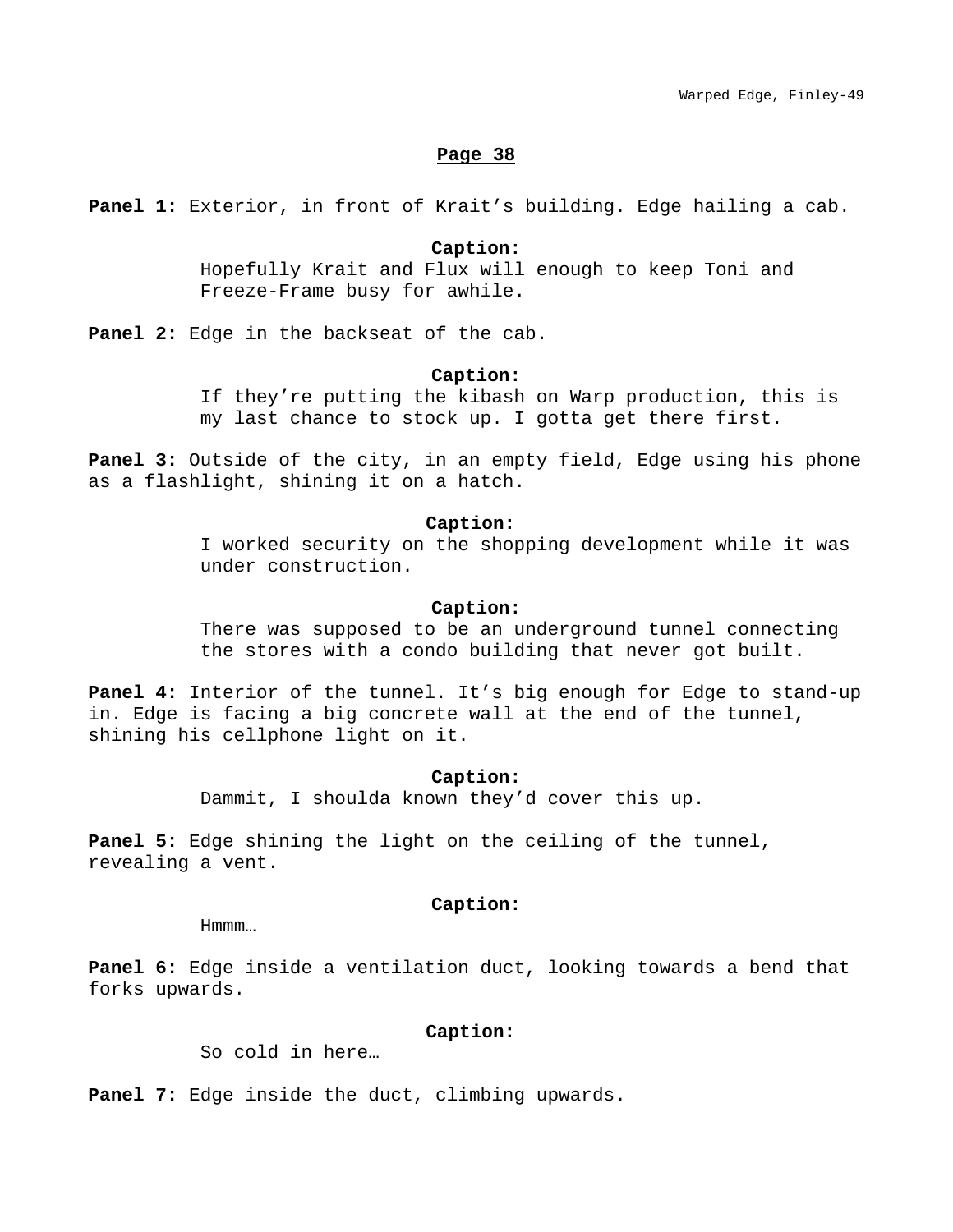Warped Edge, Finley-50

# **Caption:**

What am I doing, I'm going to end up right back in jail...

**Panel 8:** Edge crawls towards a vent on the bottom of the duct, light shines through the vent.

**Caption:**

WHAT THE FUCK!?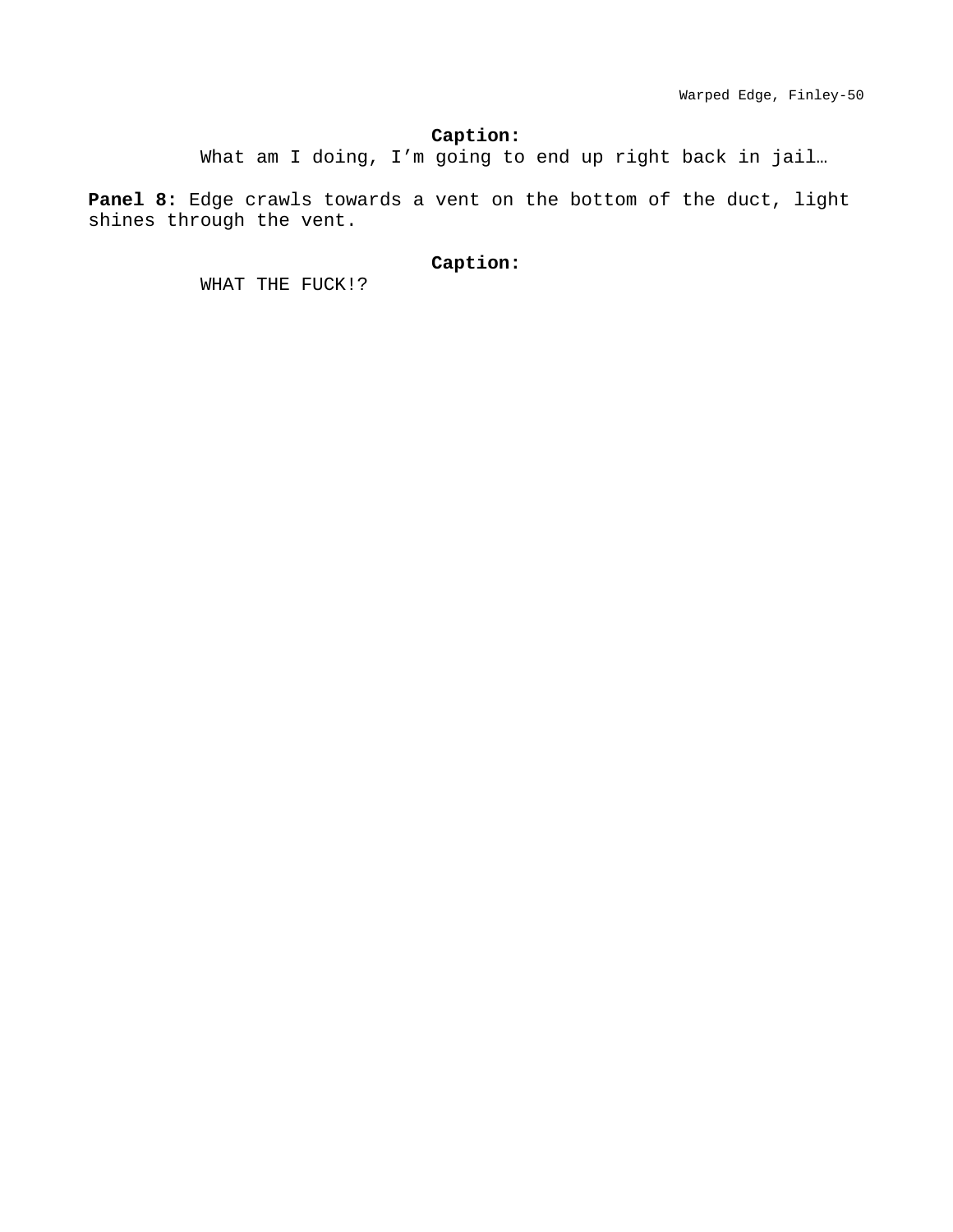Splash page of the interior of the big box store Wonder Labs is using as a Warp production facility, from Edge's point of view in the ventilation shaft. We see GIGANTEUS's huge corpse in the center of the huge space's floor. People are driving fork lifts around. Giganteus's foot is taller than about three people.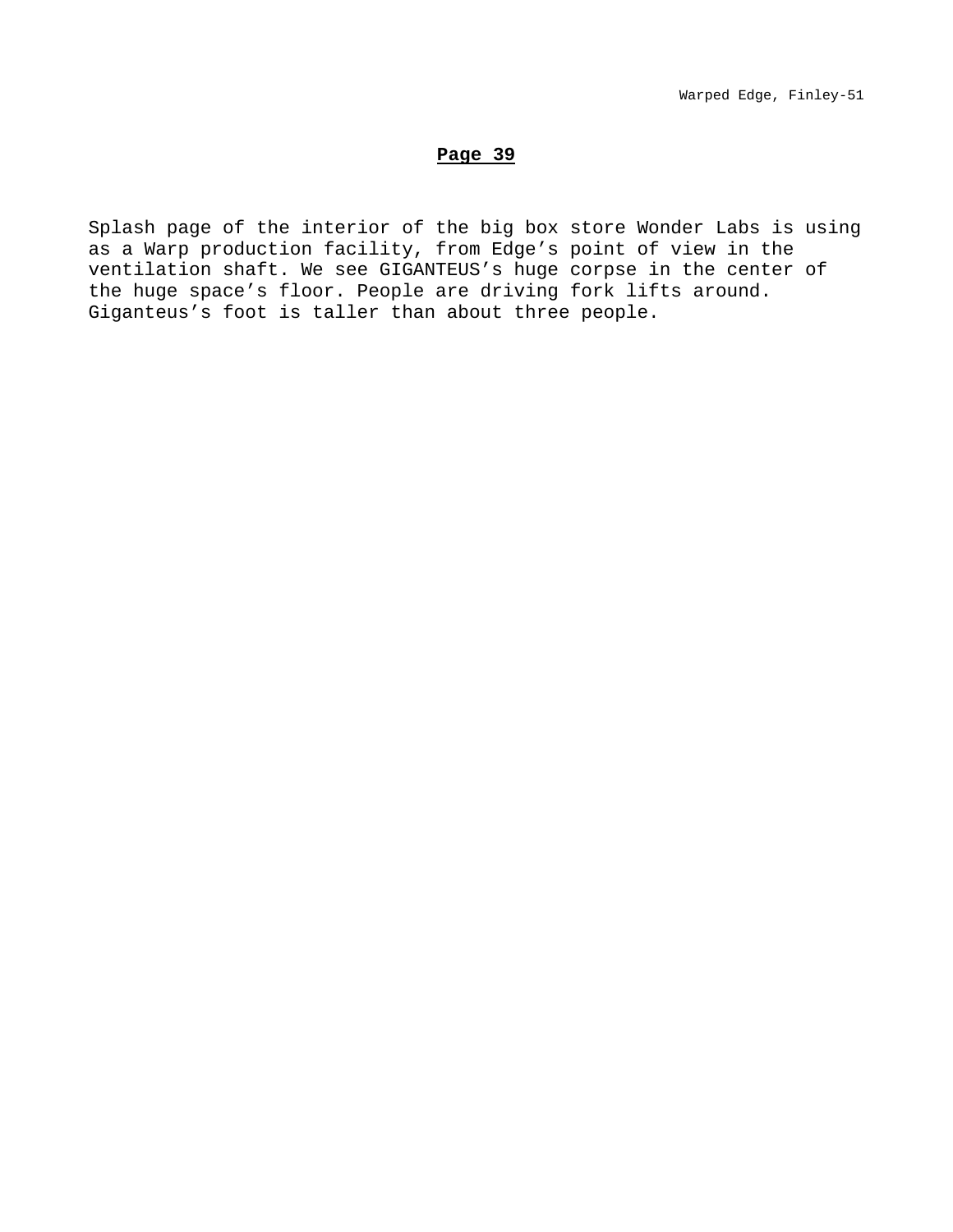**Panel 1:** Edge falling through the vent towards the floor.

**Panel 2:** Edge running past Wonder Labs workers who stand and gawk at him.

**Panel 3:** Edge holding his arms up, surrounded by armed guards.

**Panel 4:** Interior of Nathaniel Price's office. It overlooks the shop floor. It's the sort of office a manager can sit in and watch what's going on the shop floor below. Edge is tied to a chair in an office. PRICE is walking in.

### **Edge:**

I don't suppose I could get a lawyer?

**Panel 5:** Price dude points a gun at Edge's head.

### **Price:**

This answer your question?

### **Edge:**

OK, OK.

## **Price:**

How did you find this location?

**Panel 6:** Headshot from Price's perspective, looking down the barrel of the gun at Edge.

#### **Edge:**

I'm old pals with Krait. He let it slip on poker night.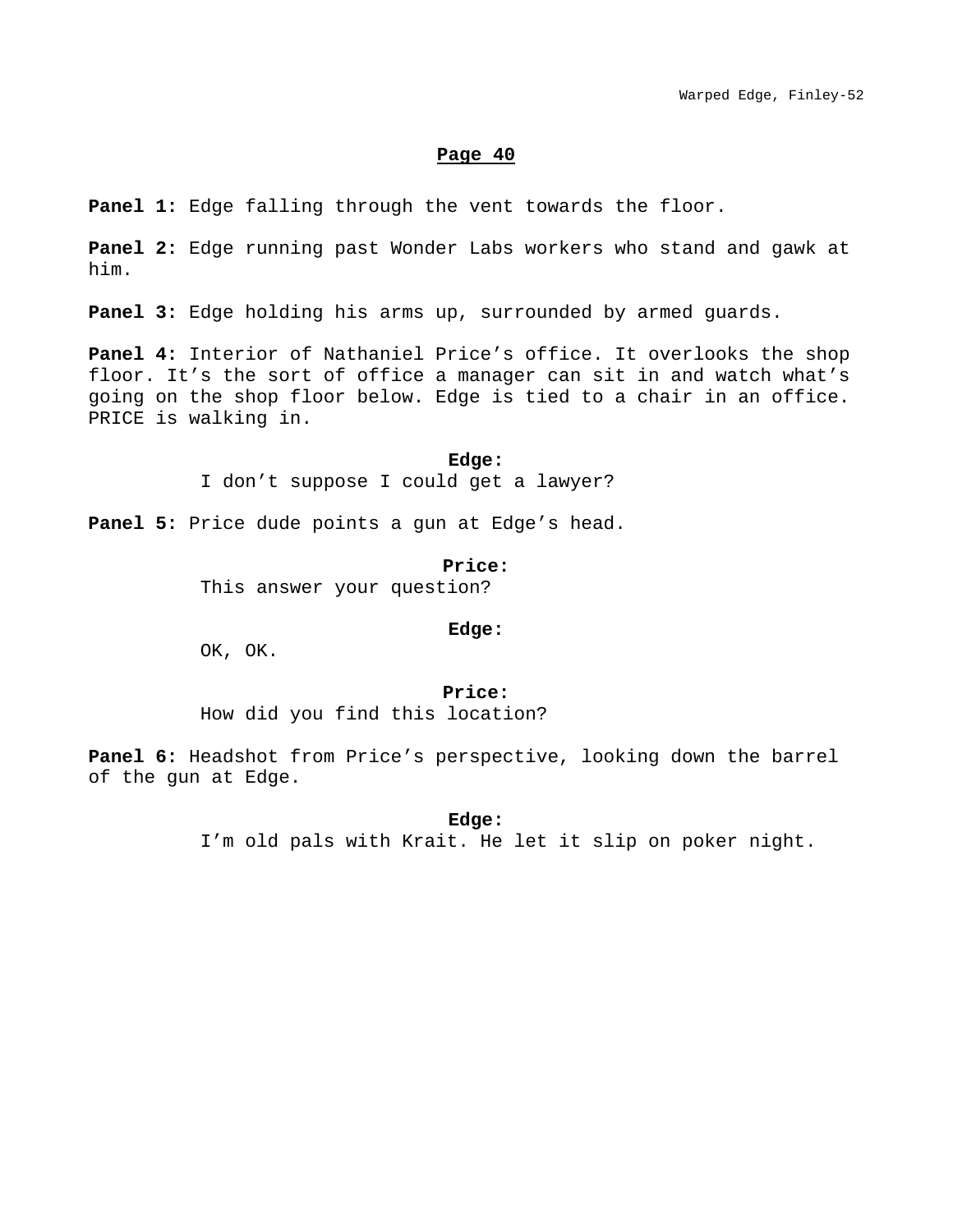**Panel 1:** Side view of Price and Edge, with the gun still to Edge's head. Our view is from behind them, out the window out onto the warehouse floor where we can glimpse Giganteus's body.

### **Price:**

Mmmhmm.

### **Edge:**

He didn't mention that you have Giganteus's clone in here though.

**Panel 2:** POV view from Edge looking up at Price.

### **Price:**

Clone? That's the real thing. Giganteus had an… agreement with Wonder Labs. His body is our property.

**Panel 3:** Side view of Price still holding a gun to Edge's head.

### **Edge:**

So he signed his body over to science? And you used it to make drugs?

## **Price:**

Not exactly. You should check your Doomstrike contract. We might own you as well. But yes, his unstable molecules mutate human DNA.

### **Caption:**

Huh. So it's exobiological after all.

**Panel 4:** Close-up of the gun against Edge's head.

### **Caption:**

I can hear the gun's mechanism as he starts to squeeze the trigger and some old instinct kicks in.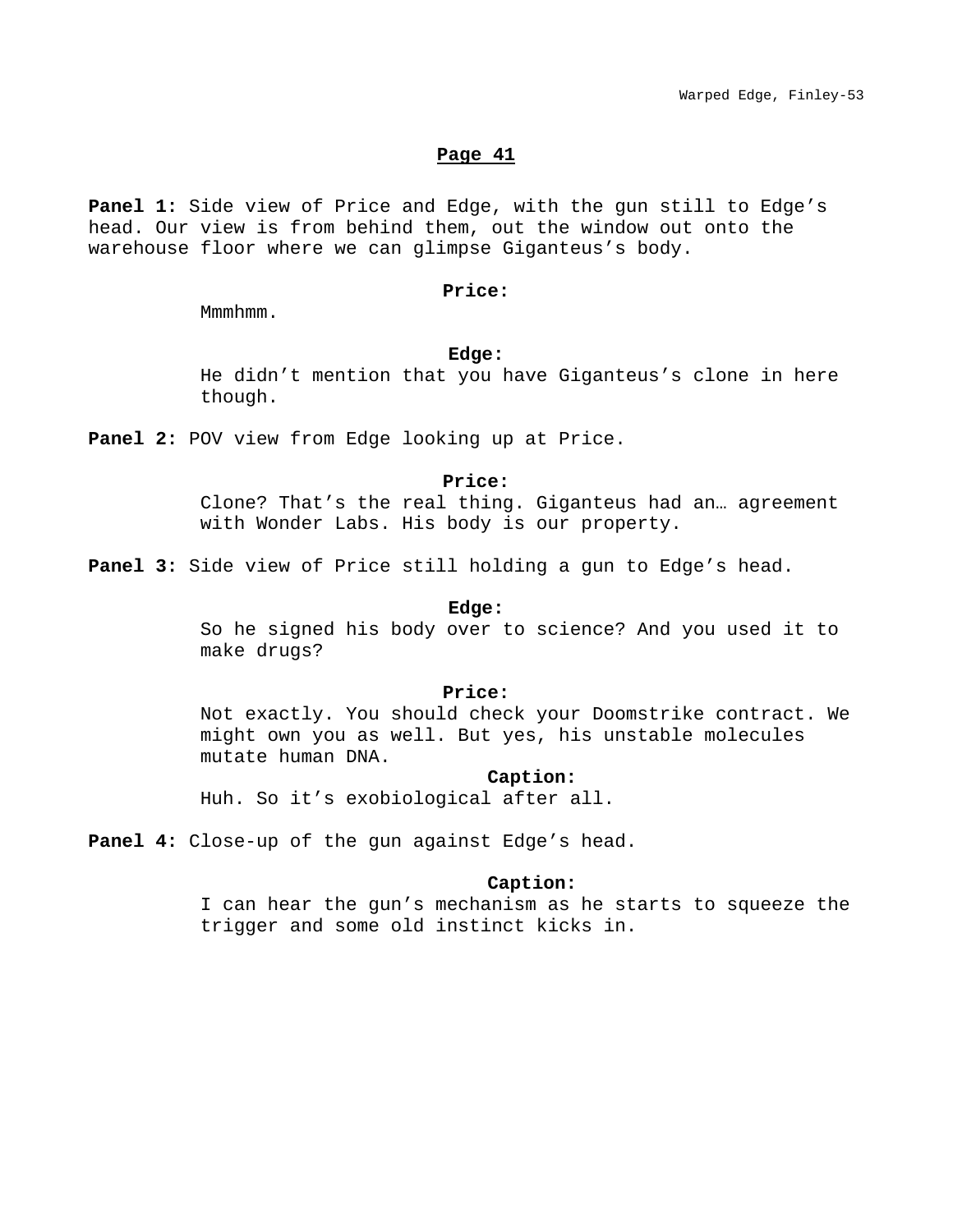**Panel 1:** Edge tipping the chair backwards as the shot goes off, missing him.

**Panel 2:** A GUARD bursting through the door.

## **Guard:**

Sir! It's the Novas! They're raiding the facility!

**Panel 3:** Price runs out.

**Panel 4:** Edge, hunched over with the chair still strapped to his back.

**Panel 5:** Edge breaks the window with the chair strapped to his back.

Panel 6: Edge cuts the ropes on the broken glass.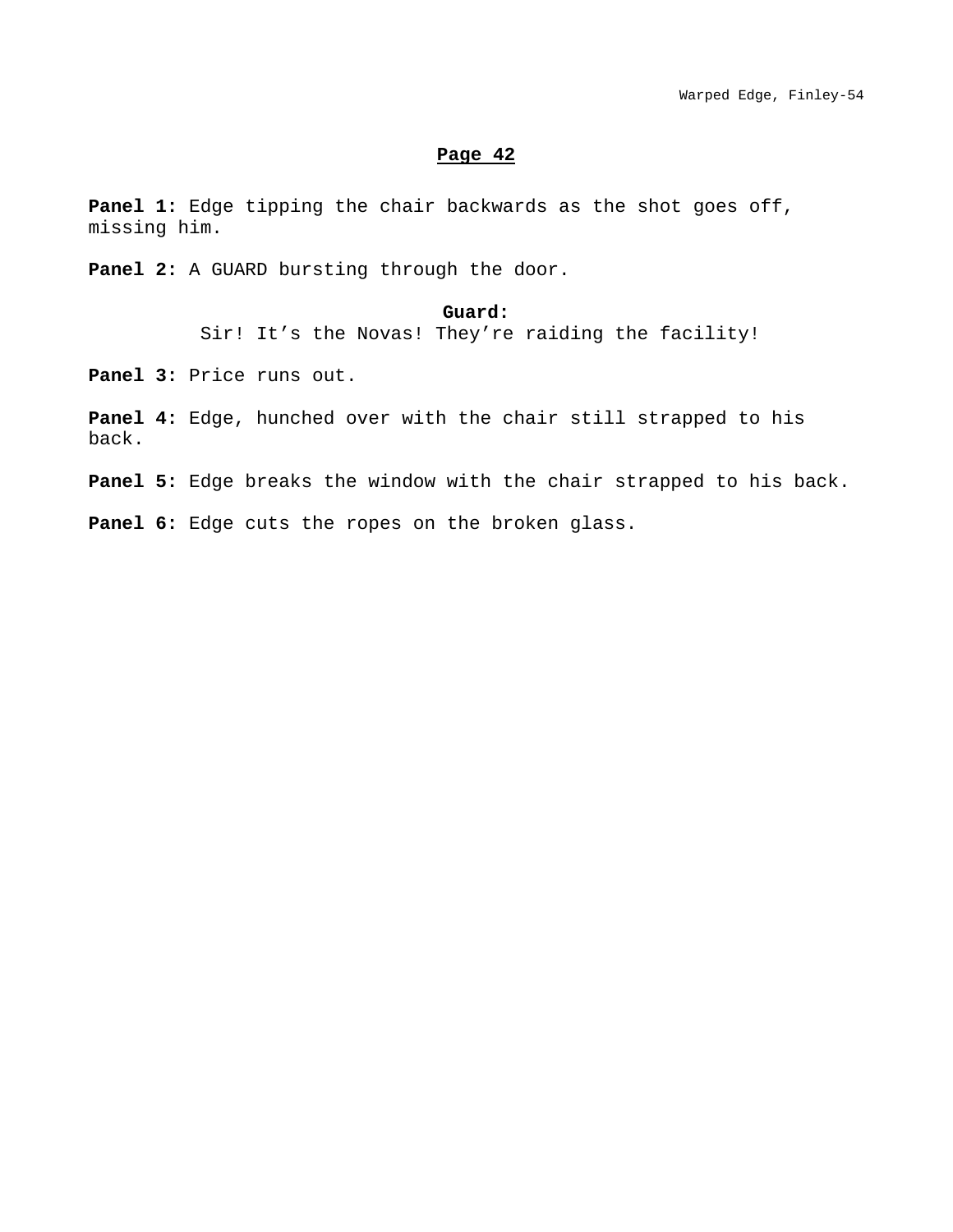## **Panel 43**

Panel 1: Edge running down a hallway as two men burst out of a door.

## **Caption:**

This is all wrong. They can arrest Price, but Wonder Labs will still own Giganteus's body.

**Panel 2:** Edge rushes through the door before it closes.

**Panel 3:** Establishing shot of a control room, full of futuristic equipment.

**Panel 4:** Close-up of temperature control dials.

### **Caption:**

Giganteus's one weakness is extreme cold.

**Panel 5:** Close-up of Edge's face.

### **Caption:**

This means no more Warp for me or anyone else…

**Panel 6:** Edge cranks the dial to Absolute Zero.

## **Caption:**

Fuck it.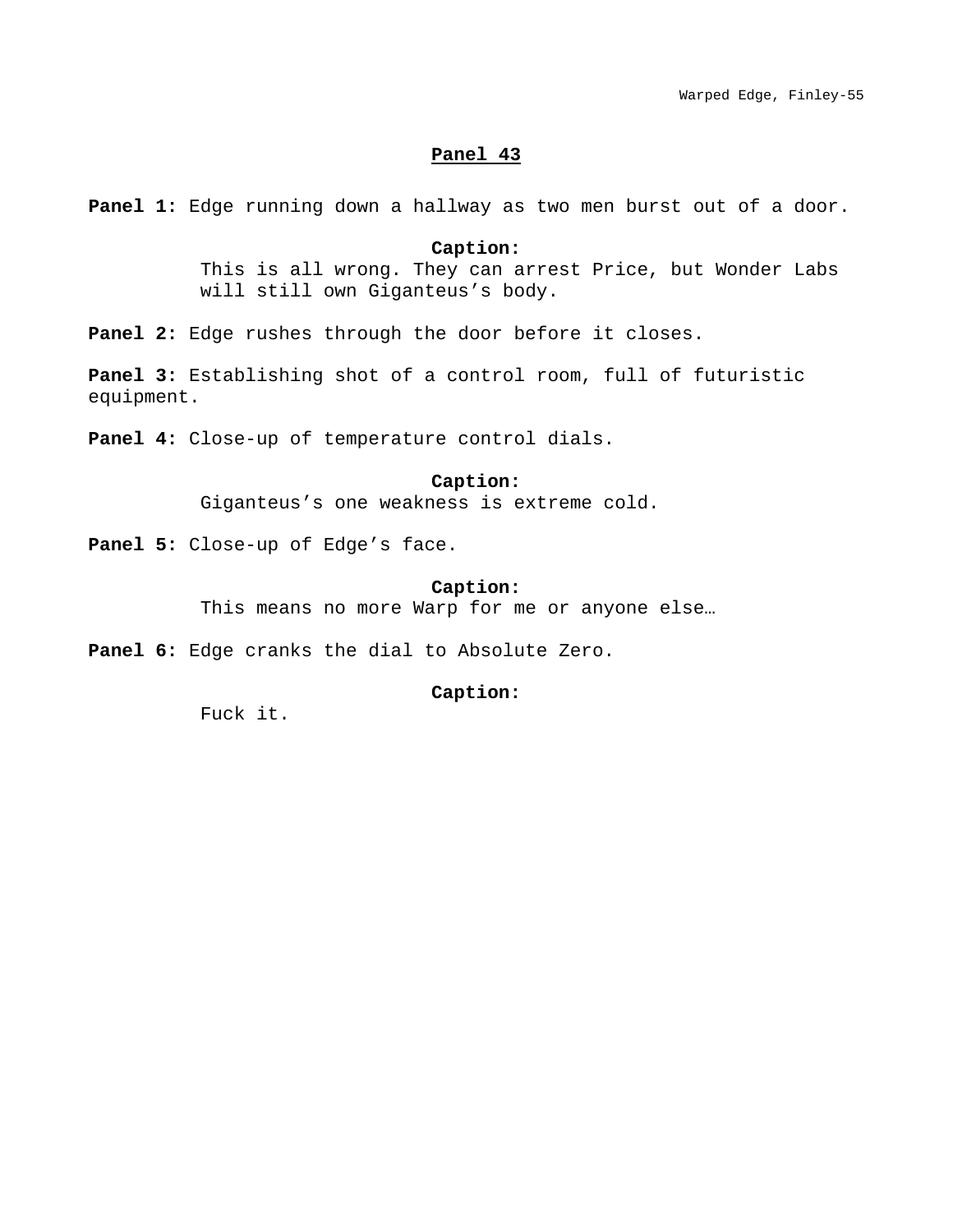**Panel 1:** Freeze-Frame, GRAVITONI, and other NOVAS (except Flux) fighting guards on the warehouse floor in front of Giganteus's body. Things are frosting over with ice.

## **Gravitoni:**

We better get out of here, it's too cold!

**Panel 2:** Giganteus's body is covered with ice.

**Panel 3:** It shatters into tiny pieces.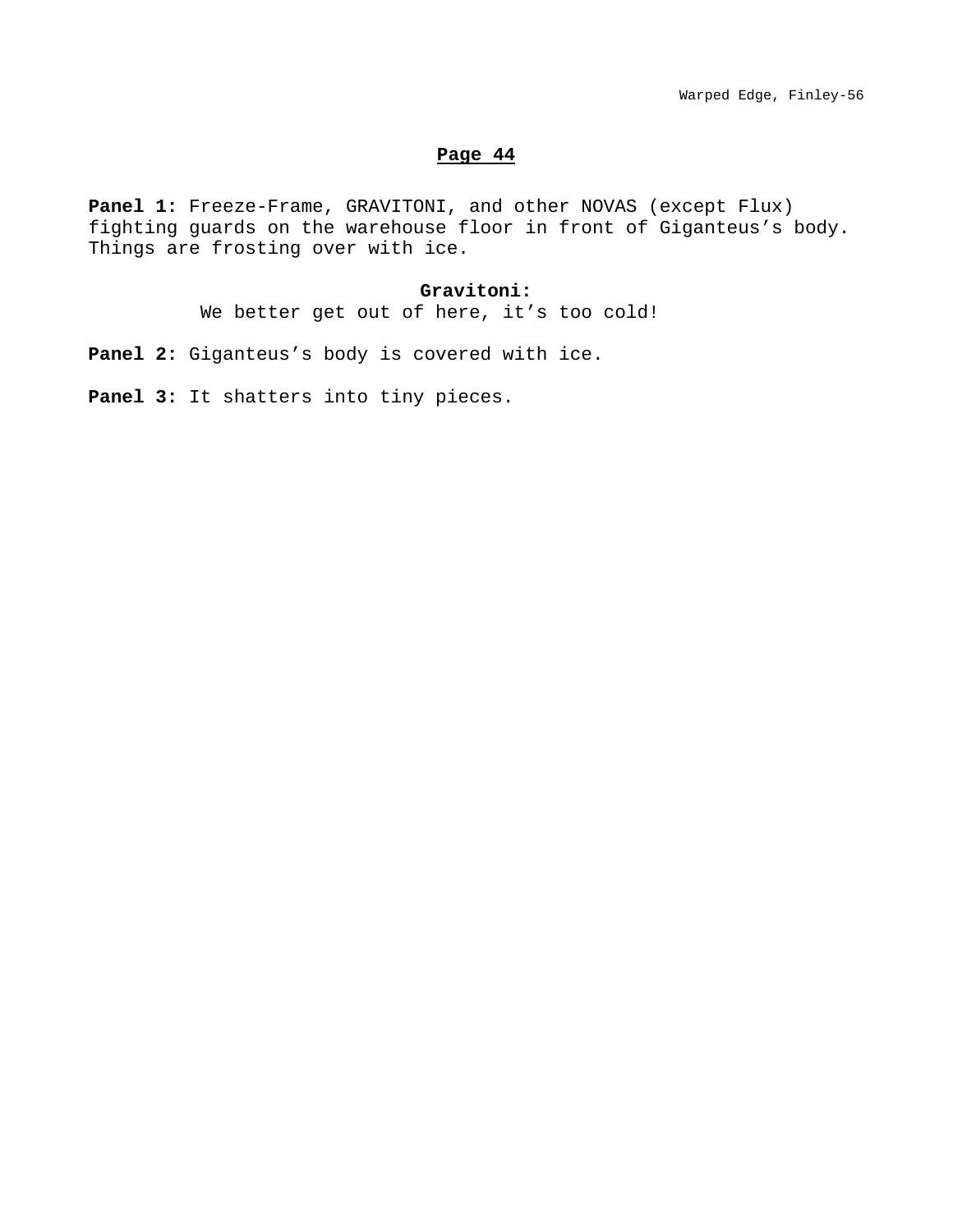**Panel 1:** Outside the big box store Wonder Labs was using. Edge and Gravitoni sit sipping hot coffee on the bumper of an ambulance, his eye is now bandaged up.

## **Gravitoni:**

Turns out Price was running a rogue operation. After the initial Warp trials failed, his budget was slashed. He used Krait and Sunset Gun to sell on the streets to fund his own experiments.

**Panel 2:** Close-up of Edge taking a sip of coffee.

## **Edge:**

That's one loose end. Sunset.

**Panel 3:** Gravitoni standing facing Edge.

## **Gravitoni:**

We're heading to El Dorado next. Come along.

### **Edge:**

I don't think I'll be much help.

**Panel 4:** Gravitoni walking away from the abulence, pulling Edge behind her.

### **Gravitoni:**

I want to keep an eye on you after this last stunt you pulled.